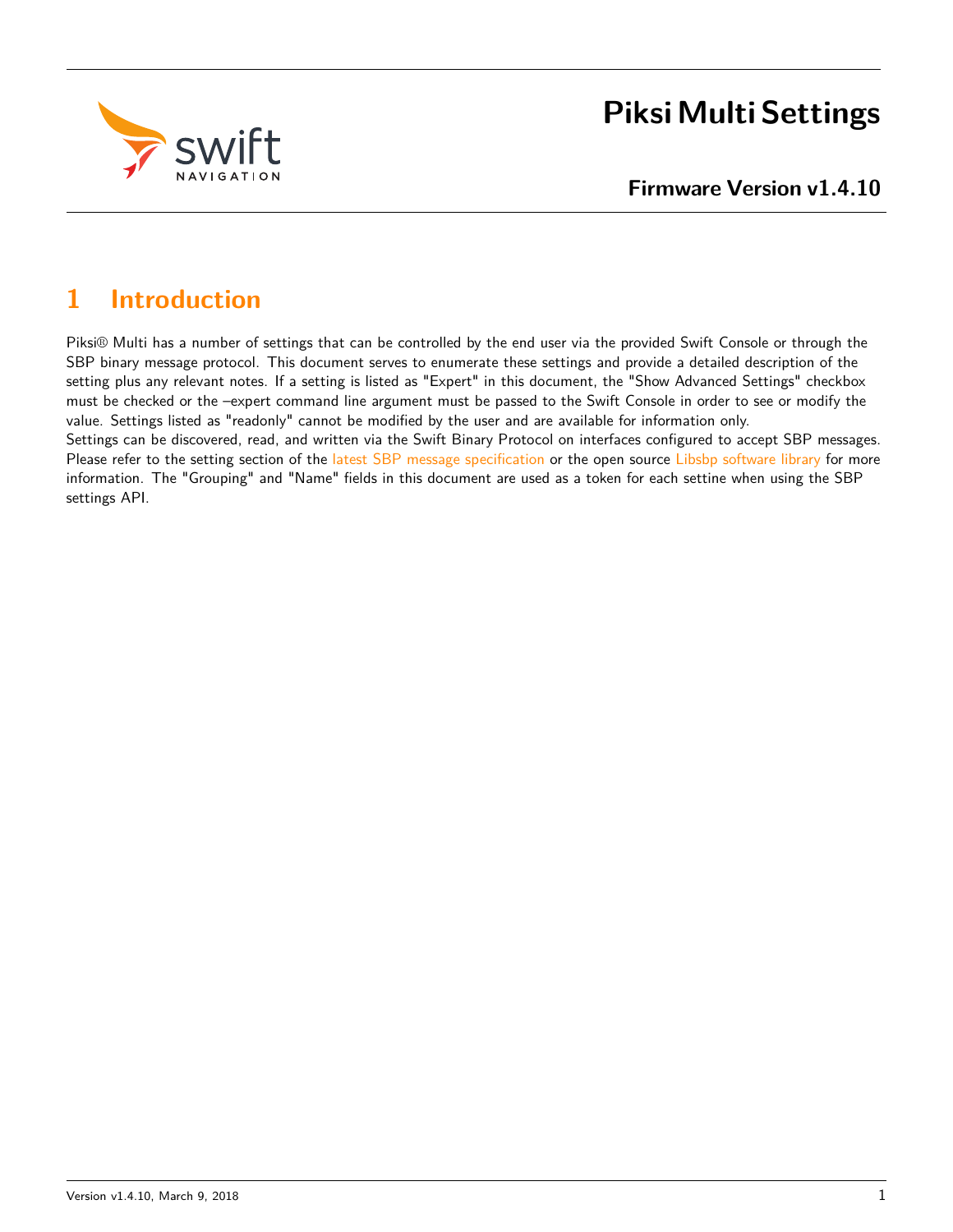# **2 Settings Table**

| Grouping    | Name                            | Description                                                                 |
|-------------|---------------------------------|-----------------------------------------------------------------------------|
| acquisition |                                 |                                                                             |
|             | glonass_acquisition_<br>enabled | Enable the GLONASS acquisition and raw measurements.                        |
|             | qzss_acquisition_enabled        | Enable the QZSS constellation.                                              |
|             | sbas_acquisition_enabled        | Enable the SBAS constellation.                                              |
|             | almanacs_enabled                | Enable the almanac-based acquisition.                                       |
|             | bds2_acquisition_enabled        | Enable the bds2 constellation.                                              |
| cell_modem  |                                 |                                                                             |
|             | debug                           | Additional debug messages for cell modem.                                   |
|             | enable                          | None                                                                        |
|             | APN                             | Access point name (provided by cell carrier).                               |
| ethernet    |                                 |                                                                             |
|             | gateway                         | The default gateway for the IP config.                                      |
|             | netmask                         | The netmask for the IP config.                                              |
|             | ip_address                      | The static IP address.                                                      |
|             | ip_config_mode                  | Ethernet configuration mode.                                                |
| ext_event_a |                                 |                                                                             |
|             | sensitivity                     | Minimum time between events ( $0 =$ disabled).                              |
|             | edge_trigger                    | Select edges to trigger timestamped event capture.                          |
| ext_event_b |                                 |                                                                             |
|             | sensitivity                     | Duro only. Minimum time between events ( $0 =$ disabled).                   |
|             | edge_trigger                    | Duro only. Select edges to trigger timestamped event capture.               |
| ext_event_c |                                 |                                                                             |
|             | sensitivity                     | Duro only. Minimum time between events ( $0 =$ disabled).                   |
|             | edge_trigger                    | Duro only. Select edges to trigger timestamped event capture.               |
| frontend    |                                 |                                                                             |
|             | antenna_bias                    | Enable/Disable 4.85V antenna bias.                                          |
|             | antenna_selection               | Determines which antenna to use.                                            |
| imu         |                                 |                                                                             |
|             | imu_raw_output                  | Enable/Disable IMU raw data output from onboard Bosch BMI160 IMU.           |
|             | mag_raw_output                  | Enable/Disable raw data output from onboard Bosch BMM150 Magnetome-<br>ter. |
|             | mag_rate                        | The data rate (in Hz) for magnetometer raw output.                          |
|             | acc_range                       | The approximate range of accelerations that can be measured.                |
|             | gyro_range                      | The approximate range of angular rate that can be measured.                 |
|             | imu_rate                        | The data rate (in Hz) for IMU raw output.                                   |
| ndb         |                                 |                                                                             |
|             | erase_12c_capb                  | Erase stored L2C capability mask during boot.                               |
|             | erase_utc_params                | Erase stored UTC offset parameters during boot.                             |
|             | erase_almanac_wn                | Erase stored almanac week numbers during boot.                              |
|             | erase_almanac                   | Erase stored almanacs during boot.                                          |
|             | erase_ephemeris                 | Erase stored ephmerides during boot.                                        |
|             | erase_iono                      | Erase stored ionospheric parameters during boot.                            |
|             | erase_lgf                       | Erase stored last fix information during boot.                              |
|             | valid_eph_acc                   | None                                                                        |
|             | valid_alm_acc                   | None                                                                        |
|             | lgf_update_m                    | Change in position required to update last good fix.                        |
|             | valid_alm_days                  | Number of days for which Almanac is valid.                                  |
|             | lgf_update_s                    | Update period for navigation database last good fix.                        |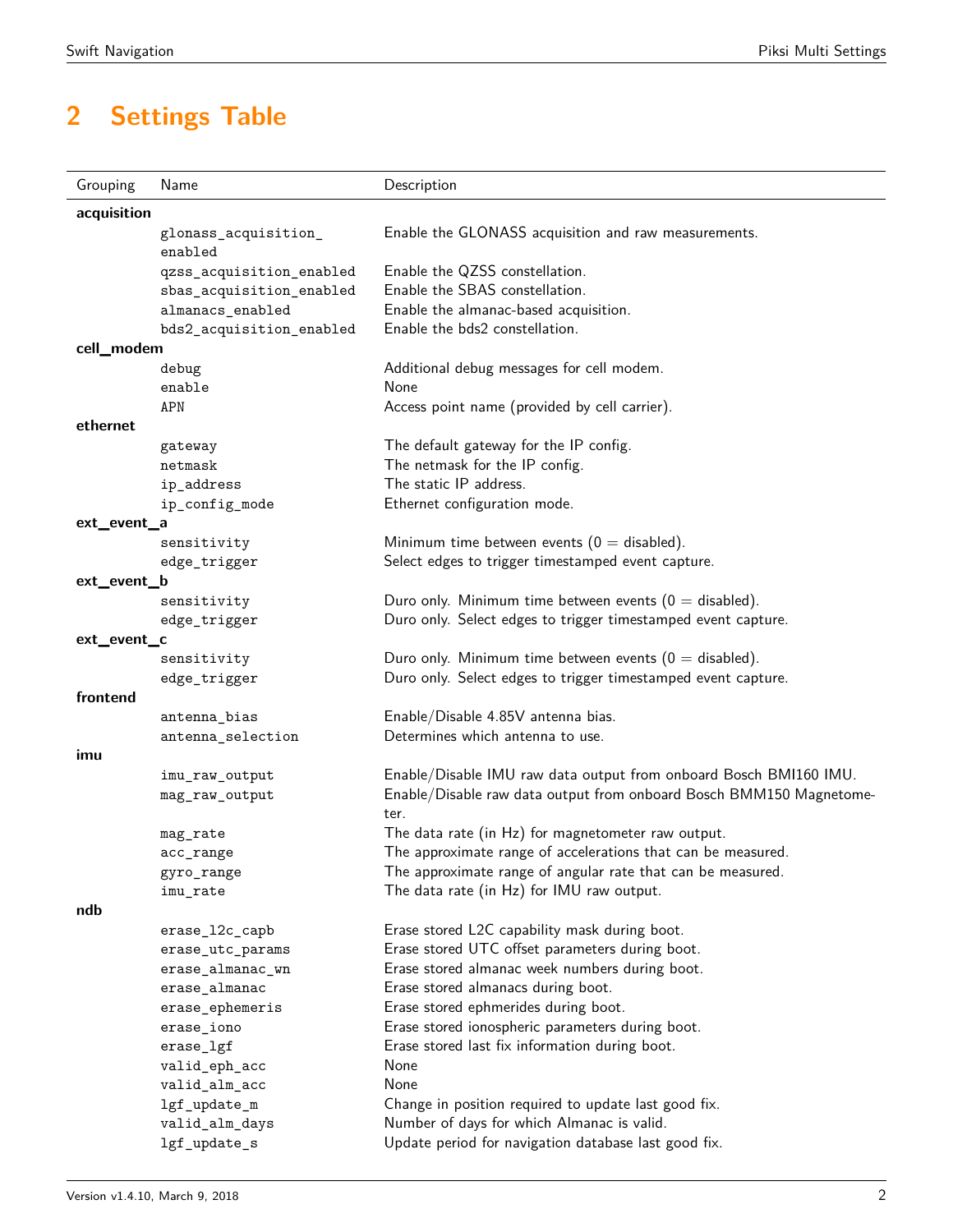| nmea      |                        |                                                                             |
|-----------|------------------------|-----------------------------------------------------------------------------|
|           | gpgga_msg_rate         | Number of Solution Periods between GGA NMEA messages being sent.            |
|           | gpgll_msg_rate         | Number of Solution Periods between GLL NMEA messages being sent.            |
|           | gpgsv_msg_rate         | Number of Solution Periods between GSV NMEA messages being sent.            |
|           | gphdt_msg_rate         | Number of Solution Periods between HDT NMEA messages being sent.            |
|           | gprmc_msg_rate         | Number of Solution Periods between RMC NMEA messages being sent.            |
|           | gpvtg_msg_rate         | Number of Solution Periods between VTG NMEA messages being sent.            |
|           | gsa_msg_rate           | Number of Solution Periods between GSA NMEA messages being sent.            |
|           | gpzda_msg_rate         | Number of Solution Periods between ZDA NMEA messages being sent.            |
| ntrip     |                        |                                                                             |
|           | debug                  | Additional debug messages for NTRIP (sent to /var/log/messages).            |
|           | enable                 | Enable NTRIP client. The interface will receive 1002, 1004, 1005, 1006,     |
|           |                        | 1010, 1012, 1033 and 1230 RTCMv3.1 messages and will not transmit or        |
|           |                        | receive any other messages.                                                 |
|           |                        | Interval at which the NMEA GGA sentence is uploaded to the NTRIP server     |
|           | gga_out_interval       |                                                                             |
|           | ur1                    | NTRIP URL to use. The interface will receive 1002, 1004, 1005, 1006, 1010,  |
|           |                        | 1012, 1033 and 1230 RTCMv3.1 messages and will not transmit or receive      |
|           |                        | any other messages.                                                         |
|           | password               | NTRIP password to use. The interface will receive 1002, 1004, 1005, 1006,   |
|           |                        | 1010, 1012, 1033 and 1230 RTCMv3.1 messages and will not transmit or        |
|           |                        | receive any other messages.                                                 |
|           | username               | NTRIP username to use. The interface will receive 1002, 1004, 1005, 1006,   |
|           |                        | 1010, 1012, 1033 and 1230 RTCMv3.1 messages and will not transmit or        |
|           |                        | receive any other messages.                                                 |
| pps       |                        |                                                                             |
|           | frequency              | Generate a pulse with the given frequency (maximum $= 20$ Hz).              |
|           | polarity               | Logic level on output pin when the PPS is active.                           |
|           | width                  | Number of microseconds the PPS will remain active (allowed range from 1     |
|           |                        | to 999999 us).                                                              |
|           | offset                 | Offset in microseconds between GPS time and the PPS.                        |
| sbp       |                        |                                                                             |
|           | obs_msg_max_size       | Determines the maximum message length for raw observation sbp messages.     |
| simulator |                        |                                                                             |
|           | $\verb mode_max $      | Determines the types of position outputs for the simulator.                 |
|           | radius                 | Radius of the circle around which the simulated receiver will move.         |
|           | base_ecef_x            | Simulated base station position.                                            |
|           | base_ecef_y            | Simulated base station position.                                            |
|           | base_ecef_z            | Simulated base station position.                                            |
|           | speed                  | Simulated tangential speed of the receiver.                                 |
|           | phase_sigma            | Standard deviation of noise added to the simulated carrier phase.           |
|           | pseudorange_sigma      | Standard deviation of noise added to the simulated pseudo range.            |
|           | $cn0$ _sigma           | Standard deviation of noise added to the simulated signal to noise. ratio   |
|           | speed_sigma            | Standard deviation of noise addition to simulated tangential speed.         |
|           |                        | Standard deviation of simulated single point position.                      |
|           | pos_sigma              | The number of satellites for the simulator.                                 |
|           | $num\_sats$<br>enabled |                                                                             |
|           |                        | Toggles the receiver internal simulator on and off.                         |
| skylark   |                        |                                                                             |
|           | enable                 | Enable Skylark client.                                                      |
|           | ur1                    | Skylark URL to use.                                                         |
| solution  |                        |                                                                             |
|           | dgnss_filter           | Determines the type of carrier phase ambiguity resolution that the receiver |
|           |                        | will attempt to achieve.                                                    |
|           | disable_klobuchar_     | Disable Klobuchar ionospheric corrections.                                  |
|           | correction             |                                                                             |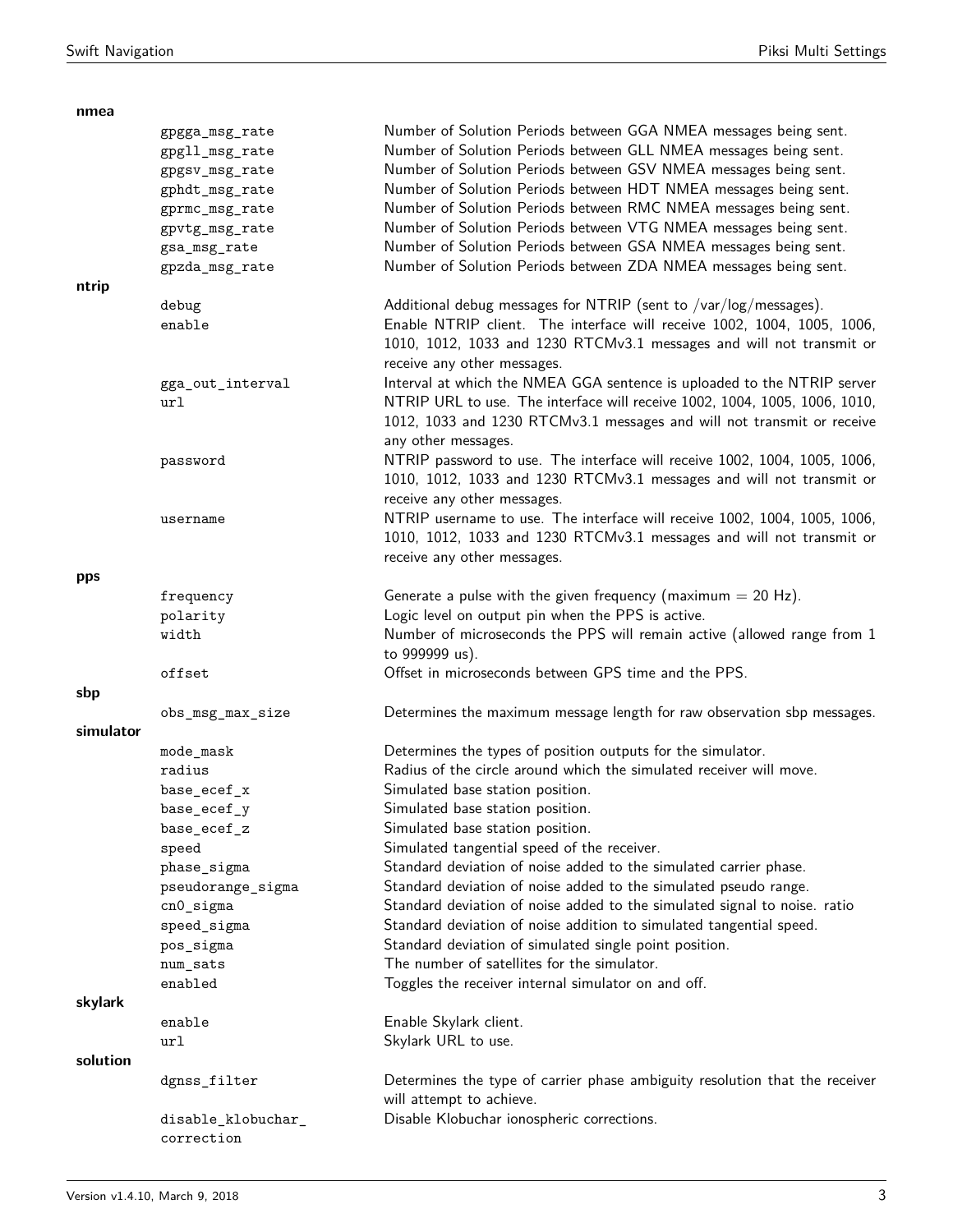|                    | glonass_measurement_std_<br>downweight_factor | Down weights GLONASS measurements by a given factor in the navigation<br>filter.                                 |
|--------------------|-----------------------------------------------|------------------------------------------------------------------------------------------------------------------|
|                    | enable_glonass<br>send_heading                | Enable GLONASS measurement processing in the navigation filter.<br>Enables SBP heading output.                   |
|                    |                                               | Heading is calculated from base station to rover and represents                                                  |
|                    |                                               | the inverse tangent of the north and east components of the baseline.                                            |
|                    | output_every_n_obs                            | Integer divisor of solution frequency for which the observations will be output.                                 |
|                    | disable_raim                                  | Receiver Autonomous Integrity Monitoring.                                                                        |
|                    | heading_offset                                | Rotate the heading output.                                                                                       |
|                    | elevation_mask                                | SPP / RTK solution elevation mask.                                                                               |
|                    | dgnss_solution_mode                           | Selects the type of RTK solution to output.                                                                      |
|                    | soln_freq                                     | The frequency at which a position solution is computed.                                                          |
|                    | correction_age_max                            | The maximum age of corrections for which an RTK solution will be generated.                                      |
| standalone_logging |                                               |                                                                                                                  |
|                    | file_duration                                 | Duration of each logfile.                                                                                        |
|                    | max_fill                                      | Maximum storage device usage.                                                                                    |
|                    | enable                                        | Standalone logging enabled.                                                                                      |
|                    | output_directory                              | Standalone logging path.                                                                                         |
| surveyed_position  |                                               |                                                                                                                  |
|                    | broadcast                                     | Broadcast surveyed base station position.                                                                        |
|                    | surveyed_alt                                  | Surveyed altitude of the antenna.                                                                                |
|                    | surveyed_lat                                  | Surveyed latitude of the antenna.                                                                                |
|                    | surveyed_lon                                  | Surveyed longitude of the antenna.                                                                               |
| system             |                                               |                                                                                                                  |
|                    | system_time                                   | Sources for Linux System Time.                                                                                   |
| system_info        |                                               |                                                                                                                  |
|                    | firmware_version                              | Firmware version of the receiver.                                                                                |
|                    | firmware_build_id                             | Full build id for firmware version.                                                                              |
|                    | hw_revision                                   | Hardware revision of the receiver.                                                                               |
|                    | hw_version                                    | Hardware version number.                                                                                         |
|                    | nap_channels                                  | Number of channels in SwiftNap FPGA.                                                                             |
|                    | mac_address                                   | The MAC address of the receiver.                                                                                 |
|                    | ${\tt sbp\_sender\_id}$                       | The SBP sender ID for any messages sent by the device.                                                           |
|                    | uuid                                          | The UUID of the receiver.                                                                                        |
|                    | serial number                                 | The serial number of the receiver.                                                                               |
|                    | nap_build_date                                | build date for SwiftNap FPGA bitstream.                                                                          |
|                    | loader_build_date                             | build date for boot loader (uboot).                                                                              |
|                    | pfwp_build_date                               | build date for real-time GNSS firmware (piksi_firmware).                                                         |
|                    | nap_build_id                                  | build id for SwiftNap FPGA bitstream.                                                                            |
|                    | loader_build_id                               | build id for loader (uboot).                                                                                     |
|                    | pfwp_build_id                                 | build id for real-time GNSS firmware (piksi_firmware).                                                           |
|                    | firmware_build_date                           | firmware build date.                                                                                             |
| system_monitor     |                                               |                                                                                                                  |
|                    | watchdog                                      | Enable hardware watchdog timer to reset the receiver if it locks up for. any<br>reason                           |
|                    | spectrum_analyzer                             | Enable spectrum analyzer.                                                                                        |
|                    | heartbeat_period_                             | Period for sending the SBP_HEARTBEAT messages.                                                                   |
|                    | milliseconds                                  |                                                                                                                  |
| tcp_client0        |                                               |                                                                                                                  |
|                    | enabled_sbp_messages                          | Configure which messages should be sent on the port. Does not effect which<br>incoming messages are listened to. |
|                    | address                                       | IP address and port for TCP client 0 to connect to.                                                              |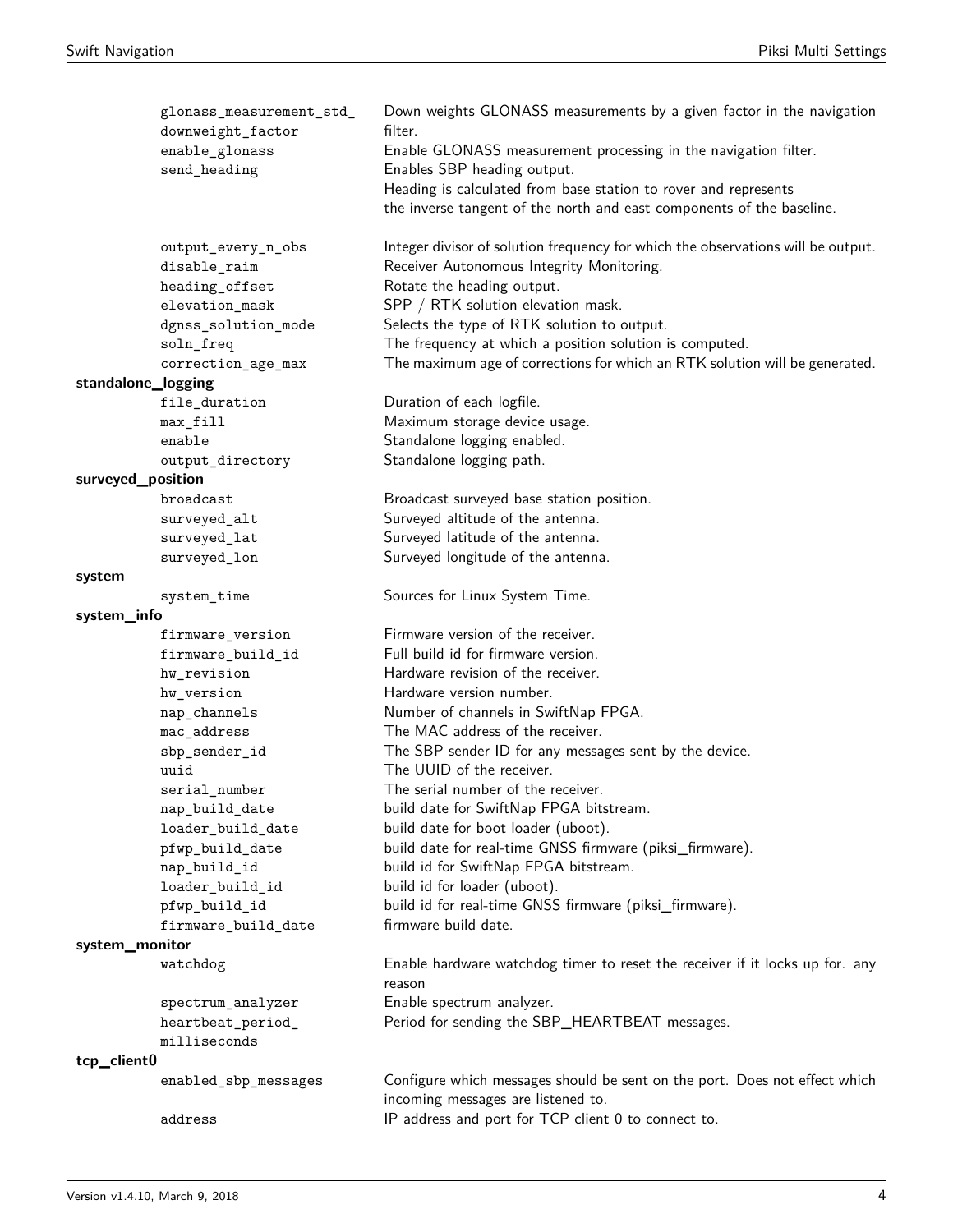|             | mode                            | Communication protocol for TCP client 0. The client will initiate a connec-<br>tion with the server and establish bi-directional communications.  |
|-------------|---------------------------------|---------------------------------------------------------------------------------------------------------------------------------------------------|
| tcp_client1 |                                 |                                                                                                                                                   |
|             | enabled_sbp_messages            | Configure which messages should be sent on the port. Does not effect which<br>incoming messages are listened to.                                  |
|             | address                         | IP address and port for TCP client 1 to connect to.                                                                                               |
|             | mode                            | Communication protocol for TCP client 1. The client will initiate a connec-                                                                       |
|             |                                 | tion with the server and establish bi-directional communications.                                                                                 |
| tcp_server0 |                                 |                                                                                                                                                   |
|             | enabled_sbp_messages            | Configure which messages should be sent on the port. Does not effect which<br>incoming messages are listened to.                                  |
|             | port                            | Port for TCP server 0 to listen on.                                                                                                               |
|             | mode                            | Communication protocol for TCP server 0. The server will listen for incoming<br>client connections and establish a bi-directional communications. |
| tcp_server1 |                                 |                                                                                                                                                   |
|             | enabled_sbp_messages            | Configure which messages should be sent on the port. Does not effect which<br>incoming messages are listened to.                                  |
|             | port                            | Port for TCP server 1 to listen on.                                                                                                               |
|             | mode                            | Communication protocol for TCP server 1. The server will listen for incoming<br>client connections and establish a bi-directional communications. |
| track       |                                 |                                                                                                                                                   |
|             | send_trk_detailed               | send detailed tracking state message.                                                                                                             |
|             | max_pll_integration_time_<br>ms | Controls maximum possible integration time for a measurement.                                                                                     |
|             | iq_output_mask                  | Output raw $I/Q$ correlations.                                                                                                                    |
|             | ${\tt elevation\_mask}$         | Tracking elevation mask.                                                                                                                          |
| uart0       |                                 |                                                                                                                                                   |
|             | enabled_sbp_messages            | Configure which messages should be sent on the port.                                                                                              |
|             | mode                            | Communication protocol for UART0.                                                                                                                 |
|             | flow_control                    | Enable hardware flow control (RTS/CTS).                                                                                                           |
|             | baudrate                        | The Baud rate for the UART 0.                                                                                                                     |
| uart1       |                                 |                                                                                                                                                   |
|             | enabled_sbp_messages            | Configure which messages should be sent on the port.                                                                                              |
|             | mode                            | Communication protocol for UART 1.                                                                                                                |
|             | flow_control                    | Enable hardware flow control (RTS/CTS).                                                                                                           |
|             | baudrate                        | The Baud rate for the UART 1.                                                                                                                     |
| udp_client0 |                                 |                                                                                                                                                   |
|             | enabled_sbp_messages            | Configure which messages should be sent to the server.                                                                                            |
|             | address                         | IP address for UDP client 0.                                                                                                                      |
|             | mode                            | Communication protocol for UDP client 0. The client will send packets to a<br>server for uni-directional communications.                          |
| udp_client1 |                                 |                                                                                                                                                   |
|             | enabled_sbp_messages            | Configure which messages should be sent to the server.                                                                                            |
|             | address                         | IP address for UDP client 1.                                                                                                                      |
|             | mode                            | Communication protocol for UDP client 1. The client will send packets to a<br>server for uni-directional communications.                          |
| udp_server0 |                                 |                                                                                                                                                   |
|             | enabled_sbp_messages            | Configure which messages should be sent on the port.                                                                                              |
|             | port                            | Port for UDP server 0 to listen to.                                                                                                               |
|             | mode                            | Communication protocol for UDP server 0. The server will listen for incoming<br>packets from a client for uni-directional communications.         |
| udp_server1 |                                 |                                                                                                                                                   |
|             | enabled_sbp_messages<br>port    | Configure which messages should be sent on the port.<br>Port for UDP server 1 to listen to.                                                       |
|             |                                 |                                                                                                                                                   |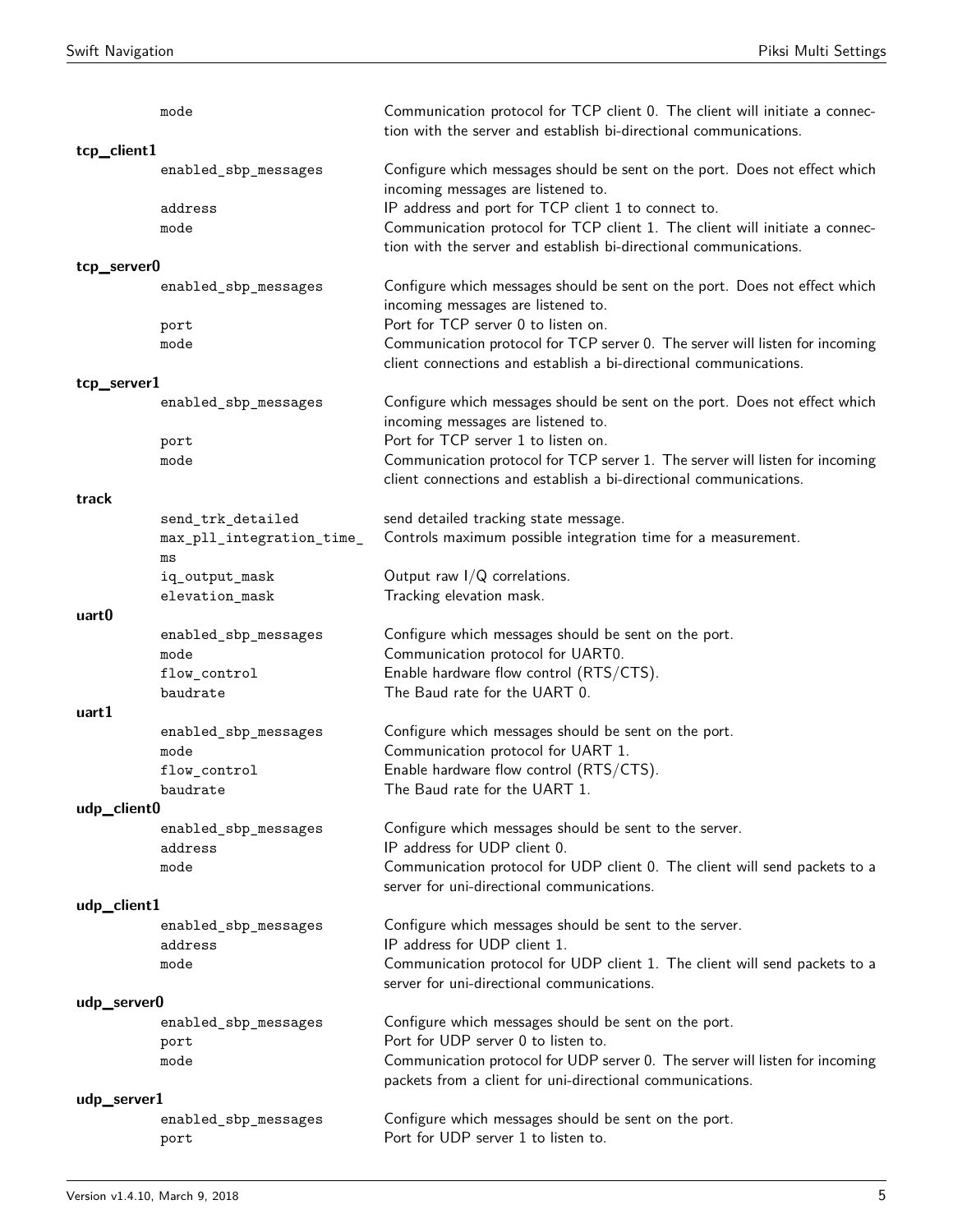| usb0 | mode                         | Communication protocol for UDP server 1. The server will listen for incoming<br>packets from a client for uni-directional communications. |
|------|------------------------------|-------------------------------------------------------------------------------------------------------------------------------------------|
|      | enabled sbp messages<br>mode | Configure which messages should be sent on the port.<br>Communication protocol for USB0.                                                  |

Table 2.0.1: Summary of message types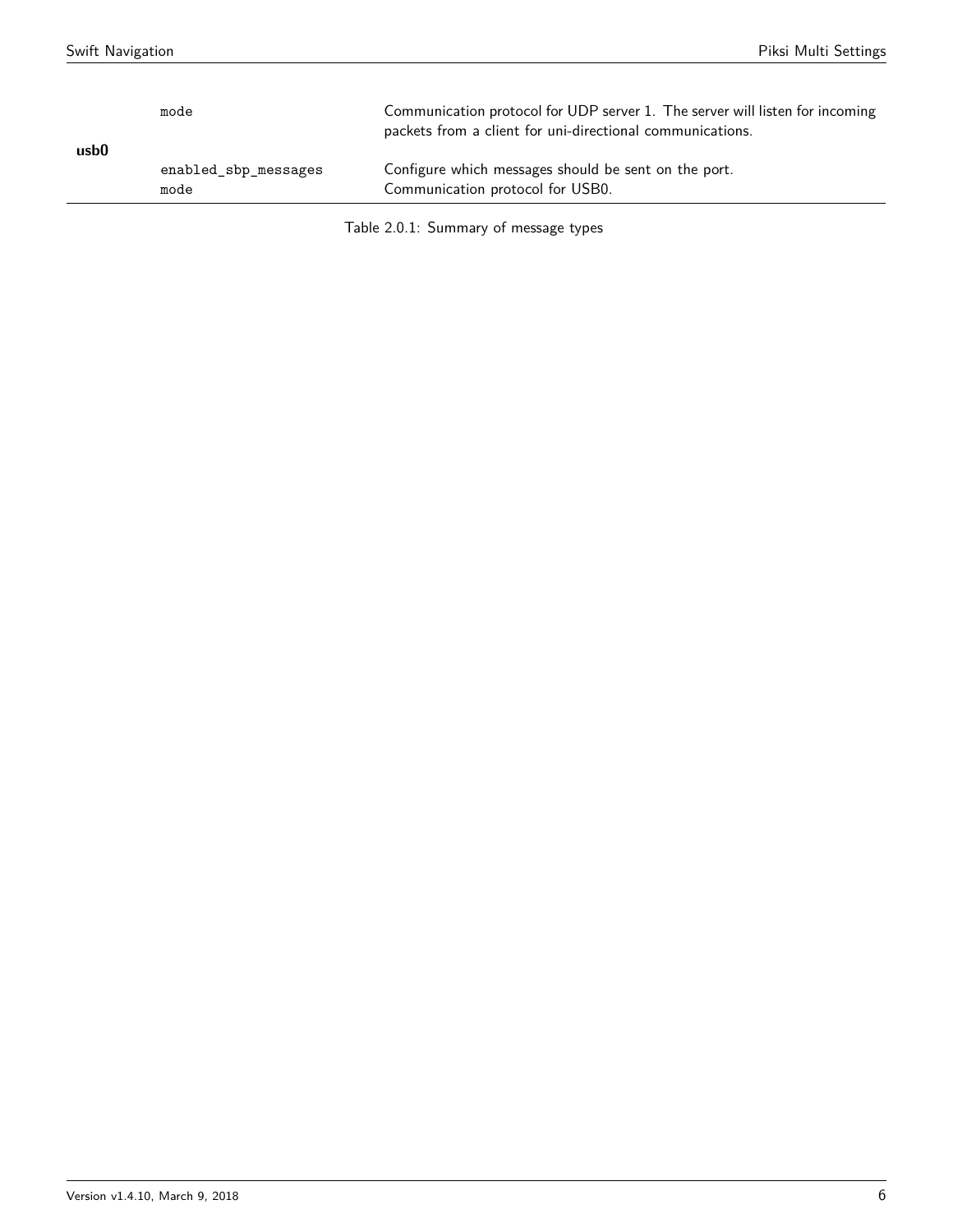# **3 Settings Detail**

# <span id="page-6-0"></span>**3.1 acquisition**

# <span id="page-6-1"></span>**3.1.1 glonass\_acquisition\_enabled**

**Description:** Enable the GLONASS acquisition and raw measurements.

| Label                      | Value                       |
|----------------------------|-----------------------------|
| group                      | acquisition                 |
| name                       | glonass_acquisition_enabled |
| expert                     | False                       |
| readonly                   | False                       |
| units                      | N/A                         |
| type                       | boolean                     |
| enumerated possible values | True, False                 |
|                            |                             |

Table 3.1.1: glonass\_acquisition\_enabled

**Notes:** This is a precondition for navigation with GLONASS.

# <span id="page-6-2"></span>**3.1.2 qzss\_acquisition\_enabled**

**Description:** Enable the QZSS constellation.

| Value                    |
|--------------------------|
| acquisition              |
| qzss_acquisition_enabled |
| True                     |
| False                    |
| N/A                      |
| False                    |
| boolean                  |
| True, False              |
|                          |

Table 3.1.2: qzss\_acquisition\_enabled

**Notes:** None

### <span id="page-6-3"></span>**3.1.3 sbas\_acquisition\_enabled**

**Description:** Enable the SBAS constellation.

| Label    | Value                    |
|----------|--------------------------|
| group    | acquisition              |
| name     | sbas_acquisition_enabled |
| expert   | True                     |
| readonly | False                    |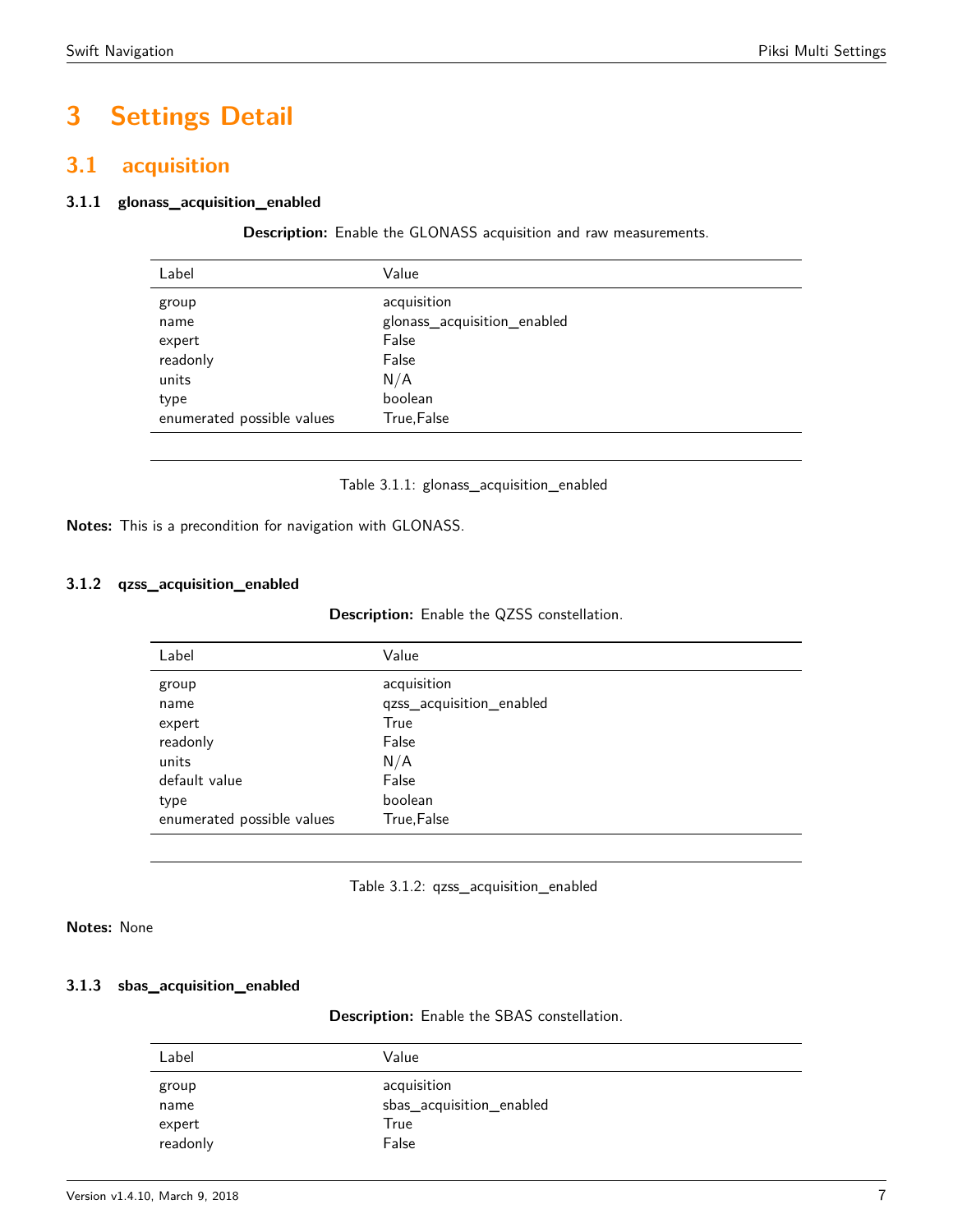| units                      | N/A        |
|----------------------------|------------|
| default value              | False      |
| type                       | boolean    |
| enumerated possible values | True,False |
|                            |            |

Table 3.1.3: sbas\_acquisition\_enabled

# **Notes:** None

# <span id="page-7-0"></span>**3.1.4 almanacs\_enabled**

|  |  | Description: Enable the almanac-based acquisition. |  |
|--|--|----------------------------------------------------|--|
|--|--|----------------------------------------------------|--|

| Label                      | Value            |
|----------------------------|------------------|
| group                      | acquisition      |
| name                       | almanacs_enabled |
| expert                     | True             |
| readonly                   | False            |
| units                      | N/A              |
| default value              | False            |
| type                       | boolean          |
| enumerated possible values | True, False      |

Table 3.1.4: almanacs\_enabled

# **Notes:** None

# **3.1.5 bds2\_acquisition\_enabled**

**Description:** Enable the bds2 constellation.

| Label                      | Value                    |
|----------------------------|--------------------------|
| group                      | acquisition              |
| name                       | bds2_acquisition_enabled |
| expert                     | True                     |
| readonly                   | False                    |
| units                      | N/A                      |
| default value              | False                    |
| type                       | boolean                  |
| enumerated possible values | True, False              |
|                            |                          |

# Table 3.1.5: bds2\_acquisition\_enabled

### <span id="page-7-1"></span>**Notes:** None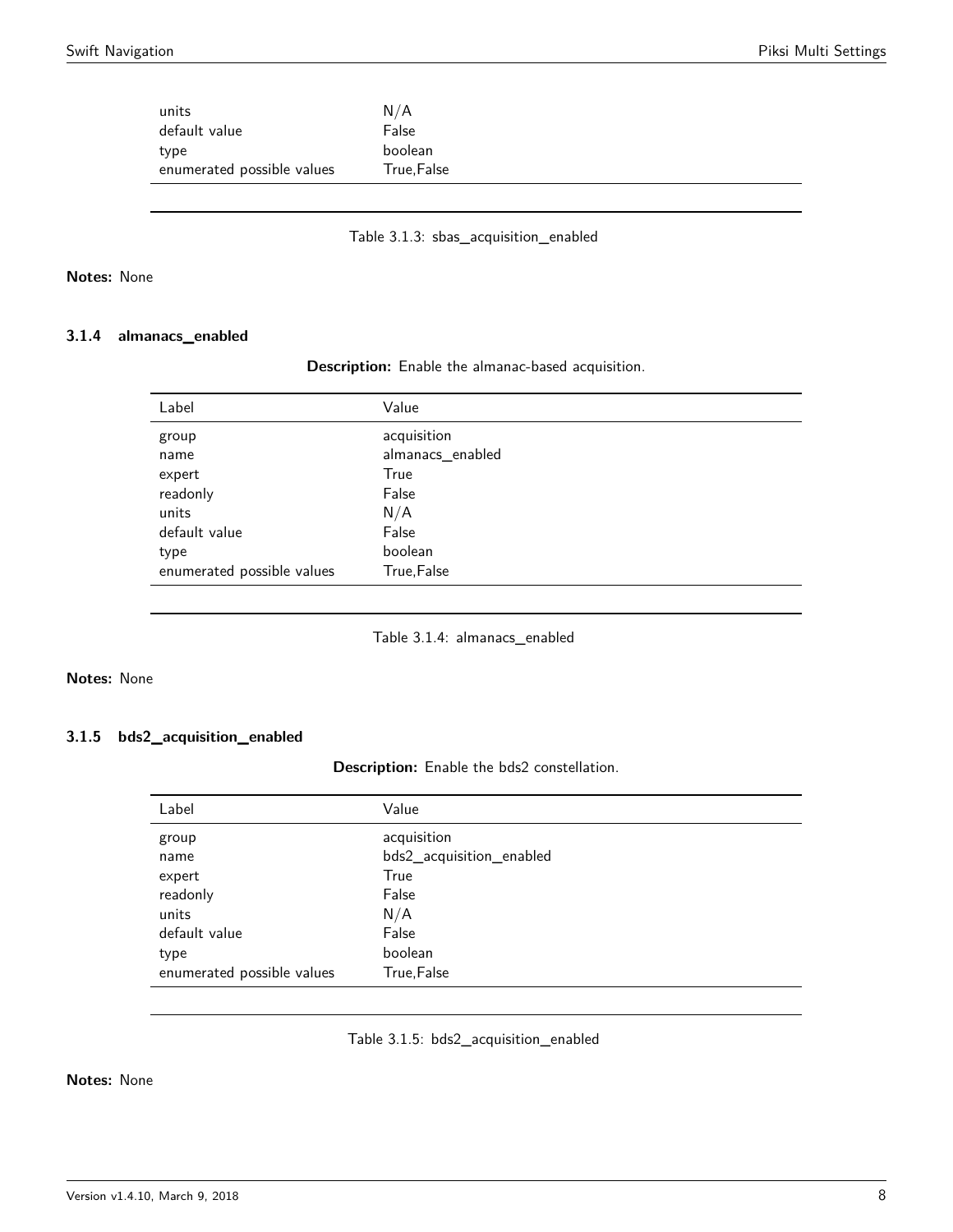# **3.2 cell\_modem**

# <span id="page-8-0"></span>**3.2.1 debug**

#### **Description:** Additional debug messages for cell modem.

| Label         | Value      |  |
|---------------|------------|--|
| readonly      | False      |  |
| group         | cell_modem |  |
| name          | debug      |  |
| expert        | True       |  |
| default value | False      |  |
| type          | boolean    |  |

Table 3.2.1: debug

# <span id="page-8-1"></span>**3.2.2 enable**

#### **Description:** None

| Label         | Value      |
|---------------|------------|
| readonly      | False      |
| group         | cell_modem |
| name          | enable     |
| expert        | True       |
| units         | N/A        |
| default value | False      |
| type          | boolean    |
|               |            |

Table 3.2.2: enable

# **3.2.3 APN**

# **Description:** Access point name (provided by cell carrier).

| Label         | Value           |
|---------------|-----------------|
| group         | cell_modem      |
| name          | <b>APN</b>      |
| expert        | True            |
| readonly      | False           |
| units         | N/A             |
| default value | <b>INTERNET</b> |
| type          | string          |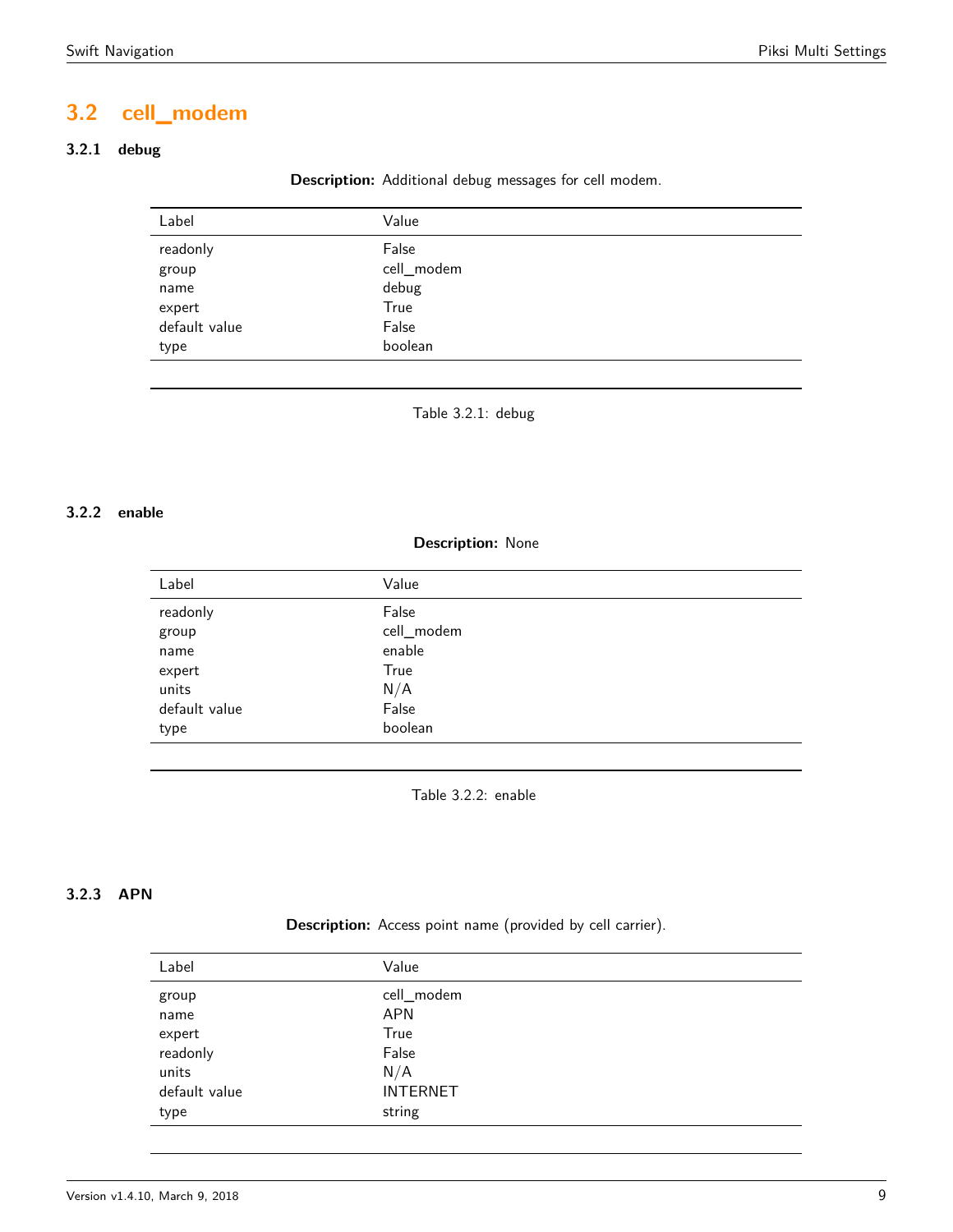Table 3.2.3: APN

# <span id="page-9-0"></span>**3.3 ethernet**

# <span id="page-9-1"></span>**3.3.1 gateway**

**Description:** The default gateway for the IP config.

| Label         | Value       |
|---------------|-------------|
| group         | ethernet    |
| name          | gateway     |
| expert        | False       |
| readonly      | False       |
| units         | N/A         |
| default value | 192.168.0.1 |
| type          | string      |
|               |             |

Table 3.3.1: gateway

**Notes:** The configured gateway in XXX.XXX.XXX.XXX format.

# <span id="page-9-2"></span>**3.3.2 netmask**

**Description:** The netmask for the IP config.

| Label         | Value         |
|---------------|---------------|
| group         | ethernet      |
| name          | netmask       |
| expert        | False         |
| readonly      | False         |
| units         | N/A           |
| default value | 255.255.255.0 |
| type          | string        |
|               |               |

Table 3.3.2: netmask

**Notes:** The configured netmask in XXX.XXX.XXX.XXX format.

### <span id="page-9-3"></span>**3.3.3 ip\_address**

**Description:** The static IP address.

| Label  | Value      |
|--------|------------|
| group  | ethernet   |
| name   | ip_address |
| expert | False      |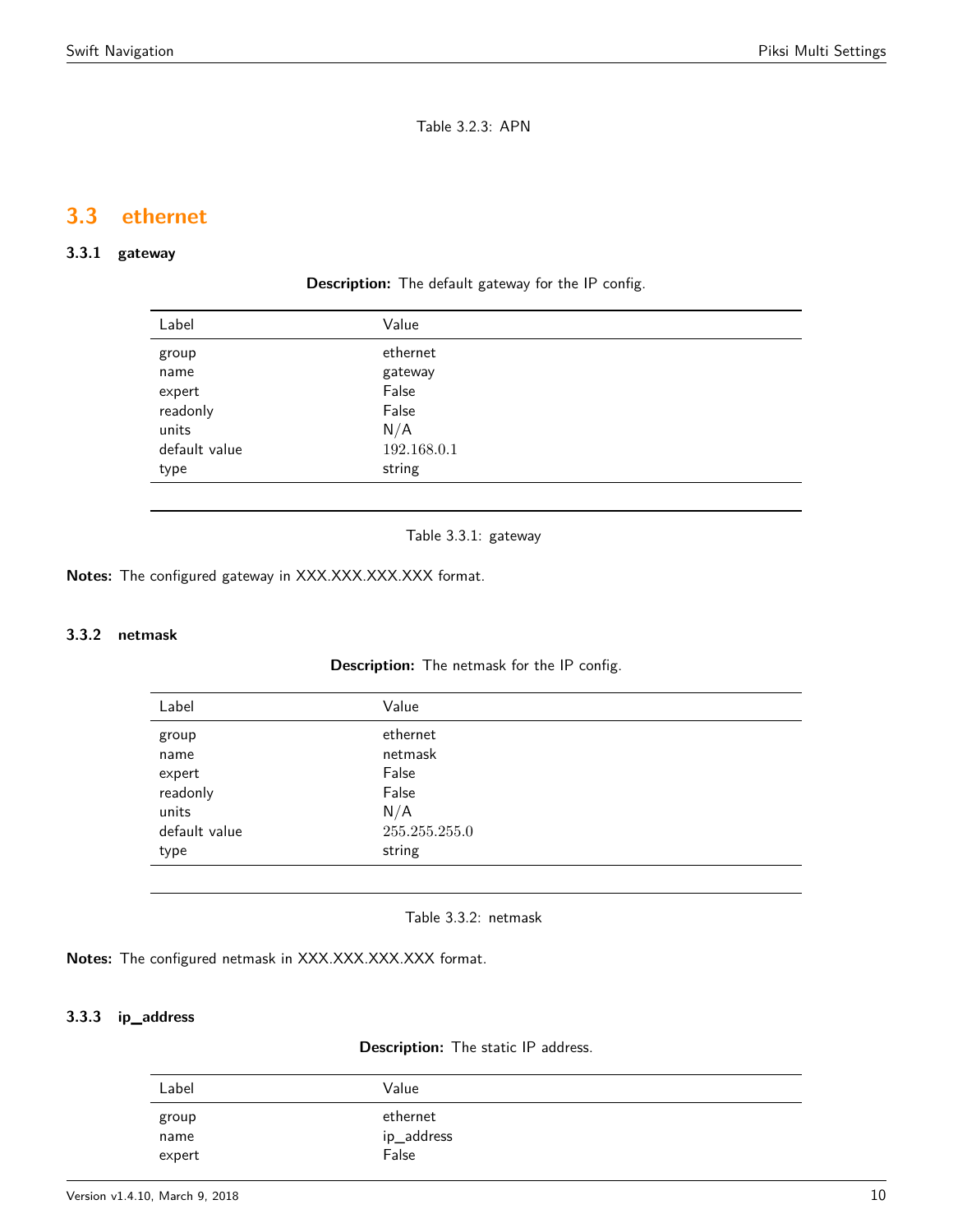| readonly<br>units | False<br>N/A  |
|-------------------|---------------|
| default value     | 192.168.0.222 |
| type              | string        |
|                   |               |

Table 3.3.3: ip\_address

**Notes:** The configured IP address in XXX.XXX.XXX.XXX format.

### **3.3.4 ip\_config\_mode**

| Description: Ethernet configuration mode. |  |  |  |
|-------------------------------------------|--|--|--|
|-------------------------------------------|--|--|--|

| Label                      | Value          |
|----------------------------|----------------|
| group                      | ethernet       |
| name                       | ip_config_mode |
| expert                     | False          |
| readonly                   | False          |
| units                      | N/A            |
| default value              | <b>Static</b>  |
| type                       | enum           |
| enumerated possible values | Static, DHCP   |
|                            |                |

Table 3.3.4: ip\_config\_mode

**Notes:** If DHCP is chosen the IP address will be assigned automatically. The DHCP assigned IP address cannot be viewed under the Settings tab, instead use the Advanced Tab and click on 'Refresh Network Status'.

# <span id="page-10-0"></span>**3.4 ext\_event\_a**

#### <span id="page-10-1"></span>**3.4.1 sensitivity**

**Description:** Minimum time between events  $(0 = \text{disabled})$ .

| Label                      | Value             |
|----------------------------|-------------------|
| group                      | ext_event_a       |
| name                       | sensitivity       |
| expert                     | False             |
| readonly                   | False             |
| units                      | us (microseconds) |
| default value              | $\theta$          |
| type                       | integer           |
| enumerated possible values | None              |
|                            |                   |

Table 3.4.1: sensitivity

**Notes:** Any event that is triggered within the sensitivity window after the previous event will be ignored and no MSG\_EXT\_EVENT will be generated.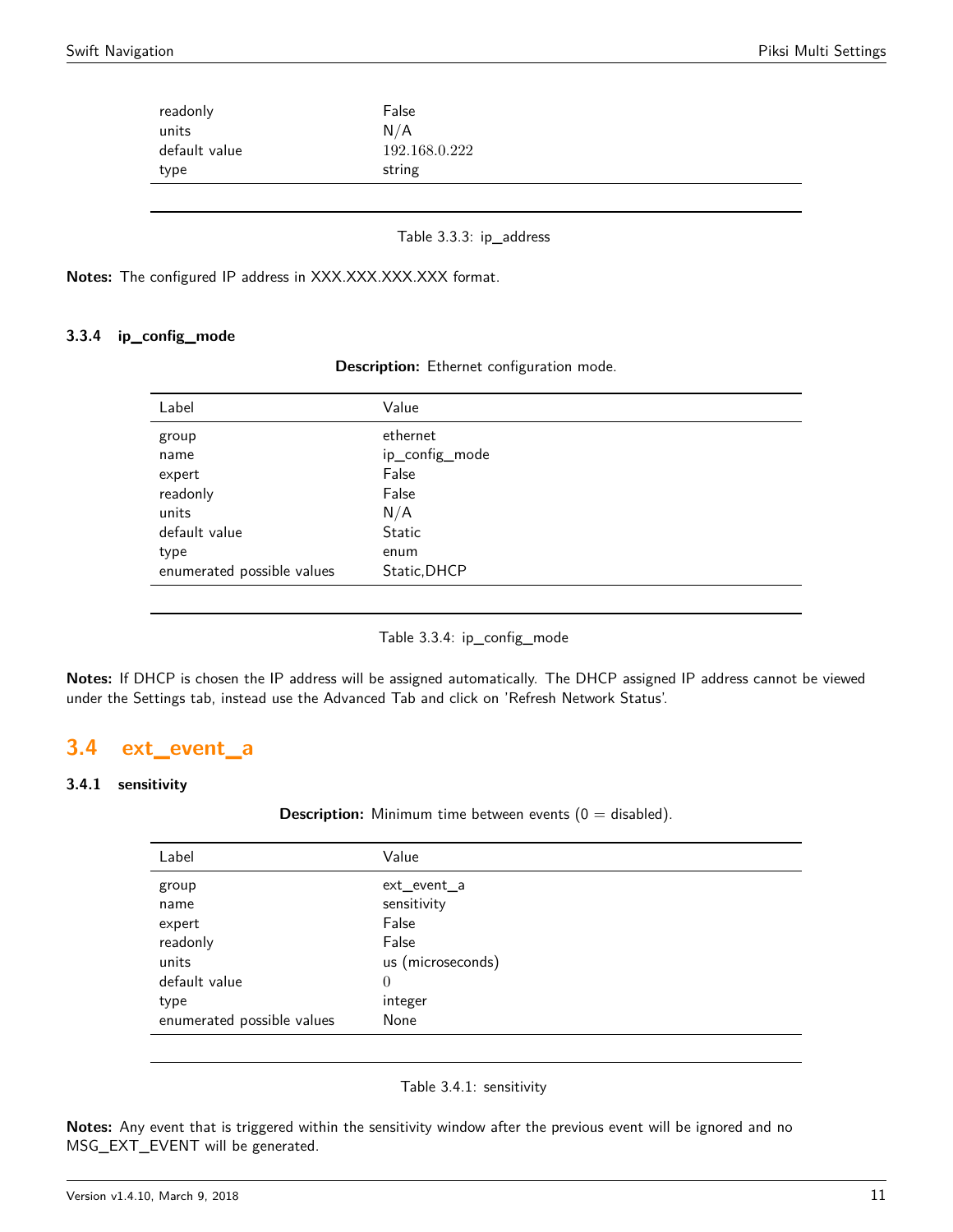# **3.4.2 edge\_trigger**

**Description:** Select edges to trigger timestamped event capture.

Table 3.4.2: edge\_trigger

**Notes:** You can use this to record the exact time that some external event in your system occurred, e.g. camera shutter time. Upon detecting the event, receiver will generate a MSG\_EXT\_EVENT message reporting the event, including a timestamp accurate to better than a microsecond.

# <span id="page-11-0"></span>**3.5 ext\_event\_b**

### <span id="page-11-1"></span>**3.5.1 sensitivity**

**Description:** Duro only. Minimum time between events  $(0 = \text{disabled})$ .

| Label                      | Value             |
|----------------------------|-------------------|
| group                      | ext_event_b       |
| name                       | sensitivity       |
| expert                     | True              |
| readonly                   | False             |
| units                      | us (microseconds) |
| default value              | $\theta$          |
| type                       | integer           |
| enumerated possible values | None              |
|                            |                   |

Table 3.5.1: sensitivity

**Notes:** Any event that is triggered within the sensitivity window after the previous event will be ignored and no MSG\_EXT\_EVENT will be generated.

### **3.5.2 edge\_trigger**

**Description:** Duro only. Select edges to trigger timestamped event capture.

| Label  | Value        |
|--------|--------------|
| group  | ext_event_b  |
| name   | edge_trigger |
| expert | True         |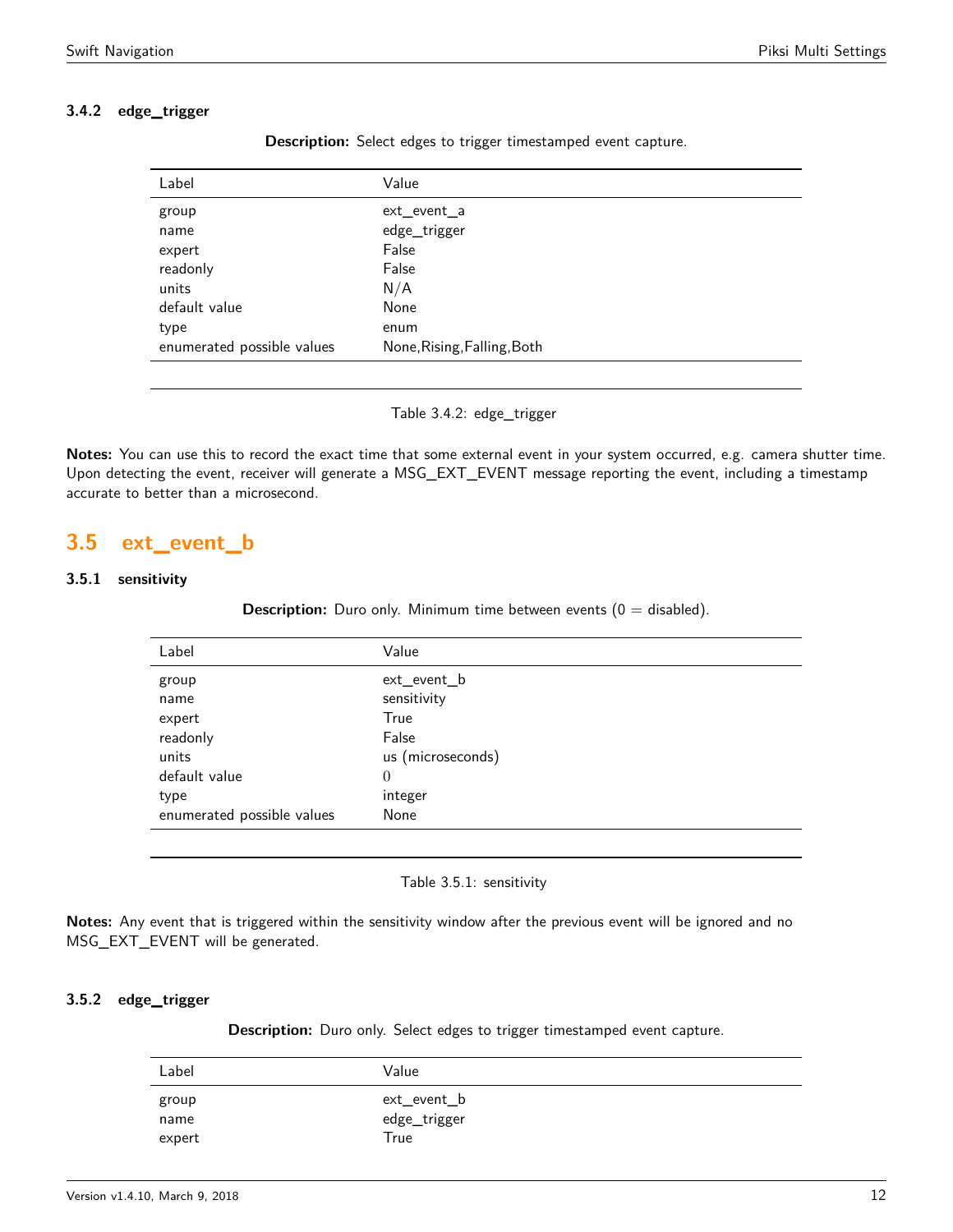| readonly                   | False                       |
|----------------------------|-----------------------------|
| units                      | N/A                         |
| default value              | None                        |
| type                       | enum                        |
| enumerated possible values | None, Rising, Falling, Both |
|                            |                             |

Table 3.5.2: edge\_trigger

**Notes:** You can use this to record the exact time that some external event in your system occurred, e.g. camera shutter time. Upon detecting the event, receiver will generate a MSG\_EXT\_EVENT message reporting the event, including a timestamp accurate to better than a microsecond.

# <span id="page-12-0"></span>**3.6 ext\_event\_c**

### <span id="page-12-1"></span>**3.6.1 sensitivity**

**Description:** Duro only. Minimum time between events (0 = disabled).

| Label                      | Value             |
|----------------------------|-------------------|
| group                      | ext_event_c       |
| name                       | sensitivity       |
| expert                     | True              |
| readonly                   | False             |
| units                      | us (microseconds) |
| default value              | $\overline{0}$    |
| type                       | integer           |
| enumerated possible values | None              |

Table 3.6.1: sensitivity

**Notes:** Any event that is triggered within the sensitivity window after the previous event will be ignored and no MSG\_EXT\_EVENT will be generated.

# **3.6.2 edge\_trigger**

**Description:** Duro only. Select edges to trigger timestamped event capture.

| Label                      | Value                       |
|----------------------------|-----------------------------|
| group                      | ext_event_c                 |
| name                       | edge_trigger                |
| expert                     | True                        |
| readonly                   | False                       |
| units                      | N/A                         |
| default value              | None                        |
| type                       | enum                        |
| enumerated possible values | None, Rising, Falling, Both |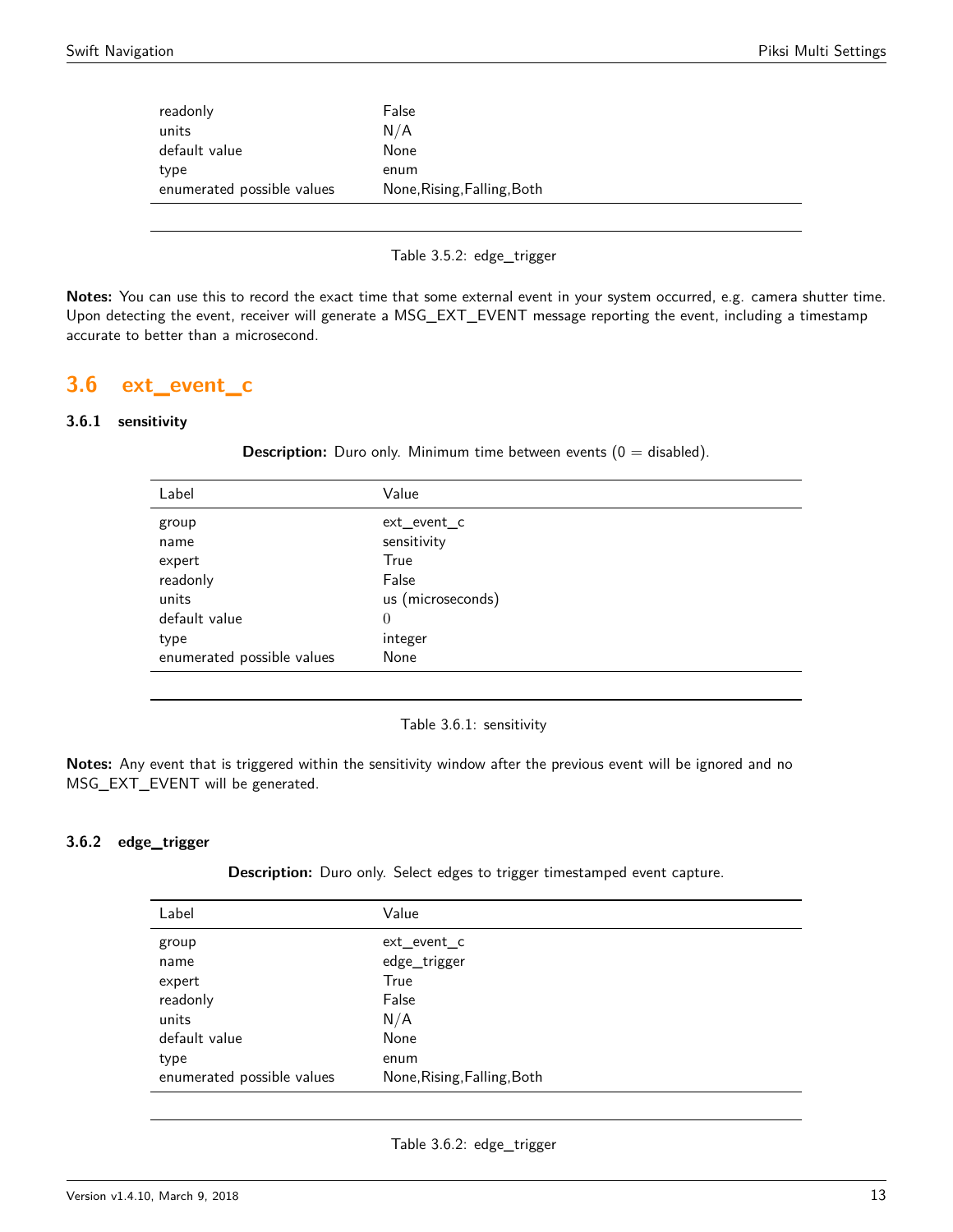**Notes:** You can use this to record the exact time that some external event in your system occurred, e.g. camera shutter time. Upon detecting the event, receiver will generate a MSG\_EXT\_EVENT message reporting the event, including a timestamp accurate to better than a microsecond.

# <span id="page-13-0"></span>**3.7 frontend**

# <span id="page-13-1"></span>**3.7.1 antenna\_bias**

| Label    | Value        |
|----------|--------------|
| group    | frontend     |
| name     | antenna_bias |
| expert   | False        |
| readonly | False        |
| units    | N/A          |
| type     | bool         |
|          |              |

**Description:** Enable/Disable 4.85V antenna bias.

#### Table 3.7.1: antenna\_bias

**Notes:** Most active antennas require an antenna bias in order to power the amplifier in the antenna.

#### **3.7.2 antenna\_selection**

| Description: Determines which antenna to use. |  |  |  |  |  |
|-----------------------------------------------|--|--|--|--|--|
|-----------------------------------------------|--|--|--|--|--|

| Label                      | Value              |
|----------------------------|--------------------|
| group                      | frontend           |
| name                       | antenna_selection  |
| expert                     | False              |
| readonly                   | False              |
| units                      | N/A                |
| default value              | Primary            |
| type                       | enum               |
| enumerated possible values | Primary, Secondary |
|                            |                    |

#### Table 3.7.2: antenna\_selection

**Notes:** This setting selects the antenna input that should be used by the receiver. Piksi Multi boards and Duro units ship with only a "Primary" antenna connector, so this should always be set to "Primary."

# <span id="page-13-2"></span>**3.8 imu**

### <span id="page-13-3"></span>**3.8.1 imu\_raw\_output**

**Description:** Enable/Disable IMU raw data output from onboard Bosch BMI160 IMU.

| Label | Value          |
|-------|----------------|
| group | $\cdot$<br>imu |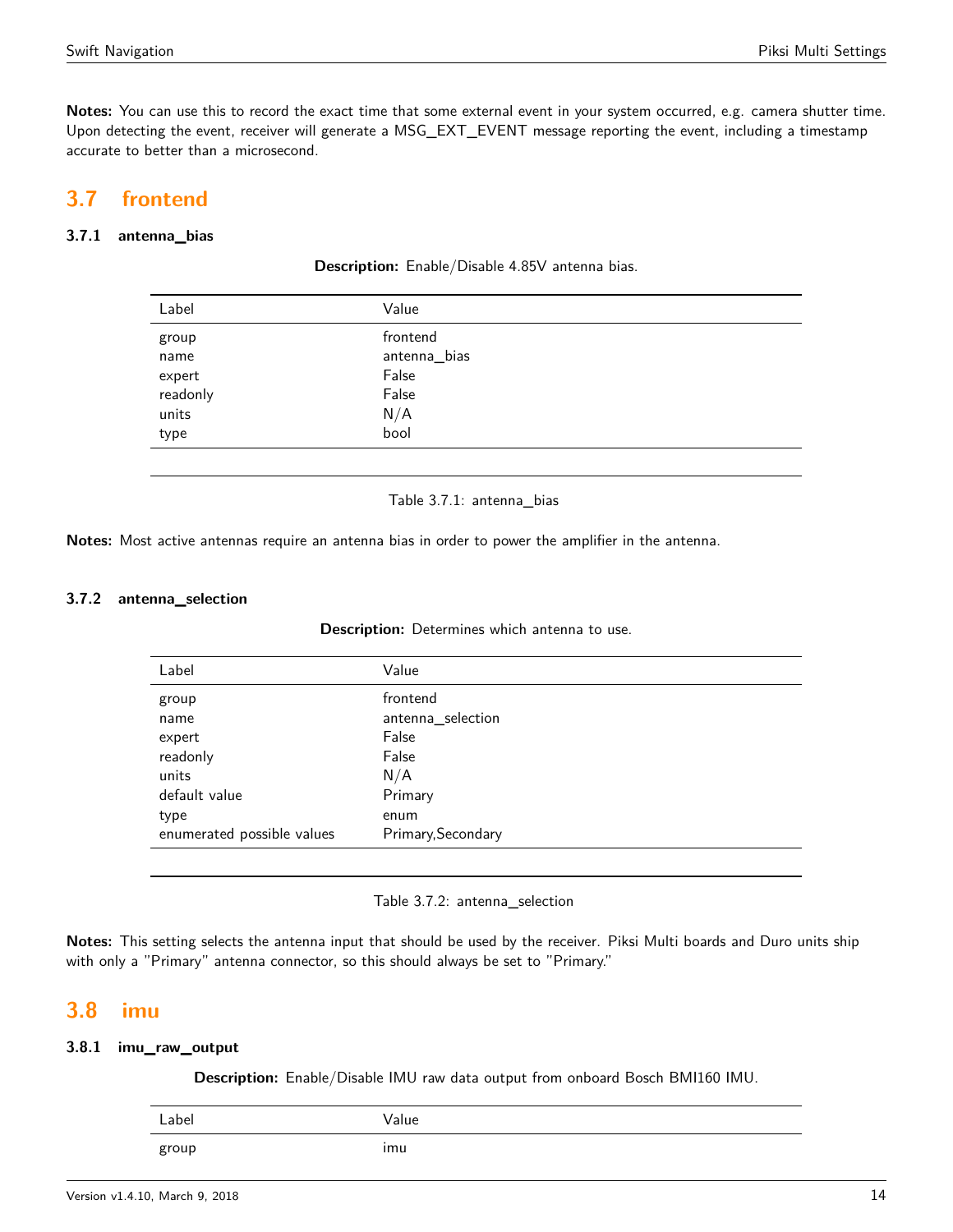| name          | imu_raw_output |
|---------------|----------------|
| expert        | False          |
| readonly      | False          |
| default value | False          |
| type          | boolean        |
|               |                |

| Table 3.8.1: imu_raw_output |  |  |  |
|-----------------------------|--|--|--|
|-----------------------------|--|--|--|

**Notes:** The IMU raw data can be seen in the Advanced Tab of the Swift Console

### <span id="page-14-0"></span>**3.8.2 mag\_raw\_output**

**Description:** Enable/Disable raw data output from onboard Bosch BMM150 Magnetometer.

| Label         | Value          |
|---------------|----------------|
| group         | . .<br>imu     |
| name          | mag_raw_output |
| expert        | False          |
| readonly      | False          |
| default value | False          |
| type          | boolean        |
|               |                |

Table 3.8.2: mag\_raw\_output

**Notes:** The magnetometer raw data can be seen in the Advanced Tab of the Swift Console.

#### <span id="page-14-1"></span>**3.8.3 mag\_rate**

**Description:** The data rate (in Hz) for magnetometer raw output.

| Label                      | Value          |
|----------------------------|----------------|
| group                      | imu            |
| name                       | mag_rate       |
| expert                     | False          |
| readonly                   | False          |
| units                      | Hz             |
| default value              | 12.5           |
| type                       | enum           |
| enumerated possible values | 6.25, 12.5, 25 |

Table 3.8.3: mag\_rate

#### <span id="page-14-2"></span>**3.8.4 acc\_range**

**Description:** The approximate range of accelerations that can be measured.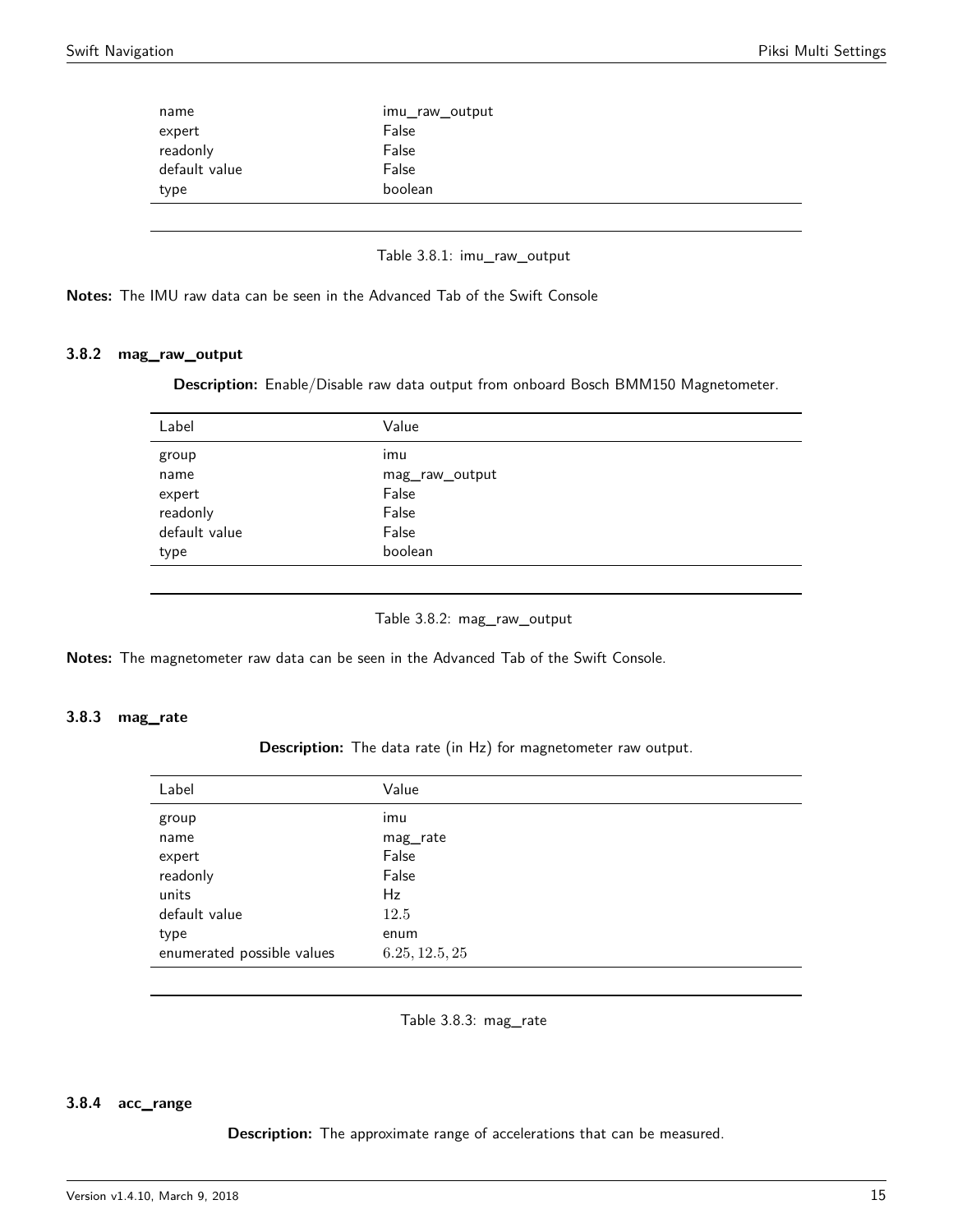| Label                      | Value       |
|----------------------------|-------------|
| group                      | imu         |
| name                       | acc_range   |
| expert                     | False       |
| readonly                   | False       |
| units                      | g           |
| default value              | 8           |
| type                       | enum        |
| enumerated possible values | 2, 4, 8, 16 |

Table 3.8.4: acc\_range

Notes: When 2 g is chosen, it means the accelerometer is scaled to measure about  $+/- 2$  g of acceleration. Refer to the IMU datasheet for detailed information.

### <span id="page-15-0"></span>**3.8.5 gyro\_range**

**Description:** The approximate range of angular rate that can be measured.

| Value                     |
|---------------------------|
| imu                       |
| gyro_range                |
| False                     |
| False                     |
| deg/s                     |
| 1000                      |
| enum                      |
| 125, 250, 500, 1000, 2000 |
|                           |

Table 3.8.5: gyro\_range

Notes: When 125 is chosen, it means the gyro is scaled to measure about  $+/- 125$  deg/s of angular rate. Refer to the IMU datasheet for detailed information.

### **3.8.6 imu\_rate**

**Description:** The data rate (in Hz) for IMU raw output.

| Label                      | Value            |
|----------------------------|------------------|
| group                      | imu              |
| name                       | imu_rate         |
| expert                     | False            |
| readonly                   | False            |
| units                      | Hz               |
| default value              | 50               |
| type                       | enum             |
| enumerated possible values | 25, 50, 100, 200 |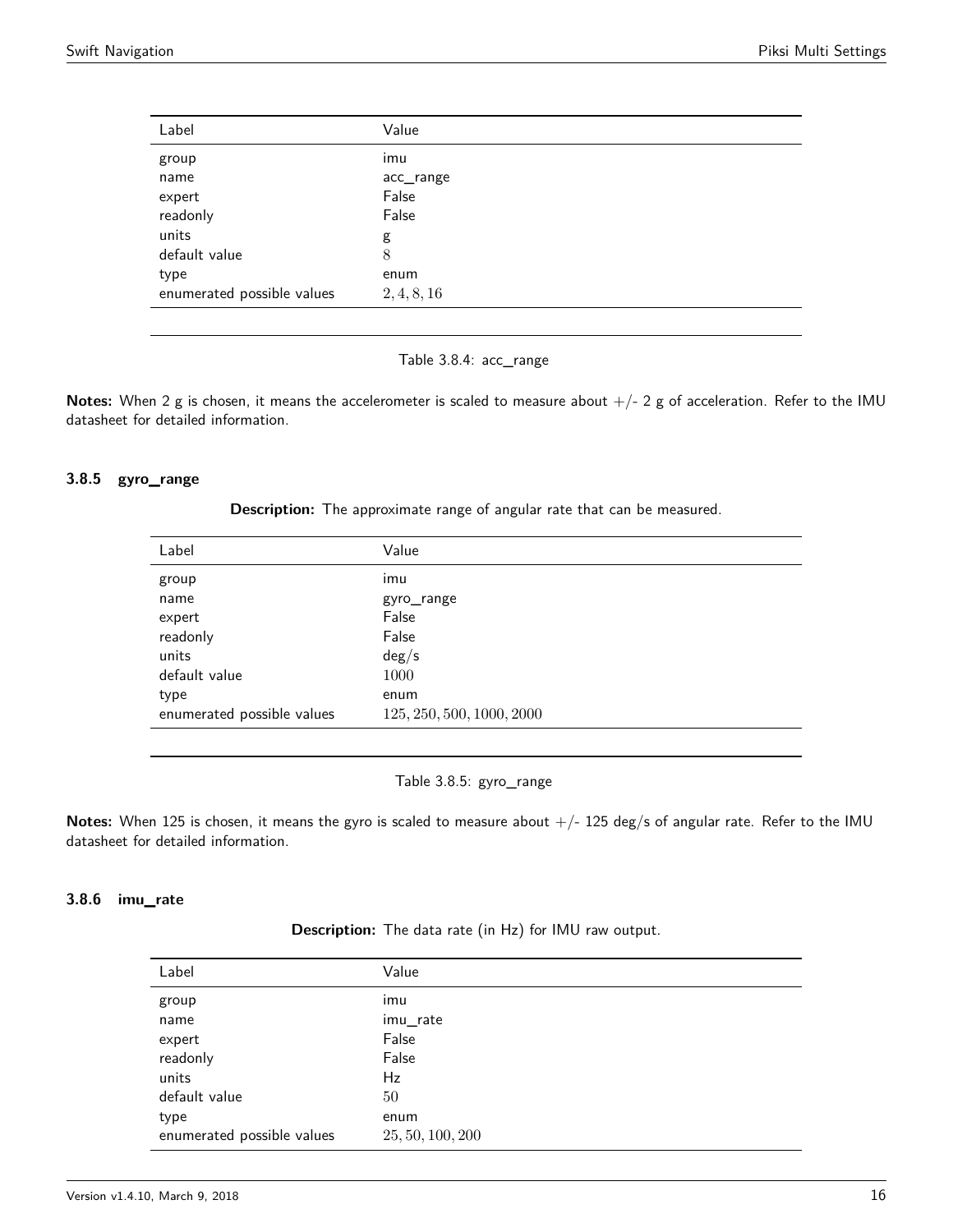### Table 3.8.6: imu\_rate

**Notes:** It is recommended to use Ethernet or USB for IMU data output for data rates over 25 Hz.

# <span id="page-16-0"></span>**3.9 ndb**

#### <span id="page-16-1"></span>**3.9.1 erase\_l2c\_capb**

| Label         | Value          |
|---------------|----------------|
| readonly      | False          |
| group         | ndb            |
| name          | erase_l2c_capb |
| expert        | True           |
| default value | False          |
| type          | boolean        |

**Description:** Erase stored L2C capability mask during boot.

Table 3.9.1: erase\_l2c\_capb

#### <span id="page-16-2"></span>**3.9.2 erase\_utc\_params**

**Description:** Erase stored UTC offset parameters during boot.

| Label         | Value            |
|---------------|------------------|
| readonly      | False            |
| group         | ndb              |
| name          | erase_utc_params |
| expert        | True             |
| default value | False            |
| type          | boolean          |
|               |                  |

Table 3.9.2: erase\_utc\_params

### <span id="page-16-3"></span>**3.9.3 erase\_almanac\_wn**

**Description:** Erase stored almanac week numbers during boot.

| Label    | Value            |
|----------|------------------|
| readonly | False            |
| group    | ndb              |
| name     | erase_almanac_wn |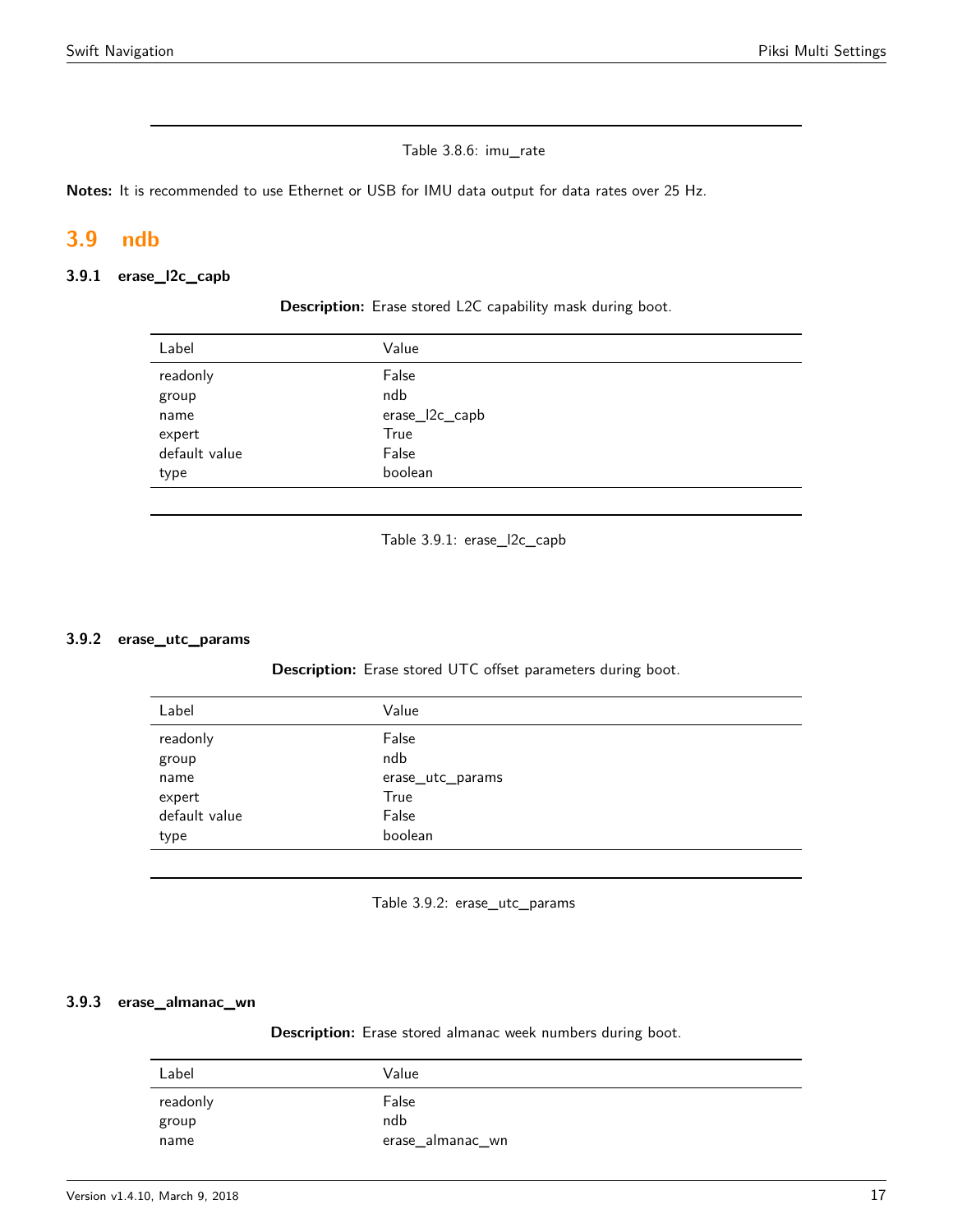| expert        | True    |  |
|---------------|---------|--|
| default value | False   |  |
| type          | boolean |  |
|               |         |  |

Table 3.9.3: erase\_almanac\_wn

#### <span id="page-17-0"></span>**3.9.4 erase\_almanac**

#### **Description:** Erase stored almanacs during boot.

| Label         | Value         |
|---------------|---------------|
| readonly      | False         |
| group         | ndb           |
| name          | erase_almanac |
| expert        | True          |
| default value | False         |
| type          | boolean       |
|               |               |

Table 3.9.4: erase\_almanac

#### <span id="page-17-1"></span>**3.9.5 erase\_ephemeris**

#### **Description:** Erase stored ephmerides during boot.

| Label             | Value           |
|-------------------|-----------------|
| readonly<br>group | False<br>ndb    |
| name              | erase_ephemeris |
| expert            | True            |
| type              | boolean         |
|                   |                 |

Table 3.9.5: erase\_ephemeris

#### <span id="page-17-2"></span>**3.9.6 erase\_iono**

**Description:** Erase stored ionospheric parameters during boot.

| Label    | Value |
|----------|-------|
| readonly | False |
| group    | ndb   |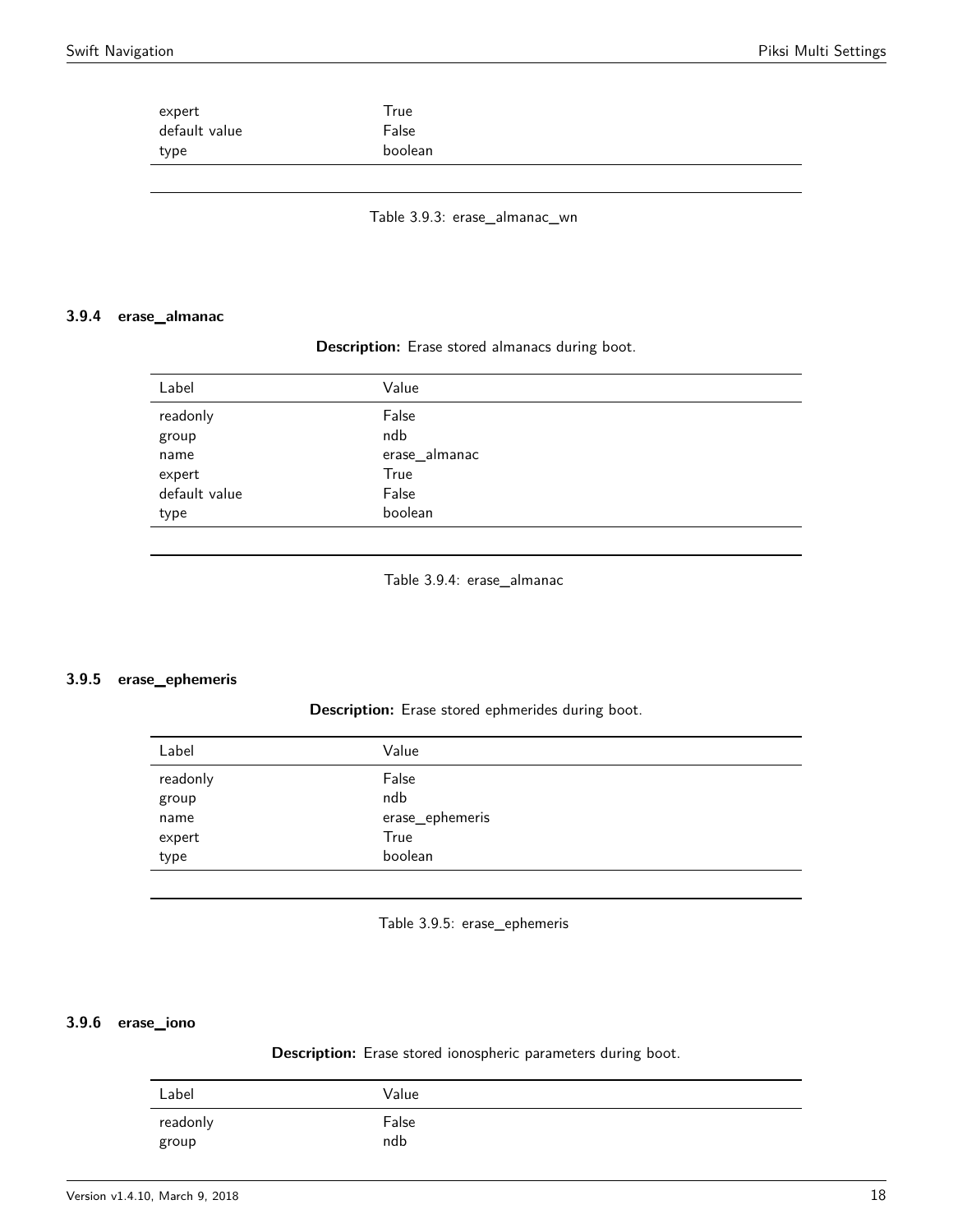| name          | erase_iono |  |
|---------------|------------|--|
| expert        | True       |  |
| default value | False      |  |
| type          | boolean    |  |

Table 3.9.6: erase\_iono

# <span id="page-18-0"></span>**3.9.7 erase\_lgf**

# **Description:** Erase stored last fix information during boot.

| Label    | Value     |
|----------|-----------|
| readonly | False     |
| group    | ndb       |
| name     | erase_lgf |
| expert   | True      |
| type     | boolean   |

Table 3.9.7: erase\_lgf

#### <span id="page-18-1"></span>**3.9.8 valid\_eph\_acc**

#### **Description:** None

| Label         | Value         |
|---------------|---------------|
| readonly      | False         |
| group         | ndb           |
| name          | valid_eph_acc |
| expert        | True          |
| units         | meters        |
| default value | 100           |
| type          | int           |

Table 3.9.8: valid\_eph\_acc

# <span id="page-18-2"></span>**3.9.9 valid\_alm\_acc**

#### **Description:** None

Label Value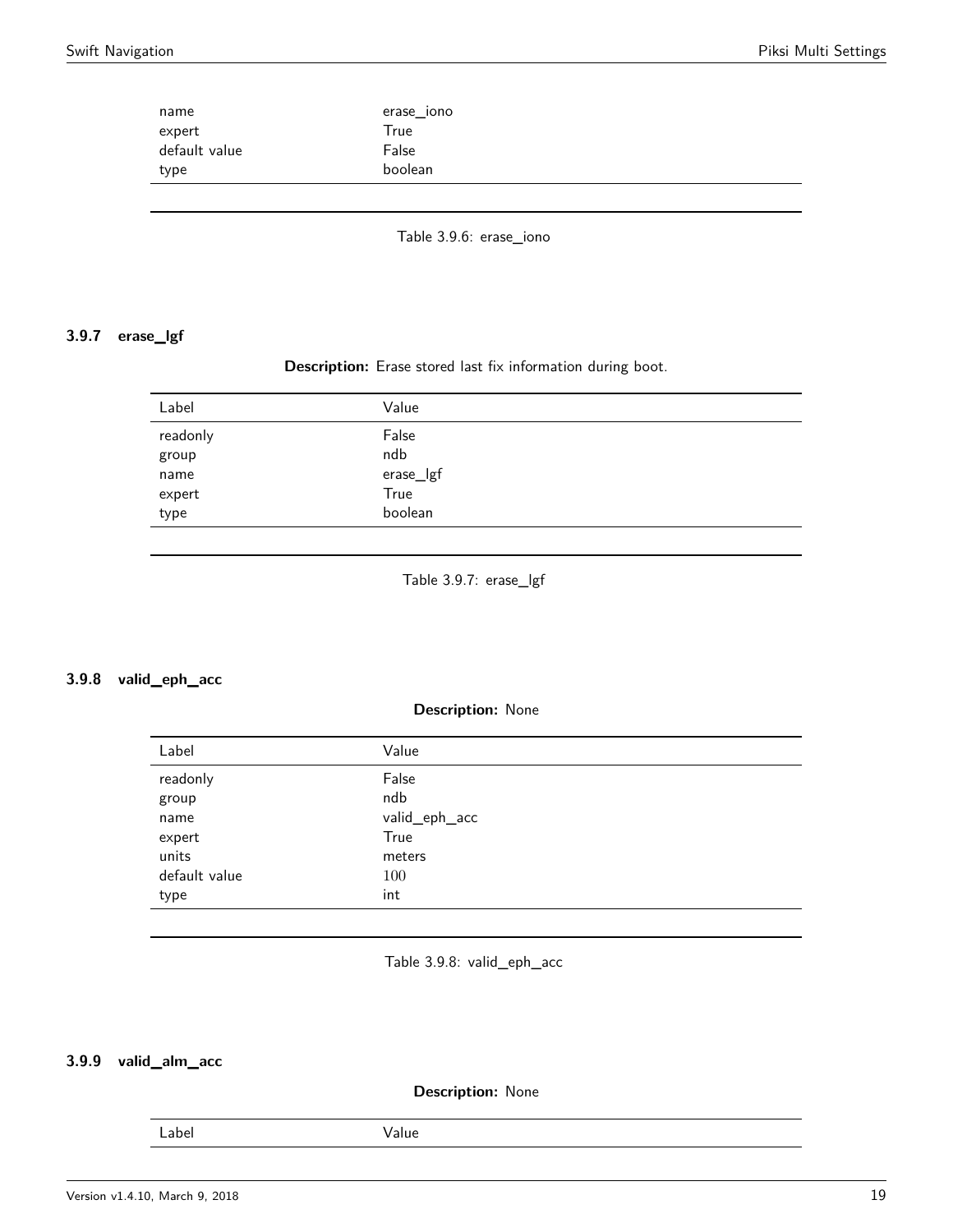| readonly      | False         |
|---------------|---------------|
| group         | ndb           |
| name          | valid_alm_acc |
| expert        | True          |
| units         | meters        |
| default value | 5000          |
| type          | int           |

Table 3.9.9: valid\_alm\_acc

# <span id="page-19-0"></span>**3.9.10 lgf\_update\_m**

**Description:** Change in position required to update last good fix.

| Label         | Value        |
|---------------|--------------|
| group         | ndb          |
| name          | lgf_update_m |
| expert        | True         |
| readonly      | False        |
| units         | meters       |
| default value | 10000        |
| type          | int          |
|               |              |

Table 3.9.10: lgf\_update\_m

# <span id="page-19-1"></span>**3.9.11 valid\_alm\_days**

**Description:** Number of days for which Almanac is valid.

| Label                               | Value                                  |
|-------------------------------------|----------------------------------------|
| group<br>name<br>expert<br>readonly | ndb<br>valid_alm_days<br>True<br>False |
| units<br>default value<br>type      | days<br>6<br>int                       |
|                                     |                                        |

Table 3.9.11: valid\_alm\_days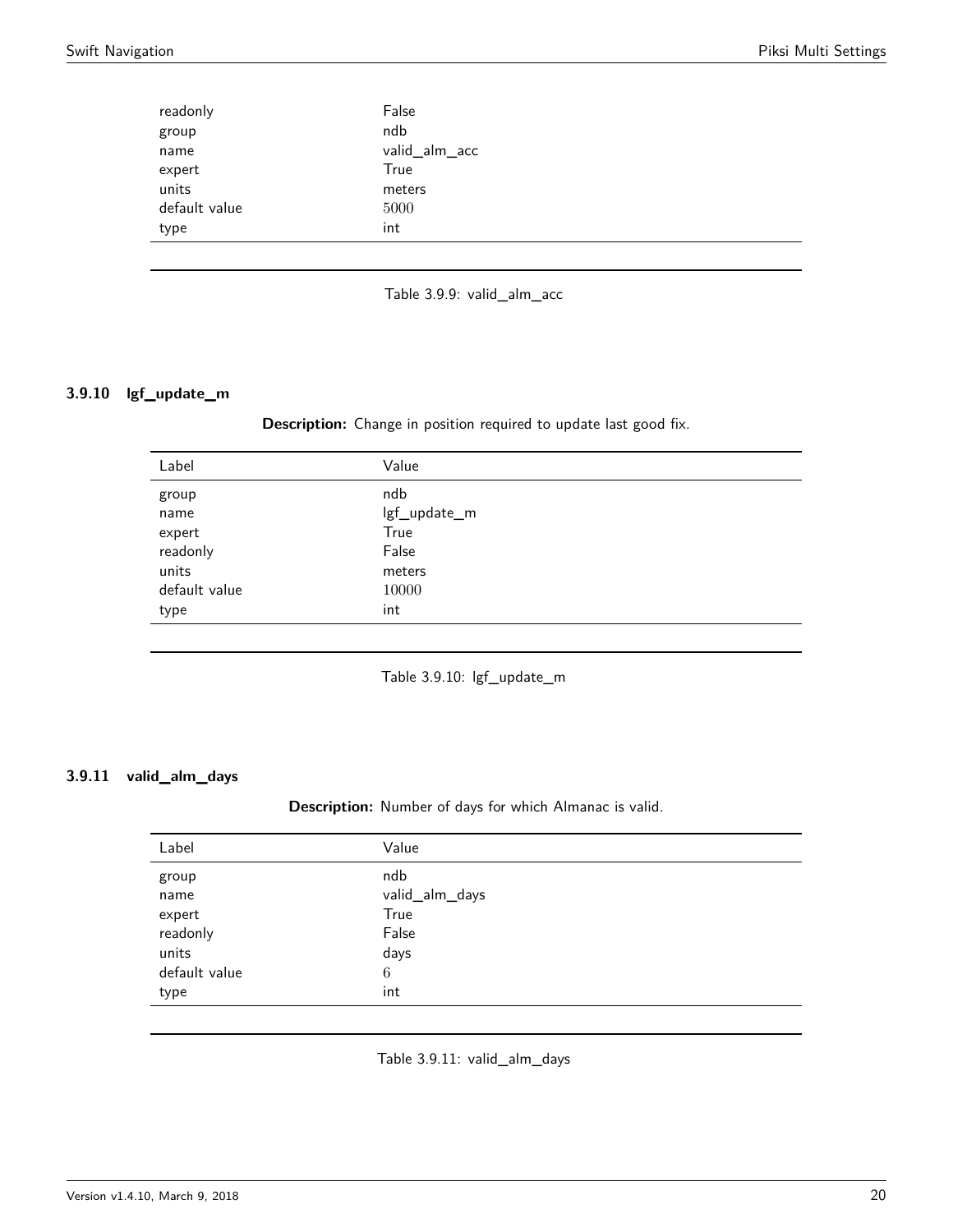# **3.9.12 lgf\_update\_s**

| Value        |
|--------------|
| ndb          |
| lgf_update_s |
| True         |
| False        |
| seconds      |
| 1800         |
| int          |
|              |

**Description:** Update period for navigation database last good fix.

Table 3.9.12: lgf\_update\_s

# <span id="page-20-0"></span>**3.10 nmea**

# <span id="page-20-1"></span>**3.10.1 gpgga\_msg\_rate**

**Description:** Number of Solution Periods between GGA NMEA messages being sent.

| Label         | Value           |
|---------------|-----------------|
| group         | nmea            |
| name          | gpgga_msg_rate  |
| expert        | False           |
| readonly      | False           |
| units         | Solution Period |
| default value |                 |
| type          | integer         |
|               |                 |

Table 3.10.1: gpgga\_msg\_rate

**Notes:** This setting represents the integer number of solution periods between each transmission of the NMEA message. For example, if the solution rate is 10 Hz, and this rate setting is 2, the NMEA message will be sent every two solution epochs at a rate of 5 Hz. If this setting is 0, the msg will be suppressed.

# <span id="page-20-2"></span>**3.10.2 gpgll\_msg\_rate**

**Description:** Number of Solution Periods between GLL NMEA messages being sent.

| Label         | Value           |
|---------------|-----------------|
| group         | nmea            |
| name          | gpgll_msg_rate  |
| expert        | False           |
| readonly      | False           |
| units         | Solution Period |
| default value | 10              |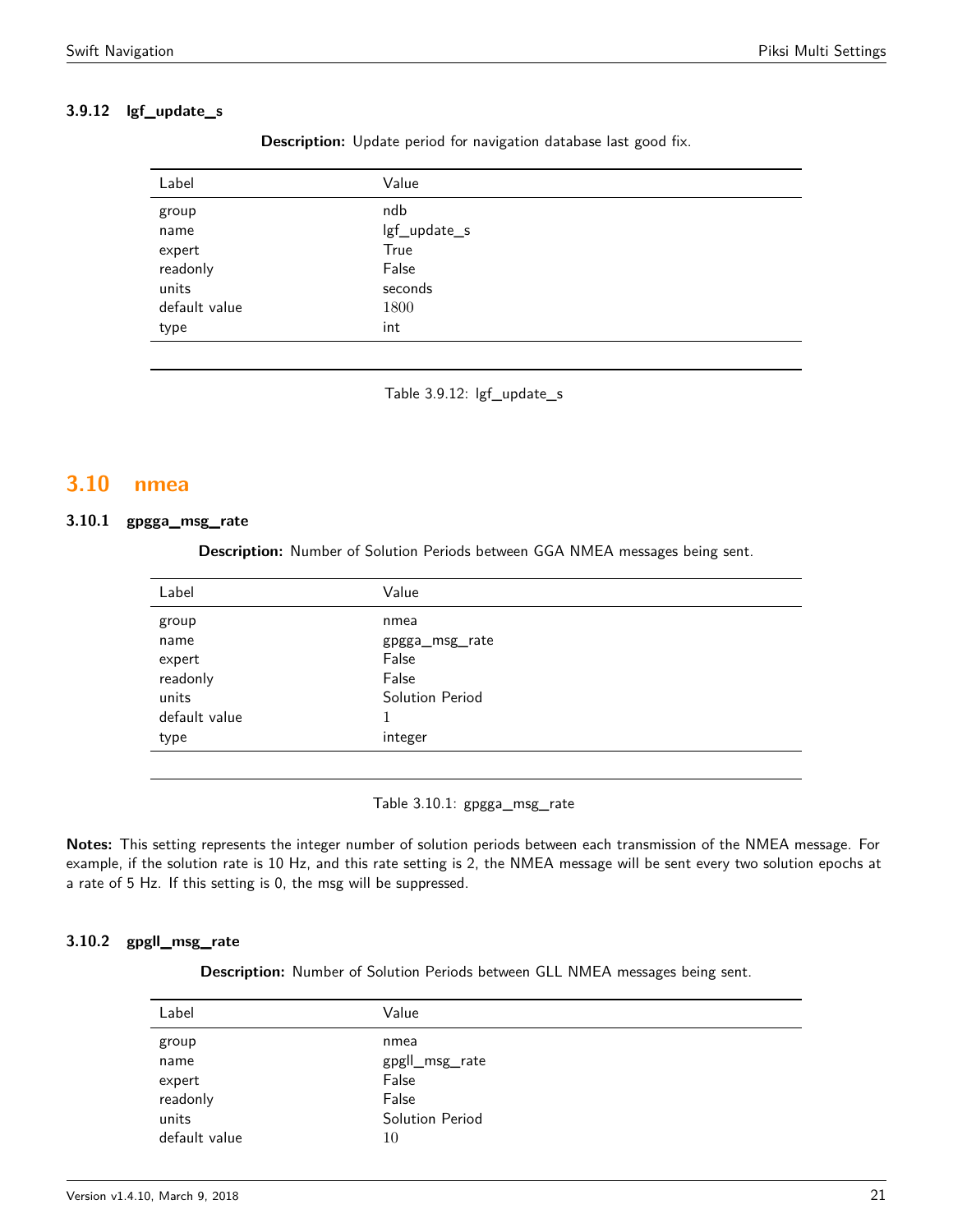type integer

Table 3.10.2: gpgll\_msg\_rate

**Notes:** This setting represents the integer number of solution periods between each transmission of the NMEA message. For example, if the solution rate is 10 Hz, and this rate setting is 2, the NMEA message will be sent every two solution epochs at a rate of 5 Hz. If this setting is 0, the msg will be suppressed.

### <span id="page-21-0"></span>**3.10.3 gpgsv\_msg\_rate**

**Description:** Number of Solution Periods between GSV NMEA messages being sent.

| Label         | Value           |
|---------------|-----------------|
| group         | nmea            |
| name          | gpgsv_msg_rate  |
| expert        | False           |
| readonly      | False           |
| units         | Solution Period |
| default value | 10              |
| type          | integer         |
|               |                 |

#### Table 3.10.3: gpgsv\_msg\_rate

**Notes:** This setting represents the integer number of solution periods between each transmission of the NMEA message. For example, if the solution rate is 10 Hz, and this rate setting is 2, the NMEA message will be sent every two solution epochs at a rate of 5 Hz. If this setting is 0, the msg will be suppressed.

#### <span id="page-21-1"></span>**3.10.4 gphdt\_msg\_rate**

**Description:** Number of Solution Periods between HDT NMEA messages being sent.

| Label         | Value           |
|---------------|-----------------|
| group         | nmea            |
| name          | gphdt_msg_rate  |
| expert        | False           |
| readonly      | False           |
| units         | Solution Period |
| default value |                 |
| type          | integer         |
|               |                 |

#### Table 3.10.4: gphdt\_msg\_rate

**Notes:** This setting represents the integer number of solution periods between each transmission of the NMEA message. For example, if the solution rate is 10 Hz, and this rate setting is 2, the NMEA message will be sent every two solution epochs at a rate of 5 Hz. If this setting is 0, the msg will be suppressed.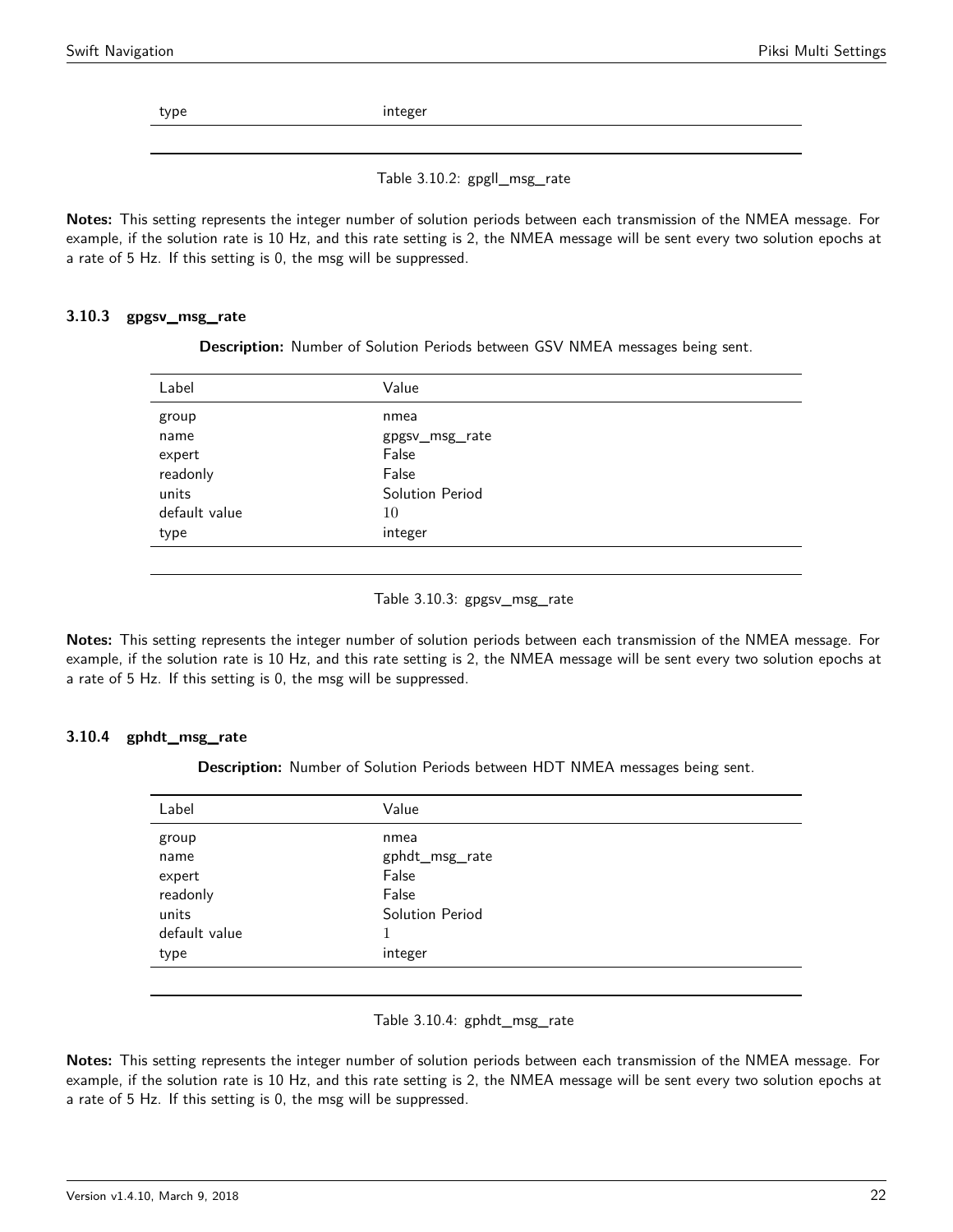#### <span id="page-22-0"></span>**3.10.5 gprmc\_msg\_rate**

| Description: Number of Solution Periods between RMC NMEA messages being sent. |  |  |  |  |  |  |  |  |
|-------------------------------------------------------------------------------|--|--|--|--|--|--|--|--|
|-------------------------------------------------------------------------------|--|--|--|--|--|--|--|--|

| Label         | Value           |
|---------------|-----------------|
| group         | nmea            |
| name          | gprmc_msg_rate  |
| expert        | False           |
| readonly      | False           |
| units         | Solution Period |
| default value | 10              |
| type          | integer         |
|               |                 |

Table 3.10.5: gprmc\_msg\_rate

**Notes:** This setting represents the integer number of solution periods between each transmission of the NMEA message. For example, if the solution rate is 10 Hz, and this rate setting is 2, the NMEA message will be sent every two solution epochs at a rate of 5 Hz. If this setting is 0, the msg will be suppressed.

#### <span id="page-22-1"></span>**3.10.6 gpvtg\_msg\_rate**

**Description:** Number of Solution Periods between VTG NMEA messages being sent.

| Label         | Value           |
|---------------|-----------------|
| group         | nmea            |
| name          | gpvtg_msg_rate  |
| expert        | False           |
| readonly      | False           |
| units         | Solution Period |
| default value | $\mathbf{1}$    |
| type          | integer         |
|               |                 |

Table 3.10.6: gpvtg\_msg\_rate

**Notes:** This setting represents the integer number of solution periods between each transmission of the NMEA message. For example, if the solution rate is 10 Hz, and this rate setting is 2, the NMEA message will be sent every two solution epochs at a rate of 5 Hz. If this setting is 0, the msg will be suppressed.

# <span id="page-22-2"></span>**3.10.7 gsa\_msg\_rate**

**Description:** Number of Solution Periods between GSA NMEA messages being sent.

| Label         | Value            |
|---------------|------------------|
| group         | nmea             |
| name          | gsa_msg_rate     |
| expert        | False            |
| readonly      | False            |
| units         | Solution Periods |
| default value | 10               |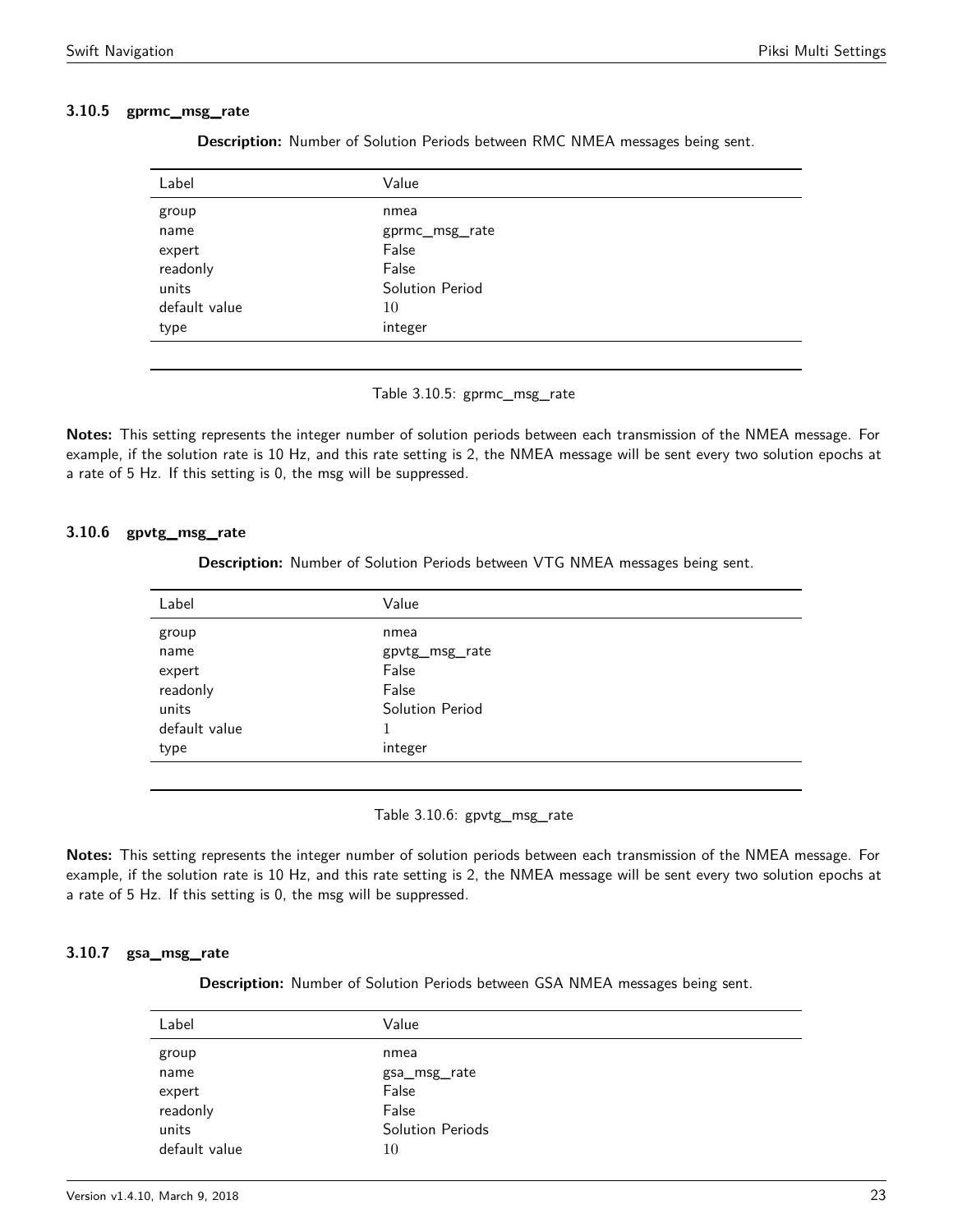type integer enumerated possible values Mone

Table 3.10.7: gsa\_msg\_rate

**Notes:** This setting represents the integer number of solution periods between each transmission of the NMEA message. For example, if the solution rate is 10 Hz, and this rate setting is 2, the NMEA message will be sent every two solution epochs at a rate of 5 Hz. If this setting is 0, the msg will be suppressed.

#### **3.10.8 gpzda\_msg\_rate**

**Description:** Number of Solution Periods between ZDA NMEA messages being sent.

| Label                      | Value           |
|----------------------------|-----------------|
| group                      | nmea            |
| name                       | gpzda_msg_rate  |
| expert                     | False           |
| readonly                   | False           |
| units                      | Solution Period |
| default value              | 10              |
| type                       | integer         |
| enumerated possible values | None            |
|                            |                 |

Table 3.10.8: gpzda\_msg\_rate

**Notes:** This setting represents the integer number of solution periods between each transmission of the NMEA message. For example, if the solution rate is 10 Hz, and this rate setting is 2, the NMEA message will be sent every two solution epochs at a rate of 5 Hz. If this setting is 0, the msg will be suppressed.

# <span id="page-23-0"></span>**3.11 ntrip**

### <span id="page-23-1"></span>**3.11.1 debug**

**Description:** Additional debug messages for NTRIP (sent to /var/log/messages).

| Label         | Value   |  |
|---------------|---------|--|
| readonly      | False   |  |
| group         | ntrip   |  |
| name          | debug   |  |
| expert        | True    |  |
| default value | False   |  |
| type          | boolean |  |
|               |         |  |

Table 3.11.1: debug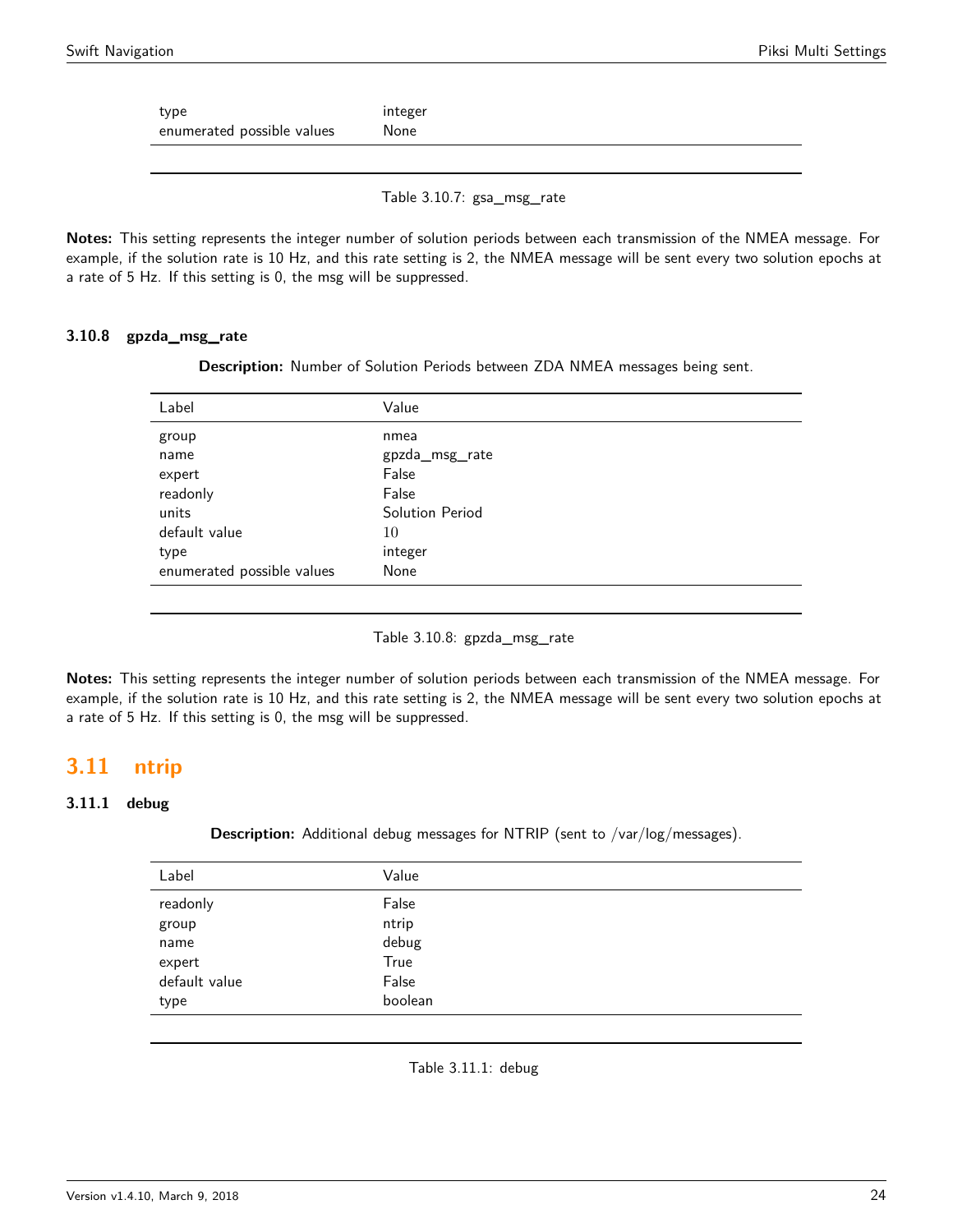# **3.11.2 enable**

<span id="page-24-0"></span>**Description:** Enable NTRIP client. The interface will receive 1002, 1004, 1005, 1006, 1010, 1012, 1033 and 1230 RTCMv3.1 messages and will not transmit or receive any other messages.

| Label                      | Value       |
|----------------------------|-------------|
| group                      | ntrip       |
| name                       | enable      |
| expert                     | False       |
| readonly                   | False       |
| units                      | N/A         |
| default value              | False       |
| type                       | boolean     |
| enumerated possible values | True, False |

Table 3.11.2: enable

**Notes:** If True, NTRIP client will be used.

### <span id="page-24-1"></span>**3.11.3 gga\_out\_interval**

**Description:** Interval at which the NMEA GGA sentence is uploaded to the NTRIP server

| Label                      | Value            |
|----------------------------|------------------|
| group                      | ntrip            |
| name                       | gga_out_interval |
| expert                     | True             |
| readonly                   | False            |
| units                      | seconds          |
| default value              | $\theta$         |
| type                       | integer          |
| enumerated possible values | None             |
|                            |                  |

Table 3.11.3: gga\_out\_interval

**Notes:** The interval (in seconds) at which the NMEA GGA sentence is uploaded to the specified NTRIP server. The default of 0 disables the GGA sentence upload.

### **3.11.4 url**

<span id="page-24-2"></span>**Description:** NTRIP URL to use. The interface will receive 1002, 1004, 1005, 1006, 1010, 1012, 1033 and 1230 RTCMv3.1 messages and will not transmit or receive any other messages.

| Label              | Value |  |
|--------------------|-------|--|
| group              | ntrip |  |
| name               | url   |  |
|                    | False |  |
| expert<br>readonly | False |  |
| units              | N/A   |  |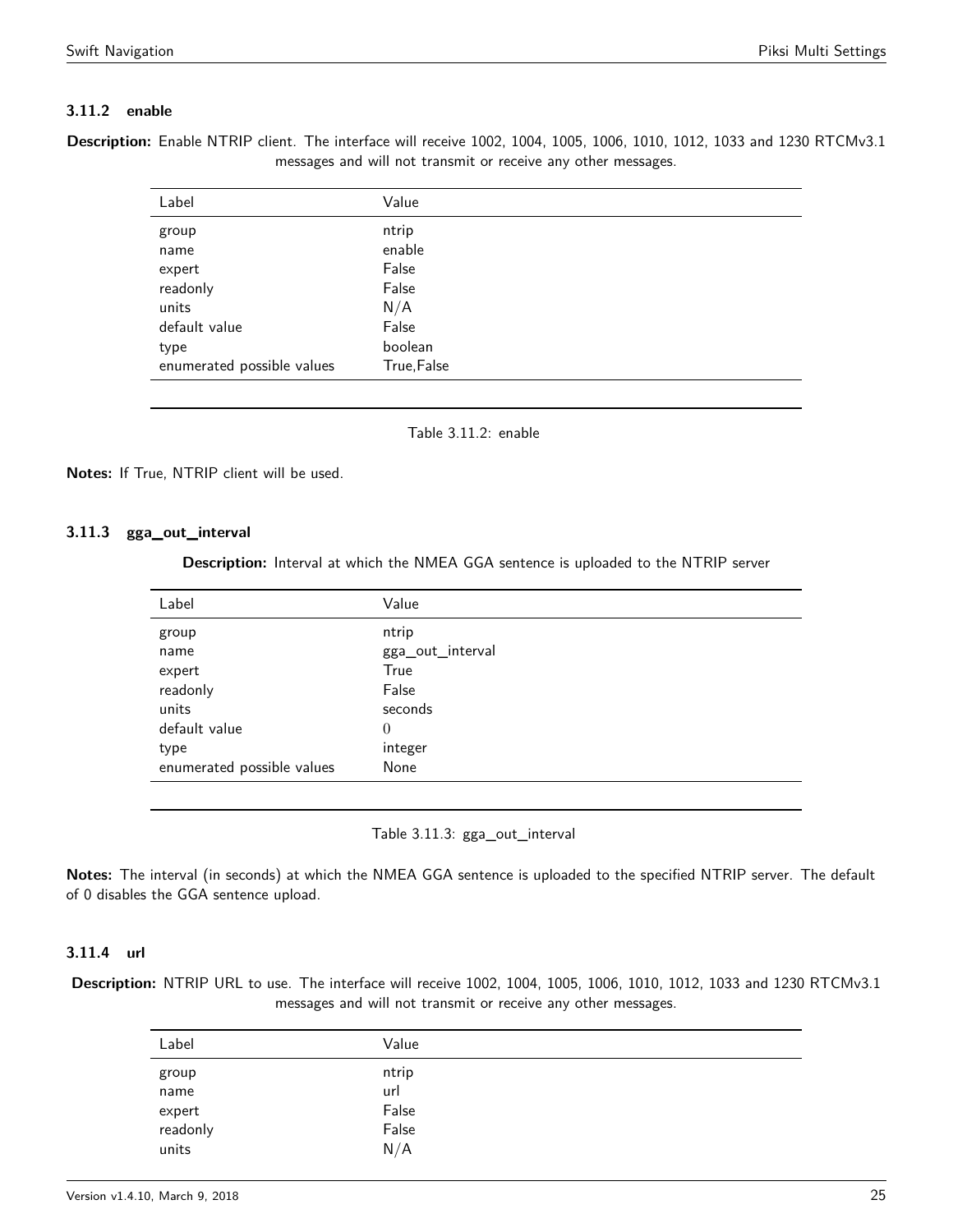| default value                      | N/A            |  |  |
|------------------------------------|----------------|--|--|
| type<br>enumerated possible values | string<br>None |  |  |
|                                    |                |  |  |

Table 3.11.4: url

**Notes:** URL to use with NTRIP client. NTRIP must be enabled to use this setting. URLs should be HTTP URLs with a port, and a mountpoint path such as example.com:2101/BAZ\_RTCM3.

#### **3.11.5 password**

<span id="page-25-0"></span>**Description:** NTRIP password to use. The interface will receive 1002, 1004, 1005, 1006, 1010, 1012, 1033 and 1230 RTCMv3.1 messages and will not transmit or receive any other messages.

| Label                      | Value    |
|----------------------------|----------|
| group                      | ntrip    |
| name                       | password |
| expert                     | False    |
| readonly                   | False    |
| units                      | N/A      |
| default value              | N/A      |
| type                       | string   |
| enumerated possible values | None     |
|                            |          |

Table 3.11.5: password

**Notes:** Password to use with NTRIP client. NTRIP must be enabled to use this setting.

# **3.11.6 username**

**Description:** NTRIP username to use. The interface will receive 1002, 1004, 1005, 1006, 1010, 1012, 1033 and 1230 RTCMv3.1 messages and will not transmit or receive any other messages.

| Label                      | Value    |
|----------------------------|----------|
| group                      | ntrip    |
| name                       | username |
| expert                     | False    |
| readonly                   | False    |
| units                      | N/A      |
| default value              | N/A      |
| type                       | string   |
| enumerated possible values | None     |

#### Table 3.11.6: username

<span id="page-25-1"></span>**Notes:** Username to use with NTRIP client. NTRIP must be enabled to use this setting.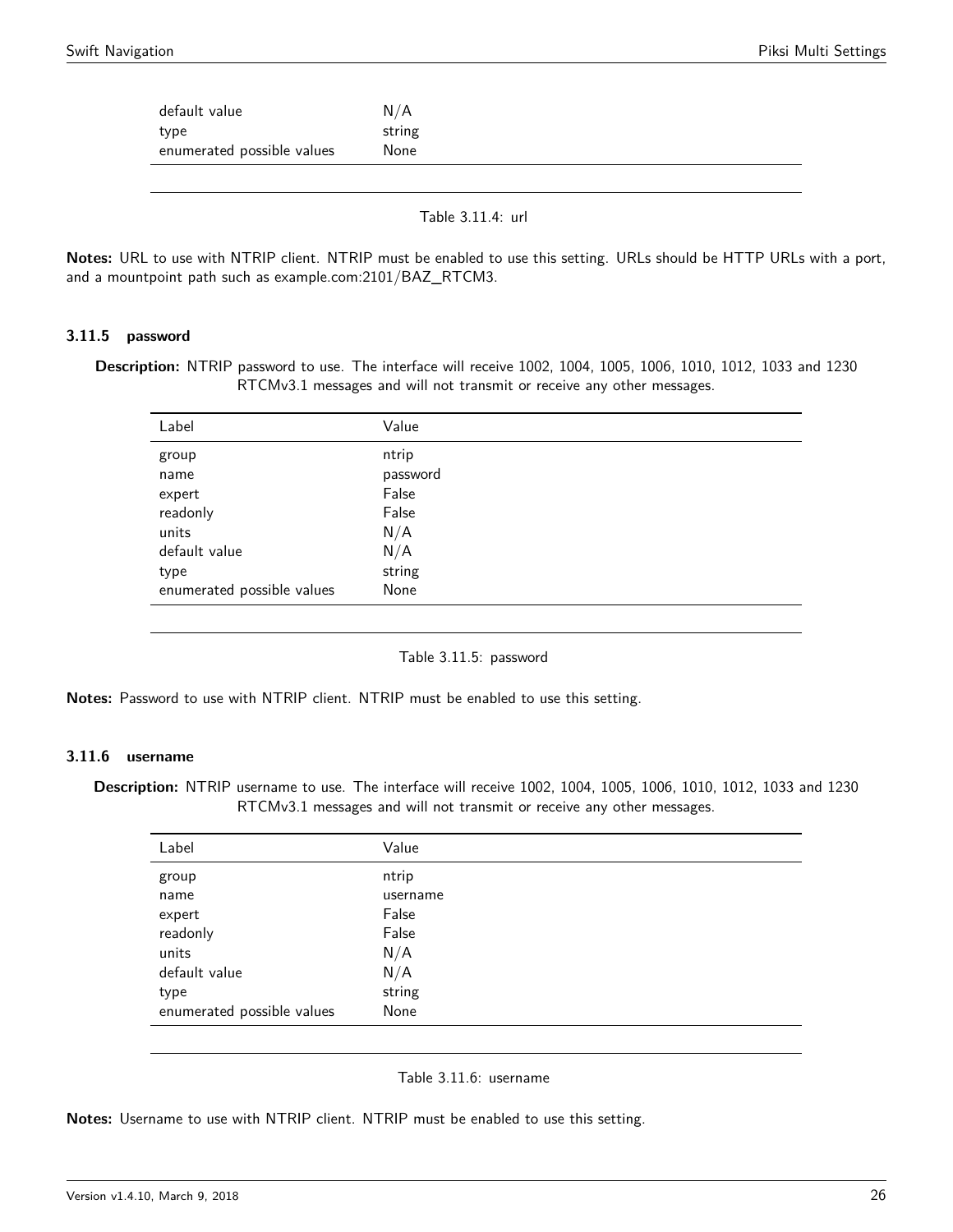# **3.12 pps**

# <span id="page-26-0"></span>**3.12.1 frequency**

**Description:** Generate a pulse with the given frequency (maximum = 20 Hz).

| Label                      | Value     |
|----------------------------|-----------|
| group                      | pps       |
| name                       | frequency |
| expert                     | False     |
| readonly                   | False     |
| units                      | Hz        |
| default value              | 1.0       |
| type                       | double    |
| enumerated possible values | None      |
|                            |           |



### **Notes:** None

### <span id="page-26-1"></span>**3.12.2 polarity**

**Description:** Logic level on output pin when the PPS is active.

| Label                      | Value       |
|----------------------------|-------------|
| group                      | pps         |
| name                       | polarity    |
| expert                     | False       |
| readonly                   | False       |
| units                      | Logic Level |
| default value              | 1           |
| type                       | integer     |
| enumerated possible values | 0, 1        |
|                            |             |

Table 3.12.2: polarity

# **Notes:** None

# <span id="page-26-2"></span>**3.12.3 width**

**Description:** Number of microseconds the PPS will remain active (allowed range from 1 to 999999 us).

| Label         | Value             |  |
|---------------|-------------------|--|
| group         | pps               |  |
| name          | width             |  |
| expert        | False             |  |
| readonly      | False             |  |
| units         | us (microseconds) |  |
| default value | 200000            |  |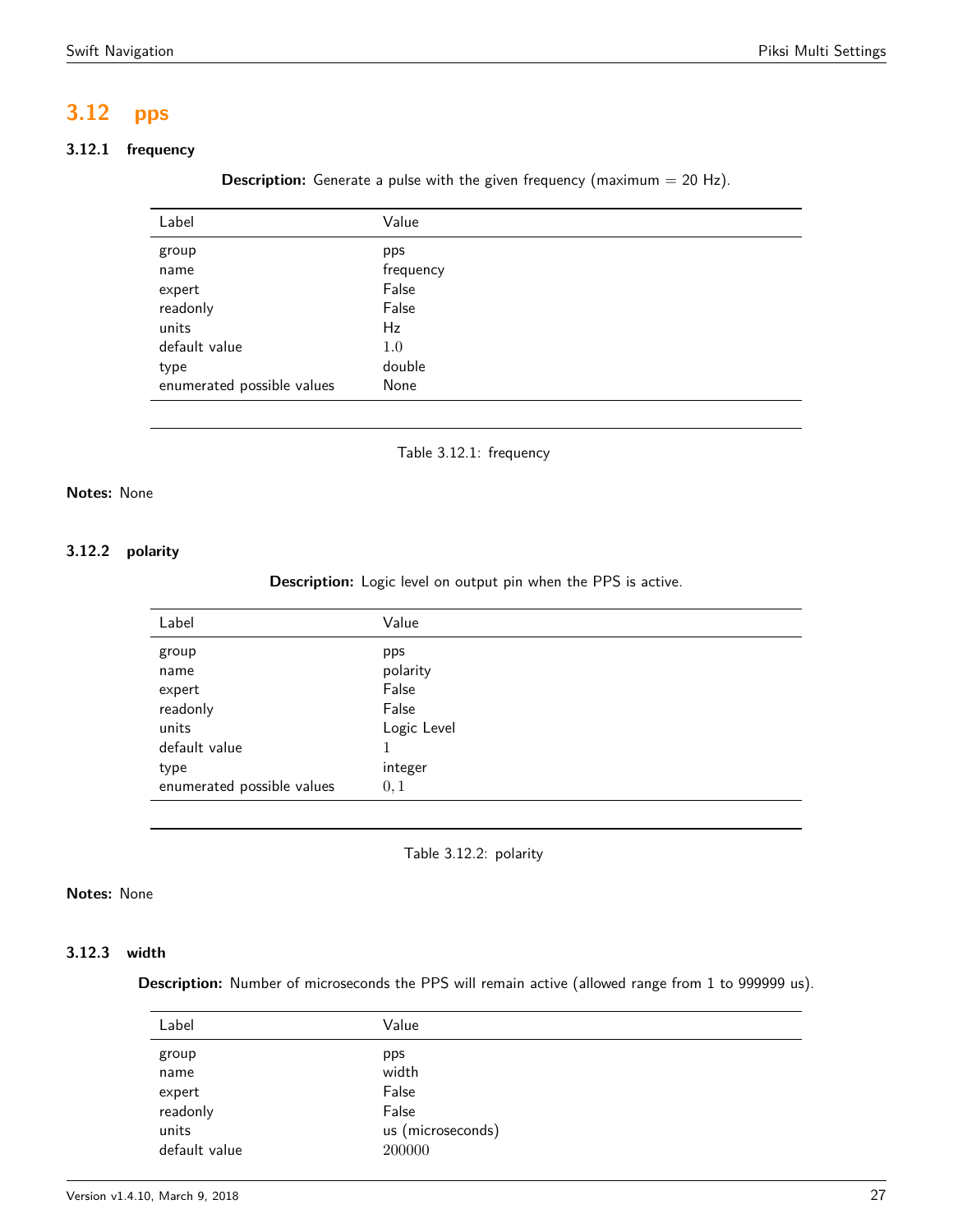type integer enumerated possible values Mone

Table 3.12.3: width

#### **Notes:** None

#### **3.12.4 offset**

#### **Description:** Offset in microseconds between GPS time and the PPS.

| Label                      | Value             |
|----------------------------|-------------------|
| group                      | pps               |
| name                       | offset            |
| expert                     | False             |
| readonly                   | False             |
| units                      | us (microseconds) |
| default value              | $\theta$          |
| type                       | integer           |
| enumerated possible values | None              |

Table 3.12.4: offset

#### **Notes:** None

# <span id="page-27-0"></span>**3.13 sbp**

### **3.13.1 obs\_msg\_max\_size**

**Description:** Determines the maximum message length for raw observation sbp messages.

| Label                      | Value            |
|----------------------------|------------------|
| group                      | sbp              |
| name                       | obs_msg_max_size |
| expert                     | True             |
| readonly                   | False            |
| units                      | bytes            |
| default value              | 255              |
| type                       | integer          |
| enumerated possible values | None             |
|                            |                  |

#### Table 3.13.1: obs\_msg\_max\_size

**Notes:** This parameter is useful for tuning observation messages for compatibility with radio modems. Some serial modems will internally split serial packets for their protocol and this parameter allows the size of the message to be reduced as to prevent the modem from sending multiple packets. If the parameter exceeds 255 bytes (the maximum size of an SBP message), the receiver firmware will ignore the parameter and use 255 bytes. If the parameter is set smaller than the size of one observation, the firmware will ignore the parameter and use the size of one observation as the maximum message size.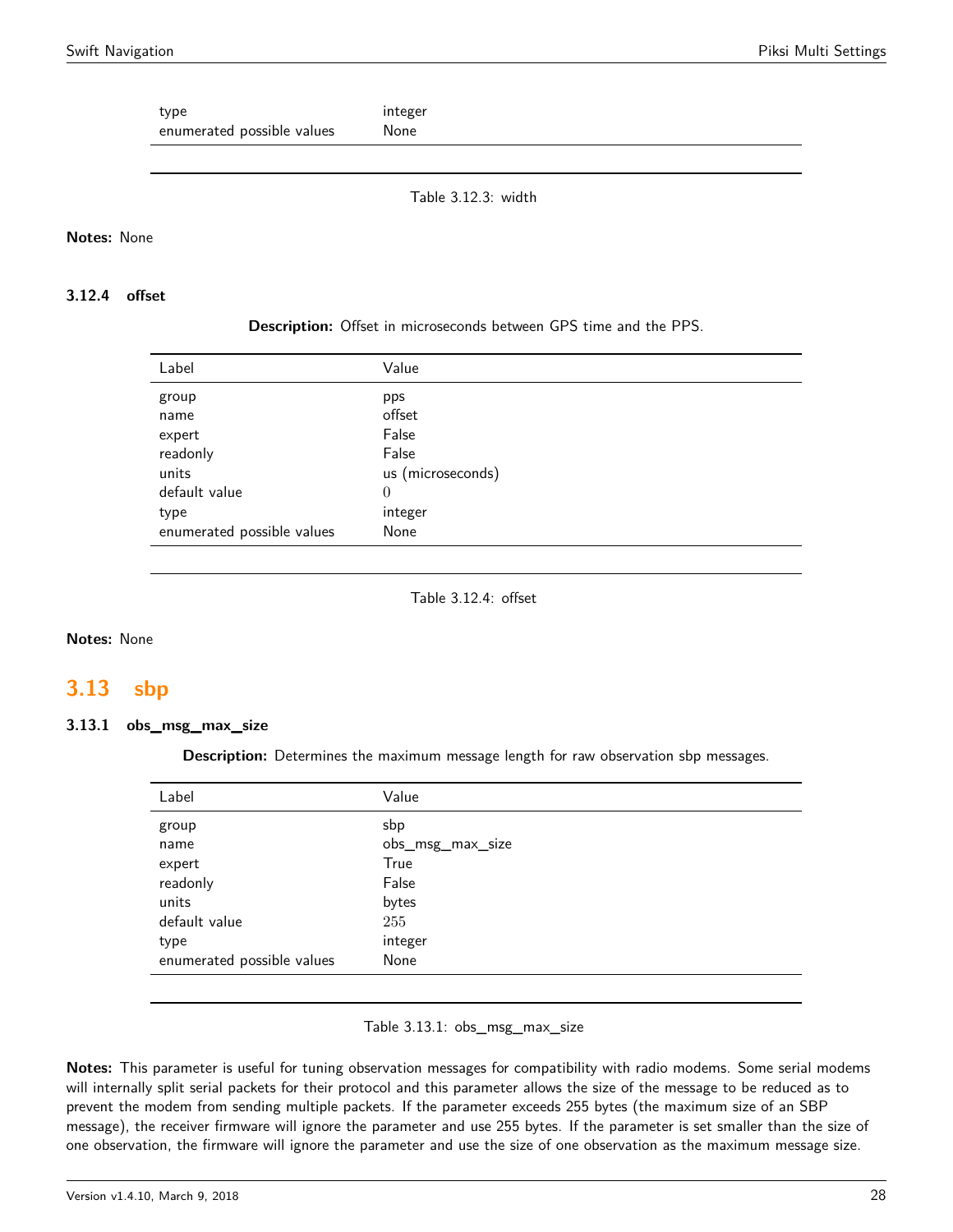# <span id="page-28-0"></span>**3.14 simulator**

# <span id="page-28-1"></span>**3.14.1 mode\_mask**

**Description:** Determines the types of position outputs for the simulator.

| Label                      | Value                           |
|----------------------------|---------------------------------|
| group                      | simulator                       |
| name                       | mode_mask                       |
| expert                     | False                           |
| readonly                   | False                           |
| units                      | N/A                             |
| default value              | 15 (decimal), 0xF (hexadecimal) |
| type                       | packed bitfield                 |
| enumerated possible values | None                            |

Table 3.14.1: mode\_mask

**Notes:** bit 0 (decimal value 1) turns on single point position PVT simulated outputs

bit 1 (decimal value 2) turns on the satellite tracking simulated outputs

bit 2 (decimal value 4) turns on Float IAR simulated RTK outputs

bit 3 (decimal value 8) turns on Fixed IAR simulated RTK outputs

#### <span id="page-28-2"></span>**3.14.2 radius**

**Description:** Radius of the circle around which the simulated receiver will move.

| Label                      | Value     |
|----------------------------|-----------|
| group                      | simulator |
| name                       | radius    |
| expert                     | False     |
| readonly                   | False     |
| units                      | meters    |
| default value              | 100       |
| type                       | double    |
| enumerated possible values | None      |
|                            |           |



#### **Notes:** None

#### <span id="page-28-3"></span>**3.14.3 base\_ecef\_x**

**Description:** Simulated base station position.

| Label | Value           |
|-------|-----------------|
| group | simulator       |
| name  | $base\_ecef\_x$ |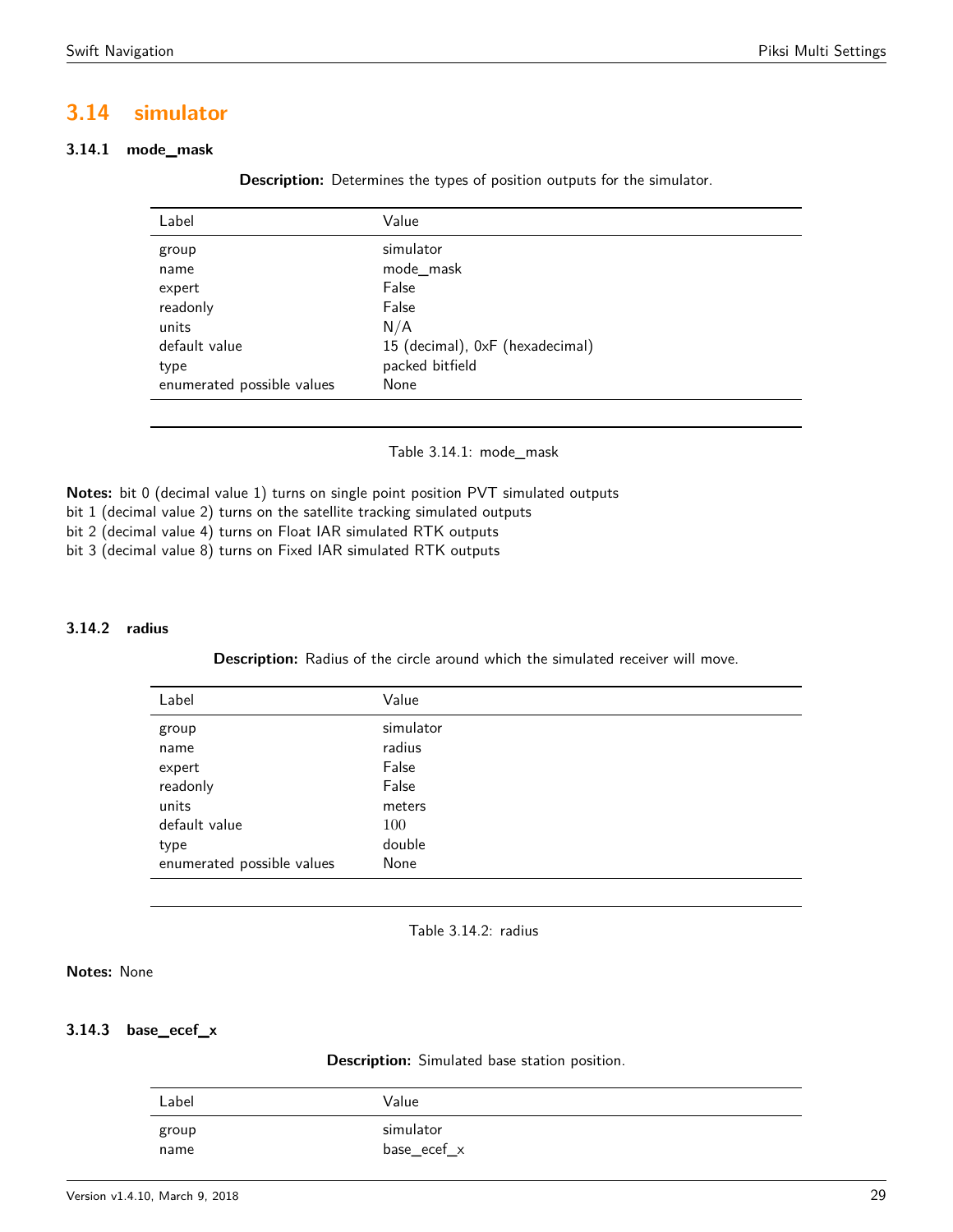| expert                     | False        |
|----------------------------|--------------|
| readonly                   | False        |
| units                      | meters       |
| default value              | -2706098.845 |
| type                       | double       |
| enumerated possible values | None         |
|                            |              |

Table 3.14.3: base\_ecef\_x

**Notes:** Earth Centered Earth Fixed (ECEF) x position of the simulated base station.

### <span id="page-29-0"></span>**3.14.4 base\_ecef\_y**

| Description: Simulated base station position. |  |  |  |  |
|-----------------------------------------------|--|--|--|--|
|-----------------------------------------------|--|--|--|--|

| Label                      | Value        |
|----------------------------|--------------|
| group                      | simulator    |
| name                       | base_ecef_y  |
| expert                     | False        |
| readonly                   | False        |
| units                      | meters       |
| default value              | -4261216.475 |
| type                       | double       |
| enumerated possible values | None         |
|                            |              |

Table 3.14.4: base\_ecef\_y

**Notes:** Earth Centered Earth Fixed (ECEF) y position of the simulated base station.

#### <span id="page-29-1"></span>**3.14.5 base\_ecef\_z**

| Description: Simulated base station position. |  |  |  |  |
|-----------------------------------------------|--|--|--|--|
|-----------------------------------------------|--|--|--|--|

| Label                      | Value       |
|----------------------------|-------------|
| group                      | simulator   |
| name                       | base_ecef_z |
| expert                     | False       |
| readonly                   | False       |
| units                      | meters      |
| default value              | 3885597.912 |
| type                       | double      |
| enumerated possible values | None        |
|                            |             |

Table 3.14.5: base\_ecef\_z

**Notes:** Earth Centered Earth Fixed (ECEF) z position of the simulated base station.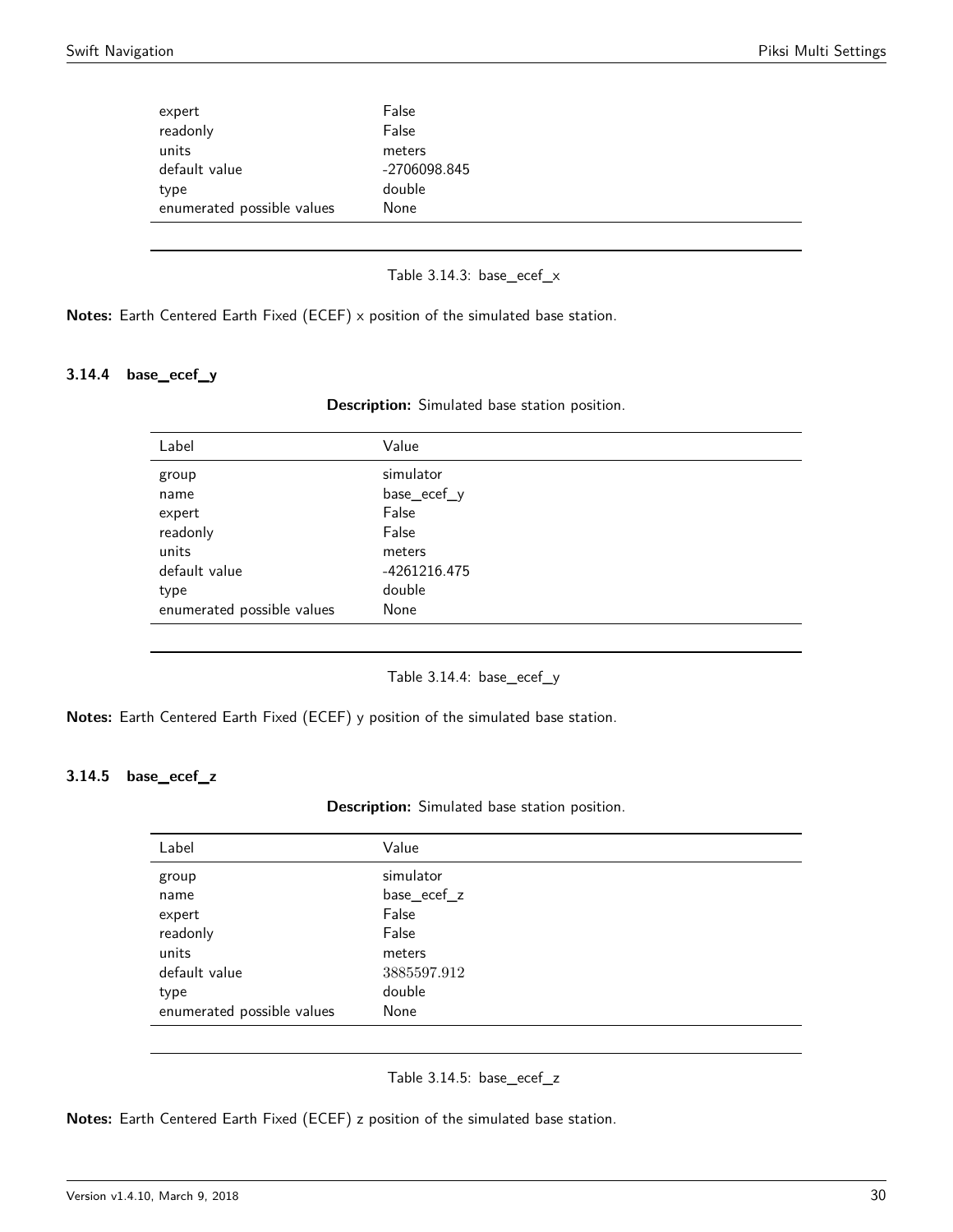### <span id="page-30-0"></span>**3.14.6 speed**

| Label                      | Value     |
|----------------------------|-----------|
| group                      | simulator |
| name                       | speed     |
| expert                     | False     |
| readonly                   | False     |
| units                      | m/s       |
| default value              | 4         |
| type                       | double    |
| enumerated possible values | None      |
|                            |           |

**Description:** Simulated tangential speed of the receiver.

Table 3.14.6: speed

### **Notes:** None

#### <span id="page-30-1"></span>**3.14.7 phase\_sigma**

**Description:** Standard deviation of noise added to the simulated carrier phase.

Table 3.14.7: phase\_sigma

### **Notes:** None

#### <span id="page-30-2"></span>**3.14.8 pseudorange\_sigma**

**Description:** Standard deviation of noise added to the simulated pseudo range.

| Label                      | Value             |
|----------------------------|-------------------|
| group                      | simulator         |
| name                       | pseudorange_sigma |
| expert                     | False             |
| readonly                   | False             |
| units                      | meters            |
| default value              | 4                 |
| type                       | double            |
| enumerated possible values | None              |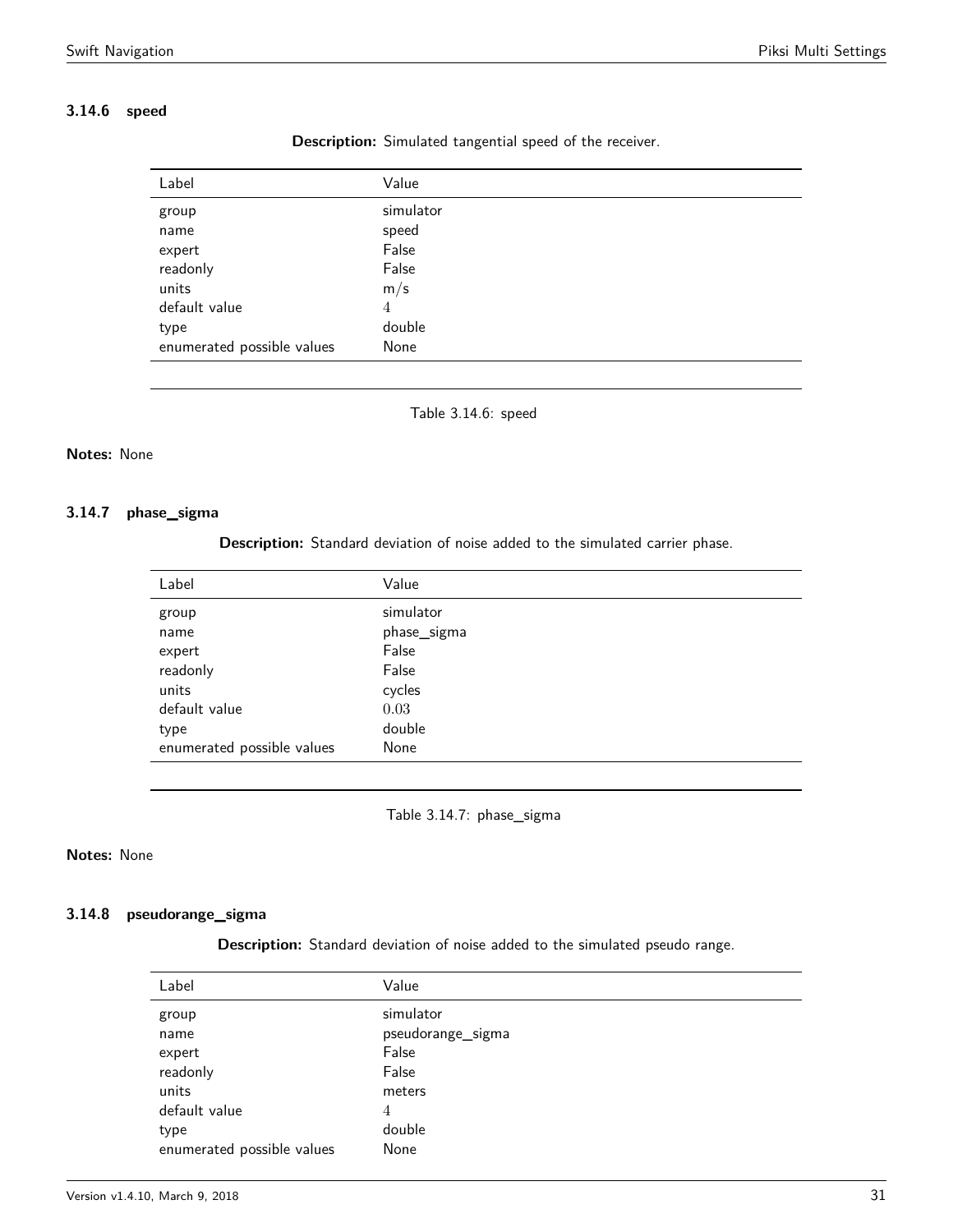Table 3.14.8: pseudorange\_sigma

**Notes:** None

# <span id="page-31-0"></span>**3.14.9 cn0\_sigma**

**Description:** Standard deviation of noise added to the simulated signal to noise. ratio

| Label                      | Value        |
|----------------------------|--------------|
| group                      | simulator    |
| name                       | $cn0$ _sigma |
| expert                     | False        |
| readonly                   | False        |
| units                      | dBm-Hz       |
| default value              | 0.3          |
| type                       | double       |
| enumerated possible values | None         |

Table 3.14.9: cn0\_sigma

**Notes:** None

#### <span id="page-31-1"></span>**3.14.10 speed\_sigma**

**Description:** Standard deviation of noise addition to simulated tangential speed.

| Label                      | Value                       |
|----------------------------|-----------------------------|
| group                      | simulator                   |
| name                       | speed_sigma                 |
| expert                     | False                       |
| readonly                   | False                       |
| units                      | meters <sup>2</sup> / $s^2$ |
| default value              | 0.15                        |
| type                       | double                      |
| enumerated possible values | None                        |

Table 3.14.10: speed\_sigma

# **Notes:** None

# <span id="page-31-2"></span>**3.14.11 pos\_sigma**

**Description:** Standard deviation of simulated single point position.

Label Value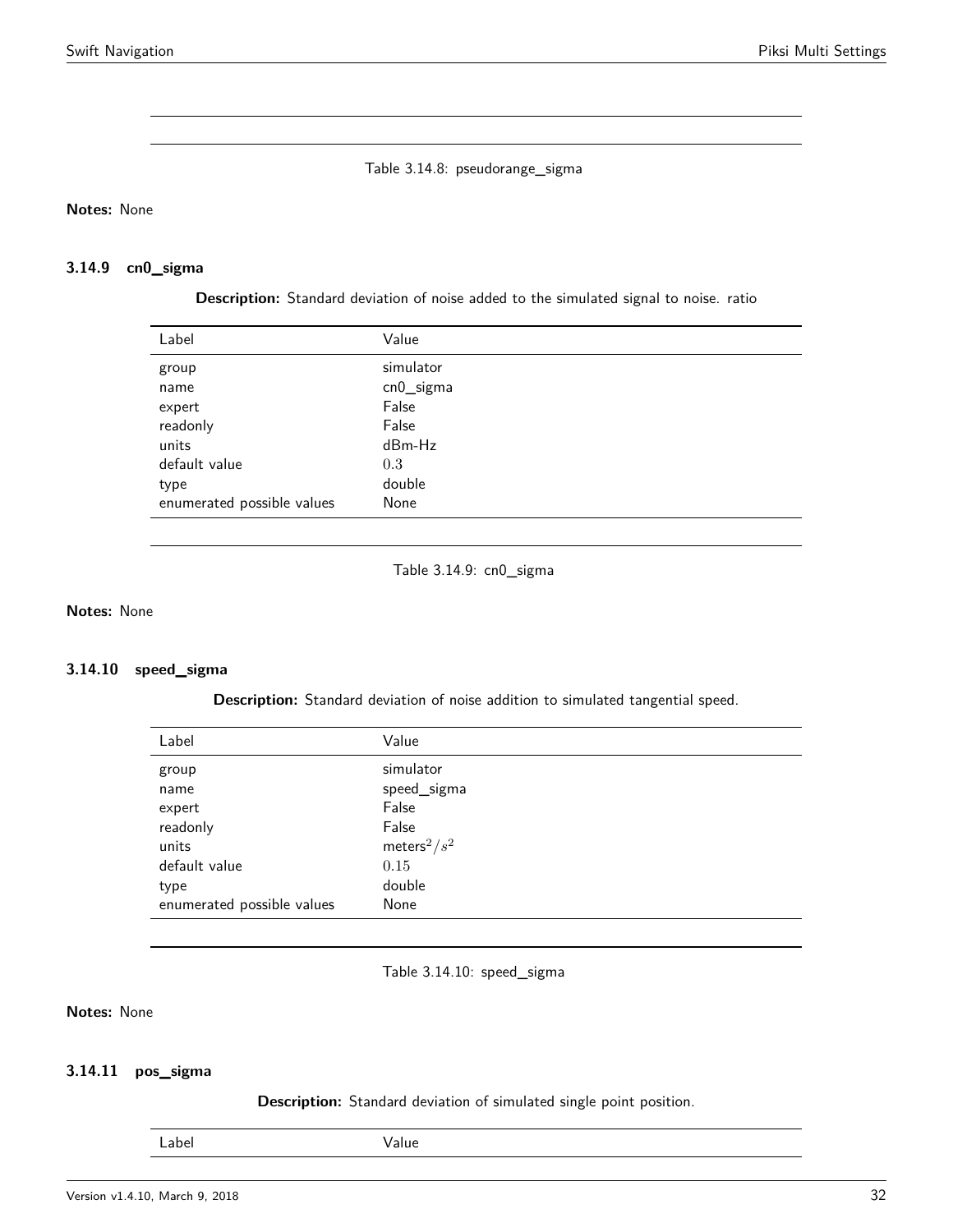| group                      | simulator           |
|----------------------------|---------------------|
| name                       | pos_sigma           |
| expert                     | False               |
| readonly                   | False               |
| units                      | meters <sup>2</sup> |
| default value              | 1.5                 |
| type                       | double              |
| enumerated possible values | None                |

Table 3.14.11: pos\_sigma

# **Notes:** None

#### <span id="page-32-0"></span>**3.14.12 num\_sats**

**Description:** The number of satellites for the simulator.

| Label                      | Value     |
|----------------------------|-----------|
| group                      | simulator |
| name                       | num_sats  |
| expert                     | False     |
| readonly                   | False     |
| units                      | N/A       |
| default value              | 9         |
| type                       | integer   |
| enumerated possible values | None      |
|                            |           |

Table 3.14.12: num\_sats

# **Notes:** None

#### **3.14.13 enabled**

**Description:** Toggles the receiver internal simulator on and off.

| Label                      | Value       |
|----------------------------|-------------|
| group                      | simulator   |
| name                       | enabled     |
| expert                     | False       |
| readonly                   | False       |
| units                      | N/A         |
| default value              | False       |
| type                       | boolean     |
| enumerated possible values | True, False |

Table 3.14.13: enabled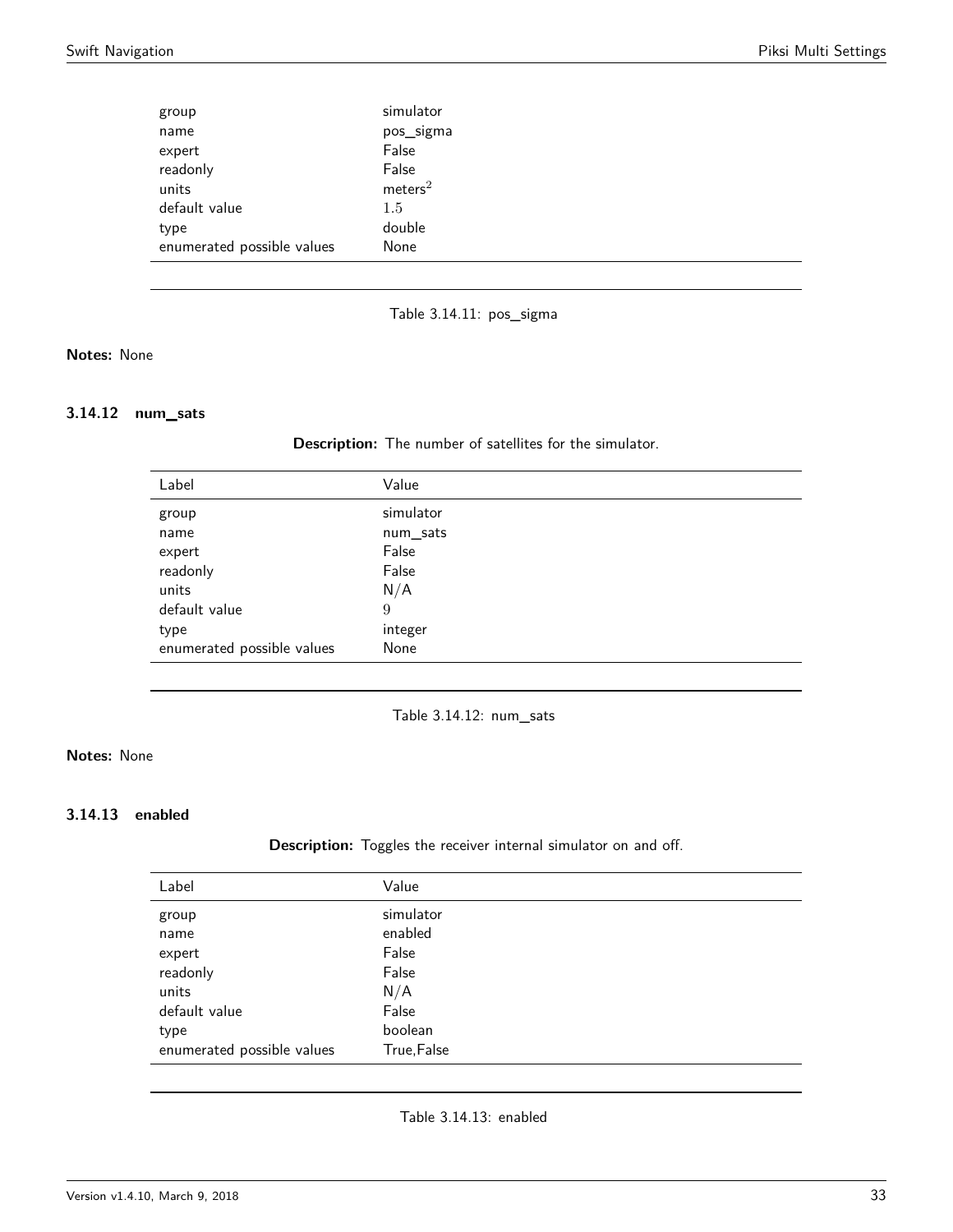**Notes:** The simulator will provide simulated outputs of a stationary base station and the Local receiver moving in a circle around the base station. The simulator is intended to aid in system integration by providing realistic looking outputs but does not faithfully simulate every aspect of device operation.

# <span id="page-33-0"></span>**3.15 skylark**

### <span id="page-33-1"></span>**3.15.1 enable**

| Label                      | Value       |
|----------------------------|-------------|
| group                      | skylark     |
| name                       | enable      |
| expert                     | True        |
| readonly                   | False       |
| units                      | N/A         |
| default value              | False       |
| type                       | boolean     |
| enumerated possible values | True, False |

Table 3.15.1: enable

**Notes:** If True, Skyark client will be used.

### **3.15.2 url**

**Description:** Skylark URL to use.

| Label                      | Value   |
|----------------------------|---------|
| group                      | skylark |
| name                       | url     |
| expert                     | True    |
| readonly                   | False   |
| units                      | N/A     |
| default value              | N/A     |
| type                       | string  |
| enumerated possible values | None    |

Table 3.15.2: url

**Notes:** URL to use with Skylark client. Skylark must be enabled to use this setting.

# <span id="page-33-2"></span>**3.16 solution**

### **3.16.1 dgnss\_filter**

<span id="page-33-3"></span>**Description:** Determines the type of carrier phase ambiguity resolution that the receiver will attempt to achieve.

| <br>×<br>×<br>۰.<br>۰, |
|------------------------|
|------------------------|

Value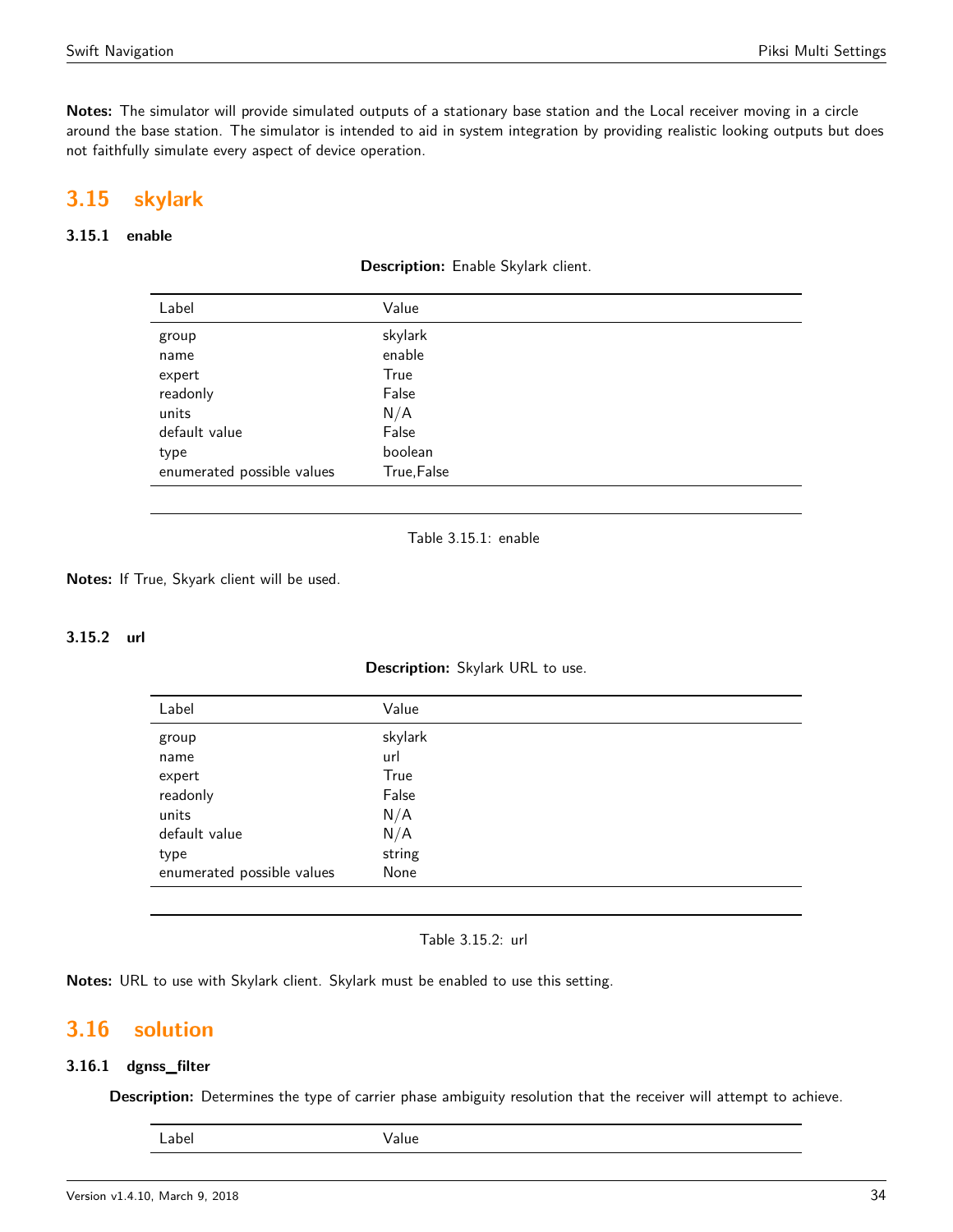| solution     |
|--------------|
| dgnss_filter |
| True         |
| False        |
| N/A          |
| Fixed        |
| enum         |
| Fixed, Float |
|              |

Table 3.16.1: dgnss\_filter

**Notes:** If "fixed", the receiver will output a integer fixed ambiguity estimate. If no fixed solution is available, it will revert to the float solution. If "float", the device will only output the float ambiguity estimate.

### <span id="page-34-0"></span>**3.16.2 disable\_klobuchar\_correction**

| Label                      | Value                        |
|----------------------------|------------------------------|
| group                      | solution                     |
| name                       | disable_klobuchar_correction |
| expert                     | True                         |
| readonly                   | False                        |
| units                      | N/A                          |
| default value              | False                        |
| type                       | boolean                      |
| enumerated possible values | True, False                  |

**Description:** Disable Klobuchar ionospheric corrections.

Table 3.16.2: disable\_klobuchar\_correction

**Notes:** If True, Klobuchar ionospheric corrections will not be applied.

#### <span id="page-34-1"></span>**3.16.3 glonass\_measurement\_std\_downweight\_factor**

**Description:** Down weights GLONASS measurements by a given factor in the navigation filter.

| Label                      | Value                                     |
|----------------------------|-------------------------------------------|
| group                      | solution                                  |
| name                       | glonass_measurement_std_downweight_factor |
| expert                     | True                                      |
| readonly                   | False                                     |
| units                      | N/A                                       |
| default value              | 4.0                                       |
| type                       | float                                     |
| enumerated possible values | None                                      |

#### Table 3.16.3: glonass\_measurement\_std\_downweight\_factor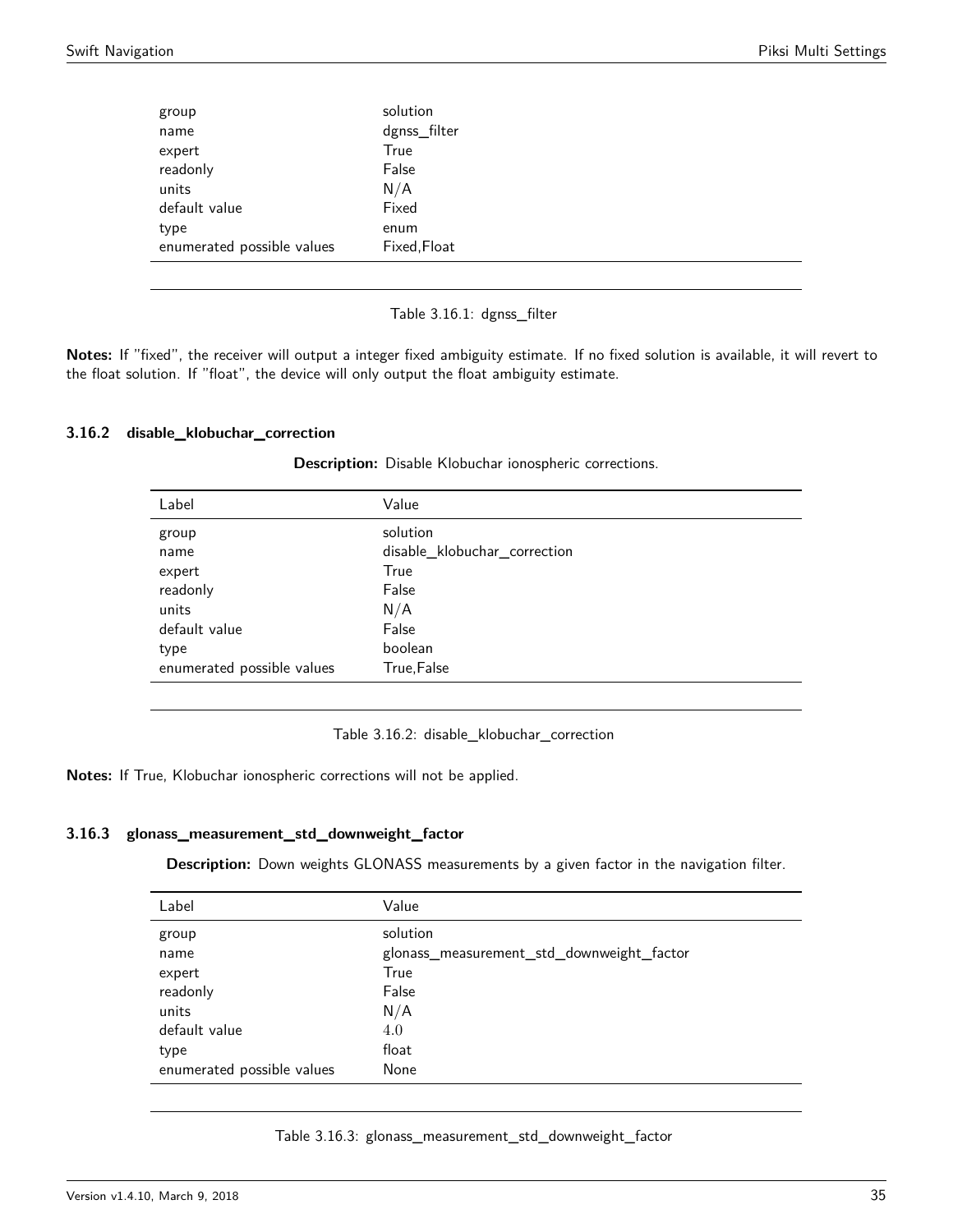**Notes:** This parameter down weights GLONASS observations relative to GPS observations by this factor.

#### <span id="page-35-0"></span>**3.16.4 enable\_glonass**

**Description:** Enable GLONASS measurement processing in the navigation filter.

| Label                      | Value          |
|----------------------------|----------------|
| group                      | solution       |
| name                       | enable_glonass |
| expert                     | False          |
| readonly                   | False          |
| units                      | N/A            |
| type                       | boolean        |
| enumerated possible values | True, False    |
|                            |                |

Table 3.16.4: enable\_glonass

**Notes:** If set to True, GLONASS measurements are processed in the navigation filter for SPP and RTK.

#### **3.16.5 send\_heading**

**Description:** Enables SBP heading output. Heading is calculated from base station to rover and represents the inverse tangent of the north and east components of the baseline.

<span id="page-35-1"></span>

| Label                      | Value        |
|----------------------------|--------------|
| group                      | solution     |
| name                       | send_heading |
| expert                     | False        |
| readonly                   | False        |
| units                      | N/A          |
| default value              | False        |
| type                       | boolean      |
| enumerated possible values | True, False  |

#### Table 3.16.5: send\_heading

**Notes:** No smoothing or additional processing is provided to improve heading output.

The heading feature requires the following additional settings

Time Matched Mode

Equal Observation rate between both base and rover

The observation rate will also determine the heading output rate and is defined as "soln freq" / "output every n obs"

### <span id="page-35-2"></span>**3.16.6 output\_every\_n\_obs**

**Description:** Integer divisor of solution frequency for which the observations will be output.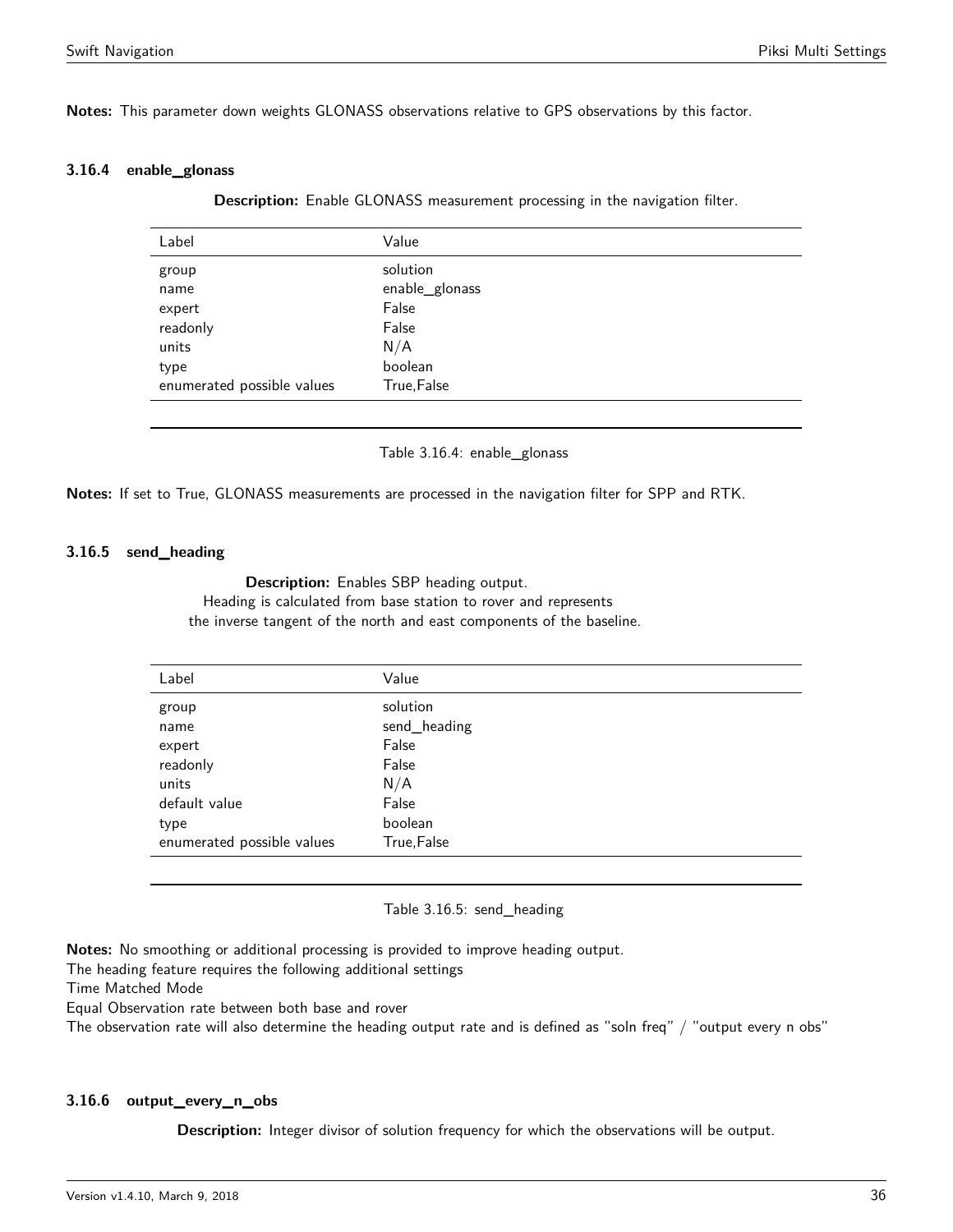| Label                      | Value              |
|----------------------------|--------------------|
| group                      | solution           |
| name                       | output_every_n_obs |
| expert                     | False              |
| readonly                   | False              |
| units                      | N/A                |
| default value              | $\overline{2}$     |
| type                       | integer            |
| enumerated possible values | None               |

Table 3.16.6: output\_every\_n\_obs

**Notes:** For instance, if the solution frequency (soln\_freq) is 10 Hz, and the output\_every\_n\_obs setting is 10, it means that the observation output will occur at a rate of 1 Hz. This parameter is designed to tune the rate at which correction information is passed from one receiver to the other as to efficiently use radio modem bandwidth and fit with user applications.

#### <span id="page-36-0"></span>**3.16.7 disable\_raim**

**Description:** Receiver Autonomous Integrity Monitoring.

| Label                      | Value        |
|----------------------------|--------------|
| group                      | solution     |
| name                       | disable_raim |
| expert                     | True         |
| readonly                   | False        |
| units                      | None         |
| default value              | False        |
| type                       | boolean      |
| enumerated possible values | True, False  |
|                            |              |

Table 3.16.7: disable\_raim

**Notes:** If True, RAIM checks will not be performed.

### <span id="page-36-1"></span>**3.16.8 heading\_offset**

**Description:** Rotate the heading output.

| Label                      | Value          |
|----------------------------|----------------|
| group                      | solution       |
| name                       | heading_offset |
| expert                     | False          |
| readonly                   | False          |
| units                      | degrees        |
| default value              | 0.0            |
| type                       | double         |
| enumerated possible values | N/A            |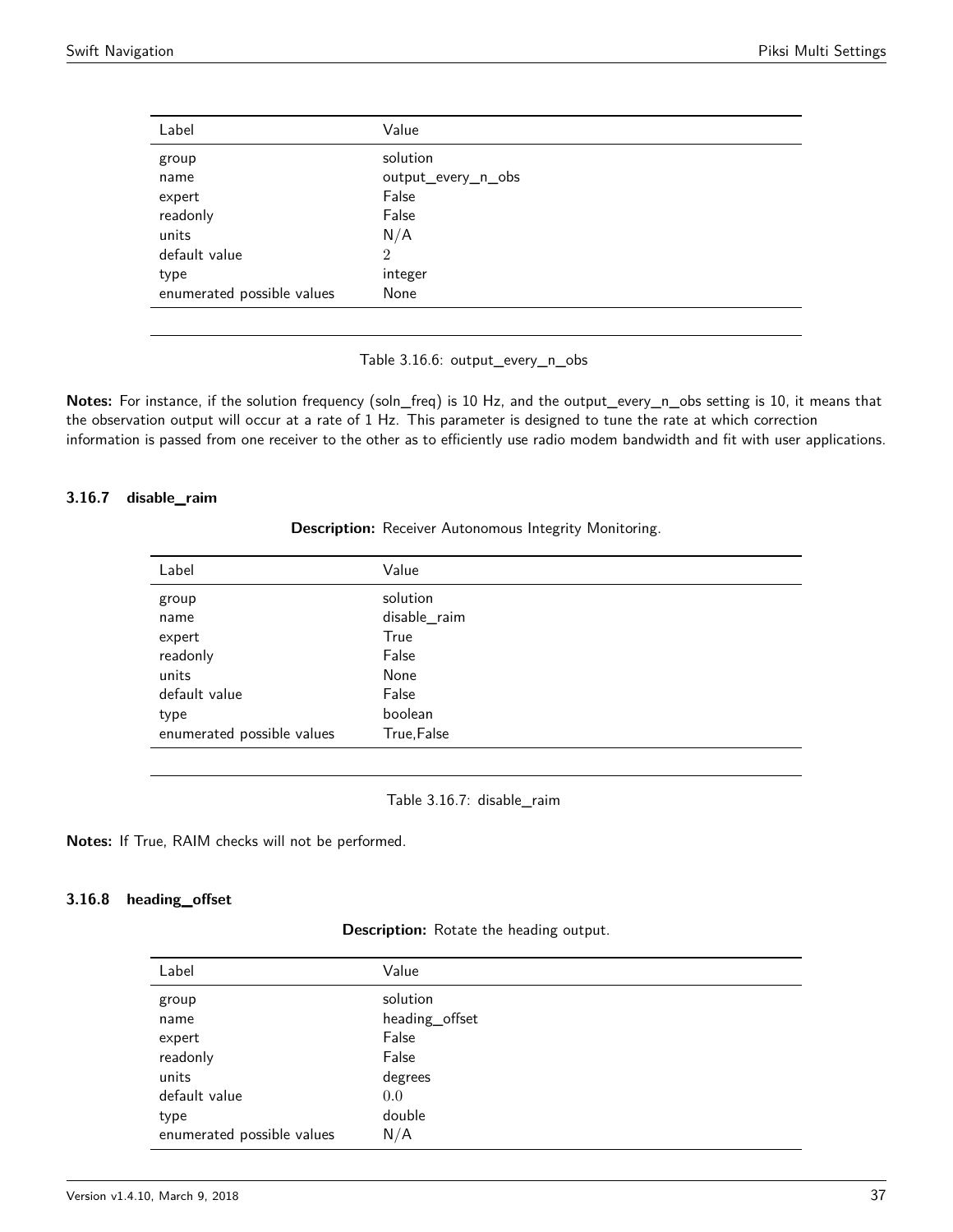### Table 3.16.8: heading\_offset

**Notes:** Adds an offset to the heading output to rotate the heading vector to align the baseline heading with a desired 0 heading. Valid values are -180.0 to 180.0 degrees

#### <span id="page-37-0"></span>**3.16.9 elevation\_mask**

**Description:** SPP / RTK solution elevation mask.

| Value          |
|----------------|
| solution       |
| elevation_mask |
| False          |
| False          |
| degrees        |
| 10             |
| float          |
| None           |
|                |

#### Table 3.16.9: elevation\_mask

**Notes:** Satellites must be above the horizon by at least this angle before they will be used in a solution.

### <span id="page-37-1"></span>**3.16.10 dgnss\_solution\_mode**

**Description:** Selects the type of RTK solution to output.

| Label                      | Value                               |
|----------------------------|-------------------------------------|
| group                      | solution                            |
| name                       | dgnss_solution_mode                 |
| expert                     | False                               |
| readonly                   | False                               |
| units                      | N/A                                 |
| default value              | Low Latency                         |
| type                       | enum                                |
| enumerated possible values | Low Latency, Time Matched, No DGNSS |
|                            |                                     |

Table 3.16.10: dgnss\_solution\_mode

**Notes:** A "Low Latency" solution uses an internal model of anticipated satellite observations to provide RTK output with minimal latency but slightly reduced accuracy. "Low Latency" mode assumes that the base station is stationary. For applications where accuracy is desired over timeliness or when both receivers are moving, "Time Matched" mode should be chosen. This means that the RTK output will require a corresponding set of correction observations for each timestamp. When "No DGNSS" is chosen, no differential output will be attempted by the receiver.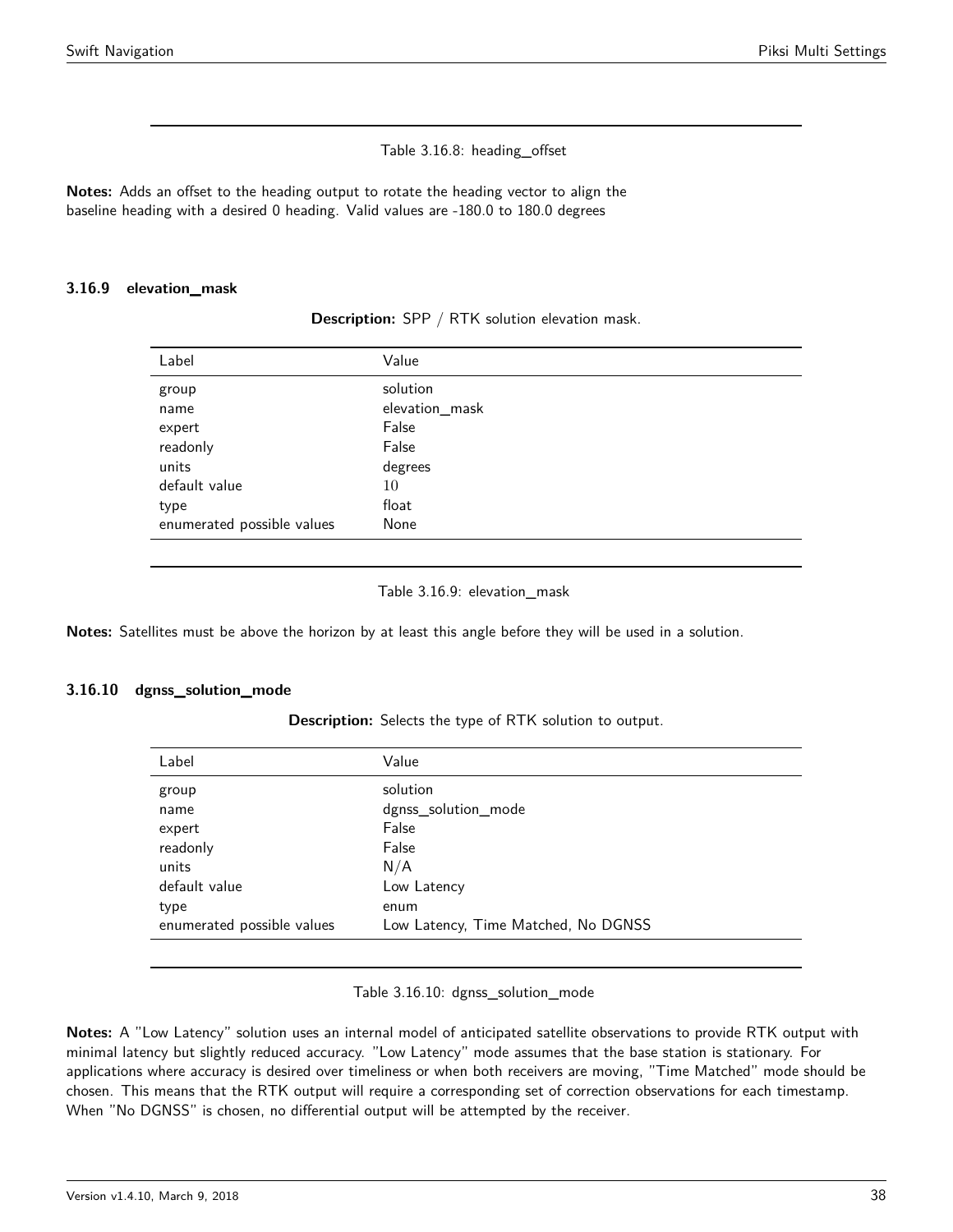# <span id="page-38-0"></span>**3.16.11 soln\_freq**

| Label                      | Value     |
|----------------------------|-----------|
| group                      | solution  |
| name                       | soln_freq |
| expert                     | False     |
| readonly                   | False     |
| units                      | Hz        |
| default value              | 10        |
| type                       | integer   |
| enumerated possible values | None      |

**Description:** The frequency at which a position solution is computed.

Table 3.16.11: soln\_freq

### **Notes:** None

### **3.16.12 correction\_age\_max**

**Description:** The maximum age of corrections for which an RTK solution will be generated.

| Label                      | Value              |
|----------------------------|--------------------|
| group                      | solution           |
| name                       | correction_age_max |
| expert                     | False              |
| readonly                   | False              |
| units                      | seconds            |
| default value              | 30                 |
| type                       | float              |
| enumerated possible values | None               |

Table 3.16.12: correction\_age\_max

# **Notes:** None

# <span id="page-38-1"></span>**3.17 standalone\_logging**

# <span id="page-38-2"></span>**3.17.1 file\_duration**

#### **Description:** Duration of each logfile.

| Label         | Value              |
|---------------|--------------------|
| group         | standalone_logging |
| name          | file_duration      |
| expert        | False              |
| readonly      | False              |
| units         | minutes            |
| default value | 10                 |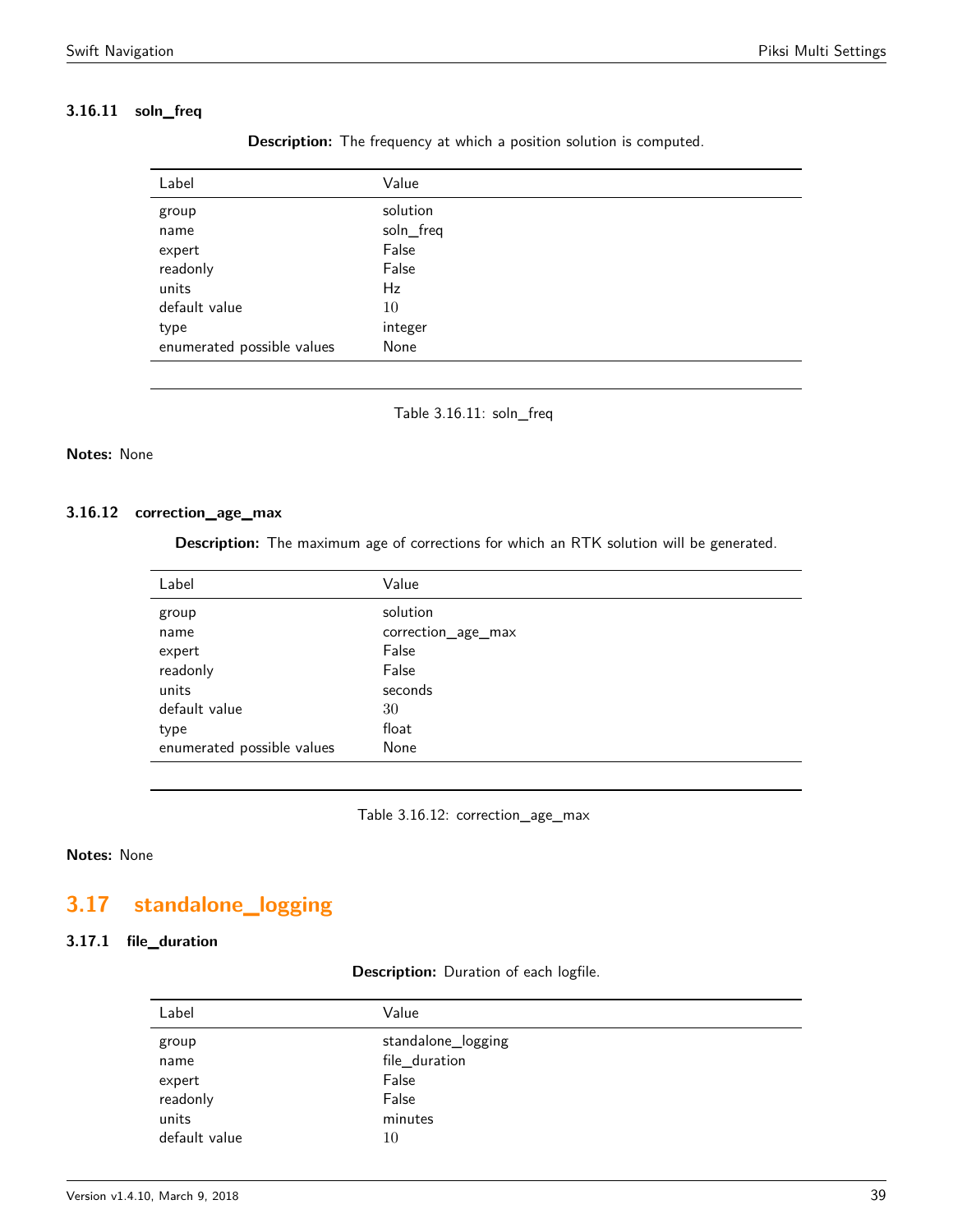type int

Table 3.17.1: file\_duration

**Notes:** Sets the number of minutes to output to each standalone log file before opening the next one. If this setting is changed while logging is enabled, it will go into effect immediately which will close the current file if its length exceeds the new duration.

### <span id="page-39-0"></span>**3.17.2 max\_fill**

| Label         | Value              |
|---------------|--------------------|
| group         | standalone_logging |
| name          | max_fill           |
| expert        | False              |
| readonly      | False              |
| units         | percent            |
| default value | 95                 |
| type          | int                |
|               |                    |

**Description:** Maximum storage device usage.

#### Table 3.17.2: max\_fill

**Notes:** Sets a limit on how full the storage device can be before logging is stopped. If the drive is more than this percent full, no new log files will be created and a warning will be logged every 30 seconds. If this setting is changed while logging is enabled, it will go into effect on the next file that is created.

# <span id="page-39-1"></span>**3.17.3 enable**

**Description:** Standalone logging enabled.

| Label         | Value              |
|---------------|--------------------|
| group         | standalone_logging |
| name          | enable             |
| expert        | False              |
| readonly      | False              |
| units         | N/A                |
| default value | False              |
| type          | boolean            |
|               |                    |

#### Table 3.17.3: enable

**Notes:** Setting this to true triggers the logger to start trying to write logs to the output\_directory. Setting this to false will immediately close the current file and stop logging. Reenabling logging will increment the session counter which is reflected in the log file names (see USB Logging File Output section).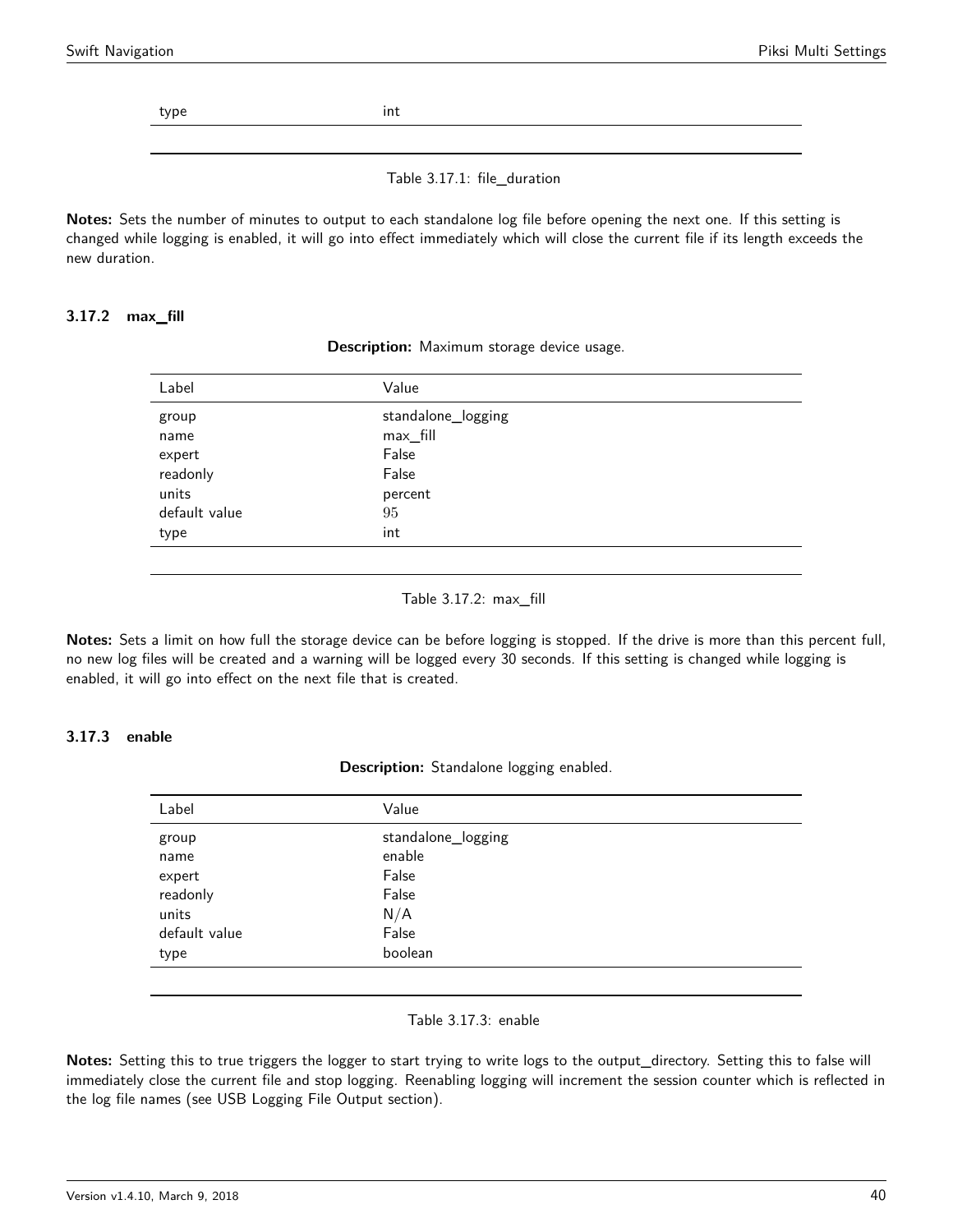# **3.17.4 output\_directory**

| Label         | Value                                      |
|---------------|--------------------------------------------|
| group         | standalone_logging                         |
| name          | output_directory                           |
| expert        | False                                      |
| readonly      | False                                      |
| units         | N/A                                        |
| default value | $\sqrt{m}$ edia $\sqrt{s}$ da $1/\sqrt{m}$ |
| type          | string                                     |
|               |                                            |

**Description:** Standalone logging path.

Table 3.17.4: output\_directory

**Notes:** Sets the paths in which to write logs. A warning will be logged every 30 seconds if this path is invalid or unavailable. The system will not create a folder that does not exist. If this setting is changed while logging is enabled, it will go into effect on the next file that is created.

# <span id="page-40-0"></span>**3.18 surveyed\_position**

# <span id="page-40-1"></span>**3.18.1 broadcast**

| Description: Broadcast surveyed base station position. |  |  |  |  |  |
|--------------------------------------------------------|--|--|--|--|--|
|--------------------------------------------------------|--|--|--|--|--|

| Label                      | Value             |
|----------------------------|-------------------|
| group                      | surveyed_position |
| name                       | broadcast         |
| expert                     | False             |
| readonly                   | False             |
| units                      | None              |
| default value              | False             |
| type                       | boolean           |
| enumerated possible values | True, False       |
|                            |                   |

Table 3.18.1: broadcast

**Notes:** This flag ultimately determines whether the SBP message with identifier MSG\_BASE\_POS\_ECEF will be calculated and sent. Logically, setting this attribute to "true" sets the Local receiver as a base station and configures the unit to send its surveyed position coordinates to the other receiver(s) with which the base station is communicating. If "true", the remote receiver that receives the surveyed position will calculate and communicate a pseudo absolute RTK position based upon the received position.

### <span id="page-40-2"></span>**3.18.2 surveyed\_alt**

**Description:** Surveyed altitude of the antenna.

| Label | Value             |
|-------|-------------------|
| group | surveyed_position |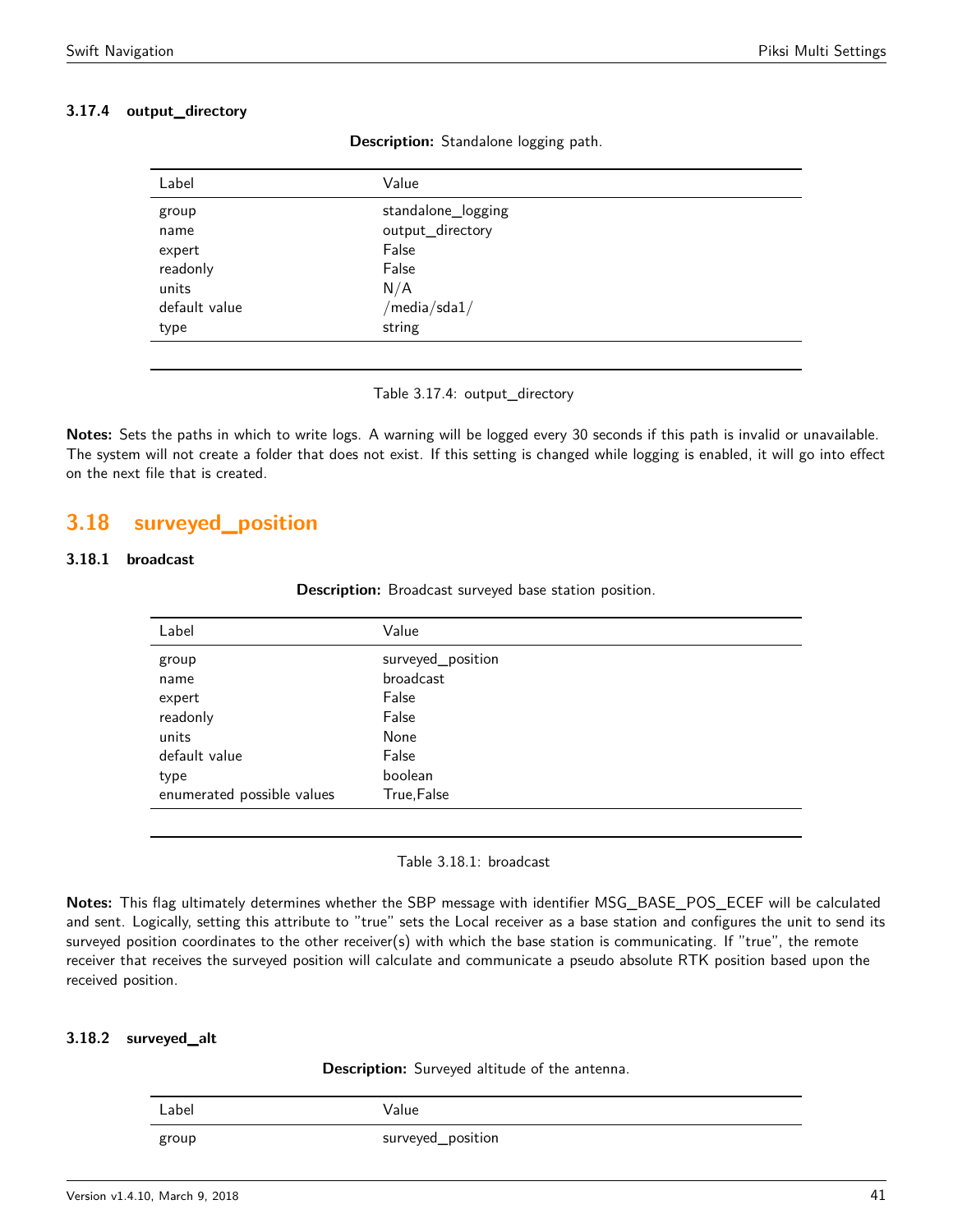| name                       | surveyed_alt |
|----------------------------|--------------|
| expert                     | False        |
| readonly                   | False        |
| units                      | meters       |
| default value              | $\theta$     |
| type                       | Double       |
| enumerated possible values | None         |
|                            |              |

#### Table 3.18.2: surveyed\_alt

**Notes:** This setting represents the altitude of the receiver's antenna above the WGS84 ellipsoid, in meters. If surveyed position "broadcast" is set to "true", this coordinate will be communicated to remote receivers for use in calculating their pseudo-absolute position. This value should be precise to 1 cm. Any errors in the surveyed position will directly affect the pseudo-absolute RTK position measurement reported by the Rover.

#### <span id="page-41-0"></span>**3.18.3 surveyed\_lat**

| Label                      | Value             |
|----------------------------|-------------------|
| group                      | surveyed_position |
| name                       | surveyed_lat      |
| expert                     | False             |
| readonly                   | False             |
| units                      | degrees           |
| default value              | $\theta$          |
| type                       | Double            |
| enumerated possible values | None              |
|                            |                   |

**Description:** Surveyed latitude of the antenna.

Table 3.18.3: surveyed\_lat

**Notes:** This setting represents the latitude of the local receiver's antenna, expressed in decimal degrees relative to the equator (north  $=$  positive, south  $=$  negative). If surveyed position "broadcast" is set to "true", the coordinate will be communicated to remote receivers for use in calculating their pseudo-absolute RTK position. The value should be as accurate as possible and should have precision to at least 7 digits following the decimal point. For reference, 1e-7 degrees of latitude is about 1.1 cm on the surface of the earth. Any errors in the surveyed position will directly affect the pseudo-absolute RTK position measurement reported by the remote receiver.

### **3.18.4 surveyed\_lon**

**Description:** Surveyed longitude of the antenna.

| Label         | Value             |
|---------------|-------------------|
| group         | surveyed_position |
| name          | surveyed_lon      |
| expert        | False             |
| readonly      | False             |
| units         | degrees           |
| default value | 0                 |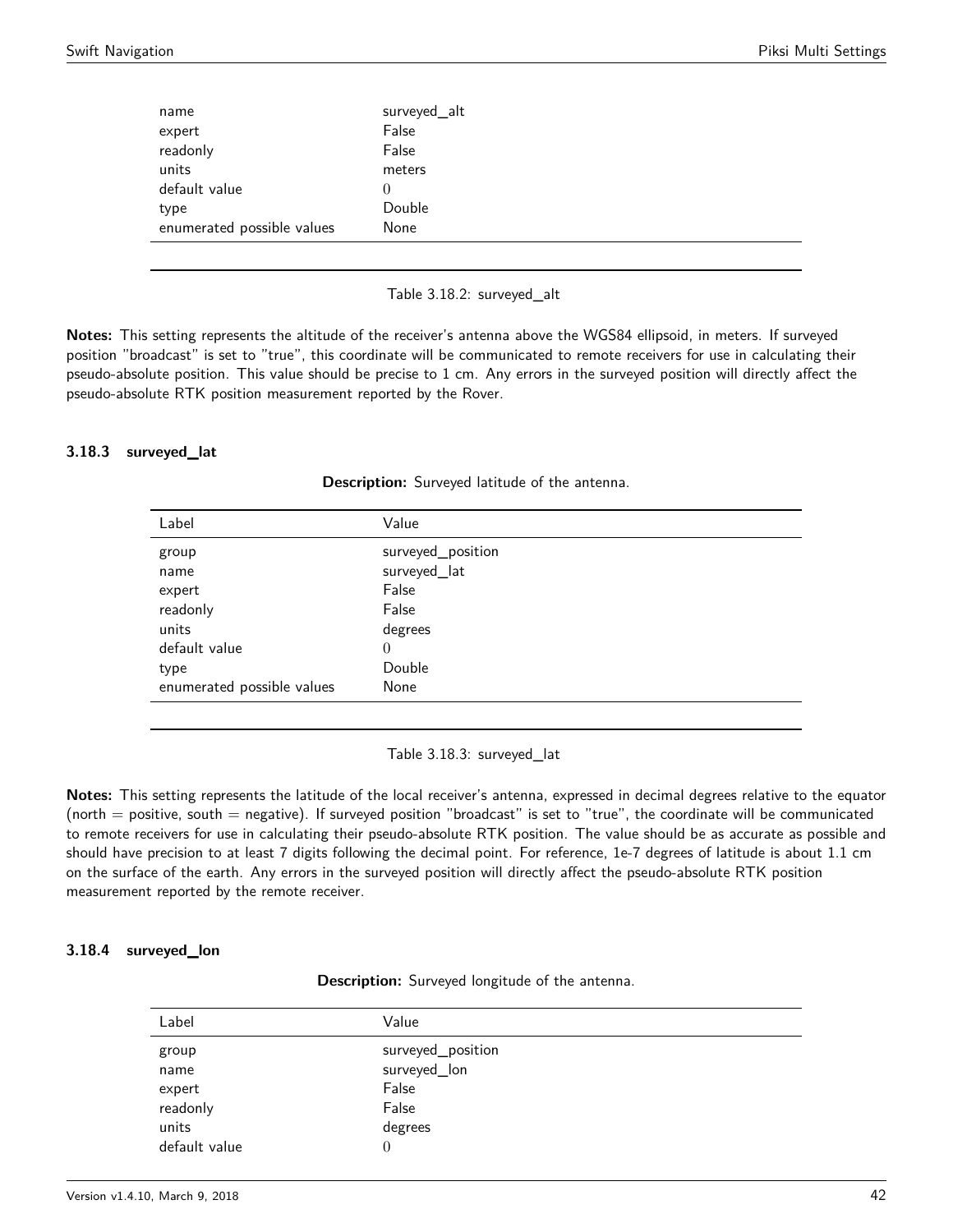type Double enumerated possible values Mone

Table 3.18.4: surveyed\_lon

**Notes:** This setting represents the longitude of the local receiver's antenna, expressed in decimal degrees relative to the Prime Meridian (east  $=$  positive, west  $=$  negative). If surveyed position "broadcast" is set to "true", the coordinate will be communicated to remote receivers for use in calculating their pseudo-absolute RTK position. The value should be as accurate as possible and should have precision to at least 7 digits following the decimal point. For reference, 1e-7 degrees of longitude at 35 degree latitude is about 1 cm. Any errors in the surveyed position will directly affect the pseudo-absolute RTK position measurement reported by the remote receiver.

# <span id="page-42-0"></span>**3.19 system**

### **3.19.1 system\_time**

| Label                                                                                               | Value                                                                            |
|-----------------------------------------------------------------------------------------------------|----------------------------------------------------------------------------------|
| group<br>enumerated possible values<br>expert<br>readonly<br>units<br>default value<br>type<br>name | system<br>GPS+NTP,GPS,NTP<br>False<br>False<br>N/A<br>GPS<br>enum<br>system_time |
|                                                                                                     |                                                                                  |

**Description:** Sources for Linux System Time.

Table 3.19.1: system\_time

**Notes:** Configures the possible sources for Linux system time on the Swift Device. Linux system time is required for HTTPS certification validation and other Linux system functionality.

# <span id="page-42-1"></span>**3.20 system\_info**

### <span id="page-42-2"></span>**3.20.1 firmware\_version**

| Description: Firmware version of the receiver. |  |  |  |  |  |
|------------------------------------------------|--|--|--|--|--|
|------------------------------------------------|--|--|--|--|--|

| Label                      | Value            |
|----------------------------|------------------|
| group                      | system_info      |
| name                       | firmware_version |
| expert                     | False            |
| readonly                   | True             |
| units                      | N/A              |
| default value              | N/A              |
| type                       | string           |
| enumerated possible values | None             |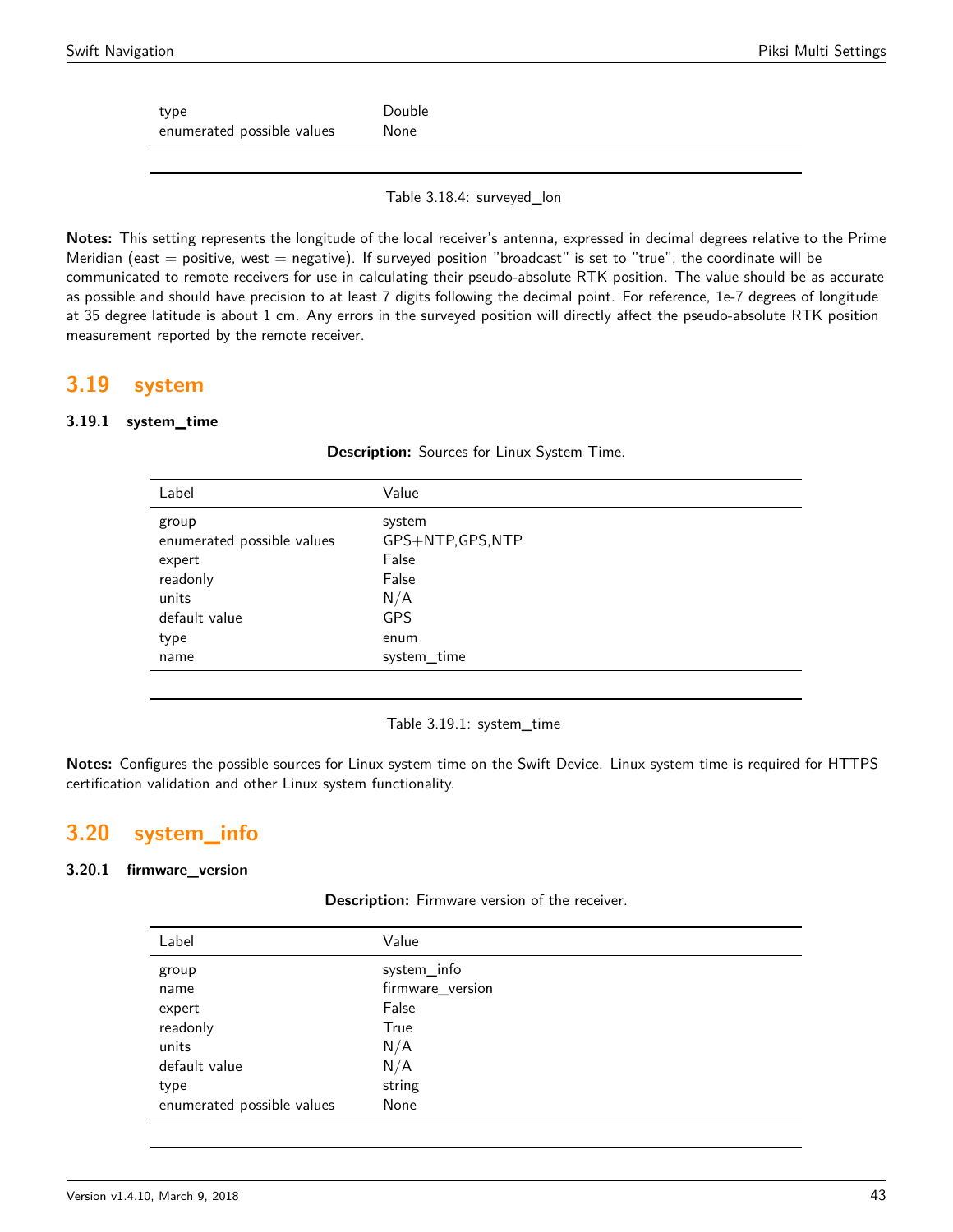#### Table 3.20.1: firmware\_version

**Notes:** The git hash is removed from this version identifier. This is a read only setting.

#### <span id="page-43-0"></span>**3.20.2 firmware\_build\_id**

#### **Description:** Full build id for firmware version.

| Label                      | Value             |
|----------------------------|-------------------|
| group                      | system_info       |
| name                       | firmware_build_id |
| expert                     | False             |
| readonly                   | True              |
| units                      | N/A               |
| default value              | N/A               |
| type                       | string            |
| enumerated possible values | None              |

Table 3.20.2: firmware\_build\_id

**Notes:** For user generated images, this will appear the same as the command "git describe –dirty". This is a read only setting.

#### <span id="page-43-1"></span>**3.20.3 hw\_revision**

**Description:** Hardware revision of the receiver.

| Label                      | Value       |  |
|----------------------------|-------------|--|
| group                      | system_info |  |
| name                       | hw_revision |  |
| expert                     | False       |  |
| readonly                   | True        |  |
| units                      | N/A         |  |
| default value              | N/A         |  |
| type                       | string      |  |
| enumerated possible values | None        |  |

Table 3.20.3: hw\_revision

**Notes:** This is a read only setting that refers to the product family of the hardware.

### <span id="page-43-2"></span>**3.20.4 hw\_version**

**Description:** Hardware version number.

| Label | Value       |
|-------|-------------|
| group | system_info |
| name  | hw_version  |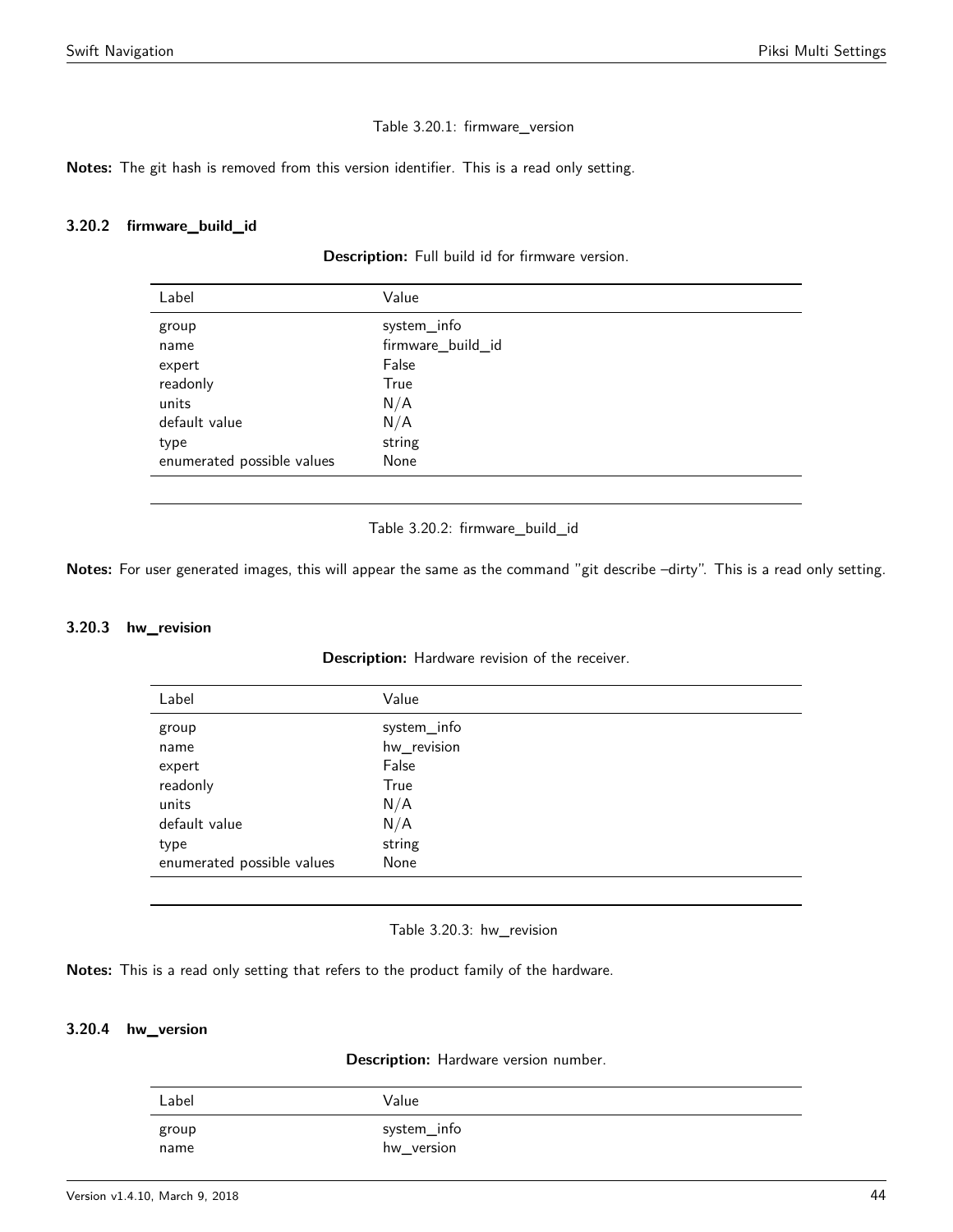| expert                     | True   |  |
|----------------------------|--------|--|
| readonly                   | True   |  |
| units                      | N/A    |  |
| default value              | N/A    |  |
| type                       | string |  |
| enumerated possible values | None   |  |

Table 3.20.4: hw\_version

**Notes:** This is a read only setting that corresponds to the version number printed on the oem module hardware version sticker.

#### <span id="page-44-0"></span>**3.20.5 nap\_channels**

| Description: Number of channels in SwiftNap FPGA. |  |  |  |  |  |  |
|---------------------------------------------------|--|--|--|--|--|--|
|---------------------------------------------------|--|--|--|--|--|--|

| Label                      | Value        |
|----------------------------|--------------|
| group                      | system_info  |
| name                       | nap_channels |
| expert                     | True         |
| readonly                   | True         |
| units                      | N/A          |
| default value              | 40           |
| type                       | string       |
| enumerated possible values | None         |
|                            |              |

Table 3.20.5: nap\_channels

**Notes:** This is a read only setting.

# <span id="page-44-1"></span>**3.20.6 mac\_address**

# **Description:** The MAC address of the receiver.

| Label                      | Value       |
|----------------------------|-------------|
| group                      | system_info |
| name                       | mac_address |
| expert                     | False       |
| readonly                   | True        |
| units                      | N/A         |
| default value              | N/A         |
| type                       | string      |
| enumerated possible values | None        |
|                            |             |

Table 3.20.6: mac\_address

**Notes:** This is a read only setting.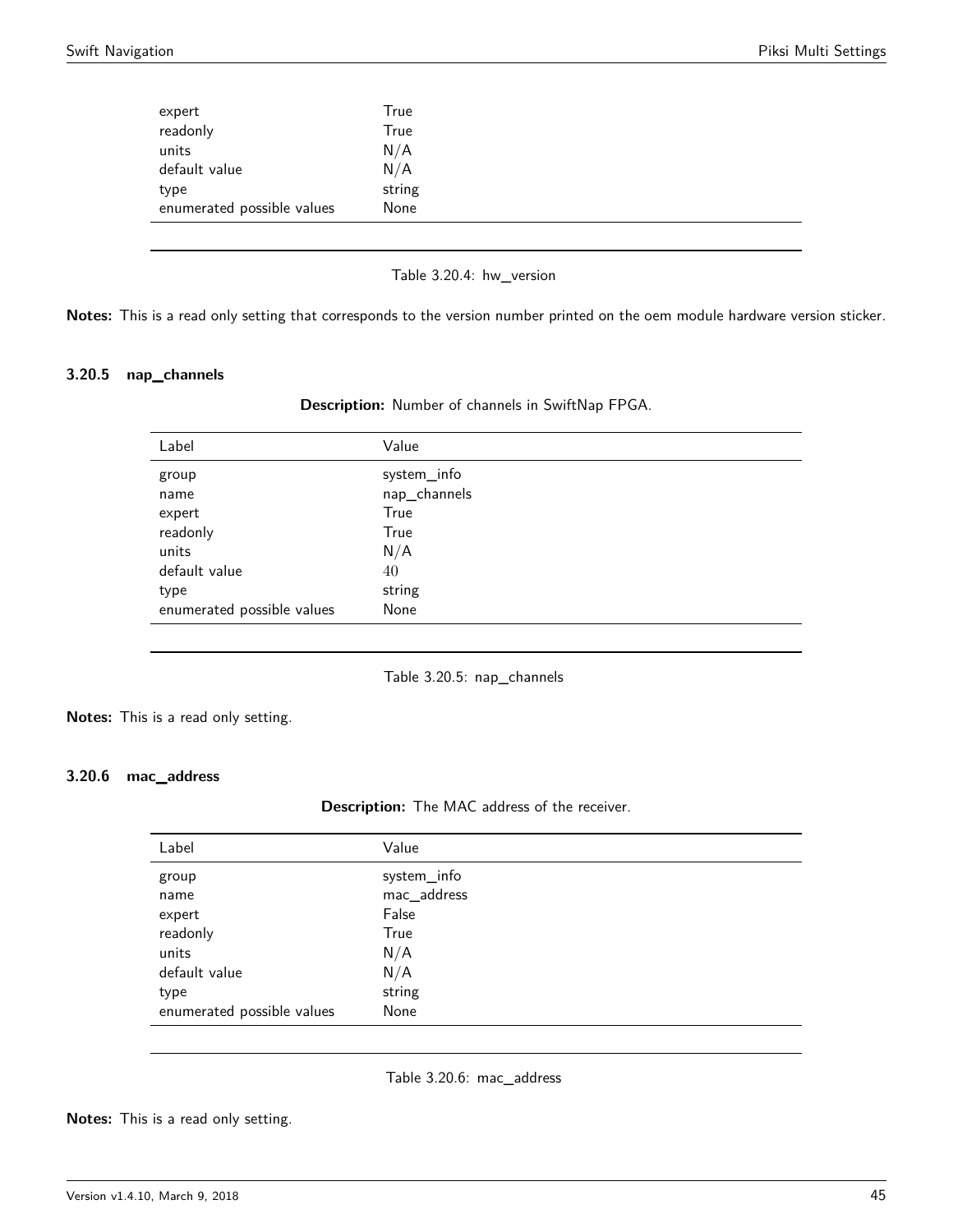### <span id="page-45-0"></span>**3.20.7 sbp\_sender\_id**

| Label                      | Value         |
|----------------------------|---------------|
| group                      | system_info   |
| name                       | sbp_sender_id |
| expert                     | False         |
| readonly                   | True          |
| units                      | N/A           |
| default value              | N/A           |
| type                       | string        |
| enumerated possible values | None          |

**Description:** The SBP sender ID for any messages sent by the device.

Table 3.20.7: sbp\_sender\_id

**Notes:** ID value is equal to the lower 16 bits of the UUID. This is a read only setting.

# <span id="page-45-1"></span>**3.20.8 uuid**

**Description:** The UUID of the receiver.

| Value       |
|-------------|
| system_info |
| uuid        |
| False       |
| True        |
| N/A         |
| N/A         |
| string      |
| None        |
|             |

Table 3.20.8: uuid

**Notes:** The UUID is a Universally Unique IDentifier for this receiver. The lower 16 bits of the UUID are used for the SBP Sender ID. This is a read only setting.

# <span id="page-45-2"></span>**3.20.9 serial\_number**

| <b>Description:</b> The serial number of the receiver. |  |  |  |
|--------------------------------------------------------|--|--|--|
|--------------------------------------------------------|--|--|--|

| Label         | Value         |
|---------------|---------------|
| group         | system_info   |
| name          | serial_number |
| expert        | False         |
| readonly      | True          |
| units         | N/A           |
| default value | N/A           |
| type          | integer       |
|               |               |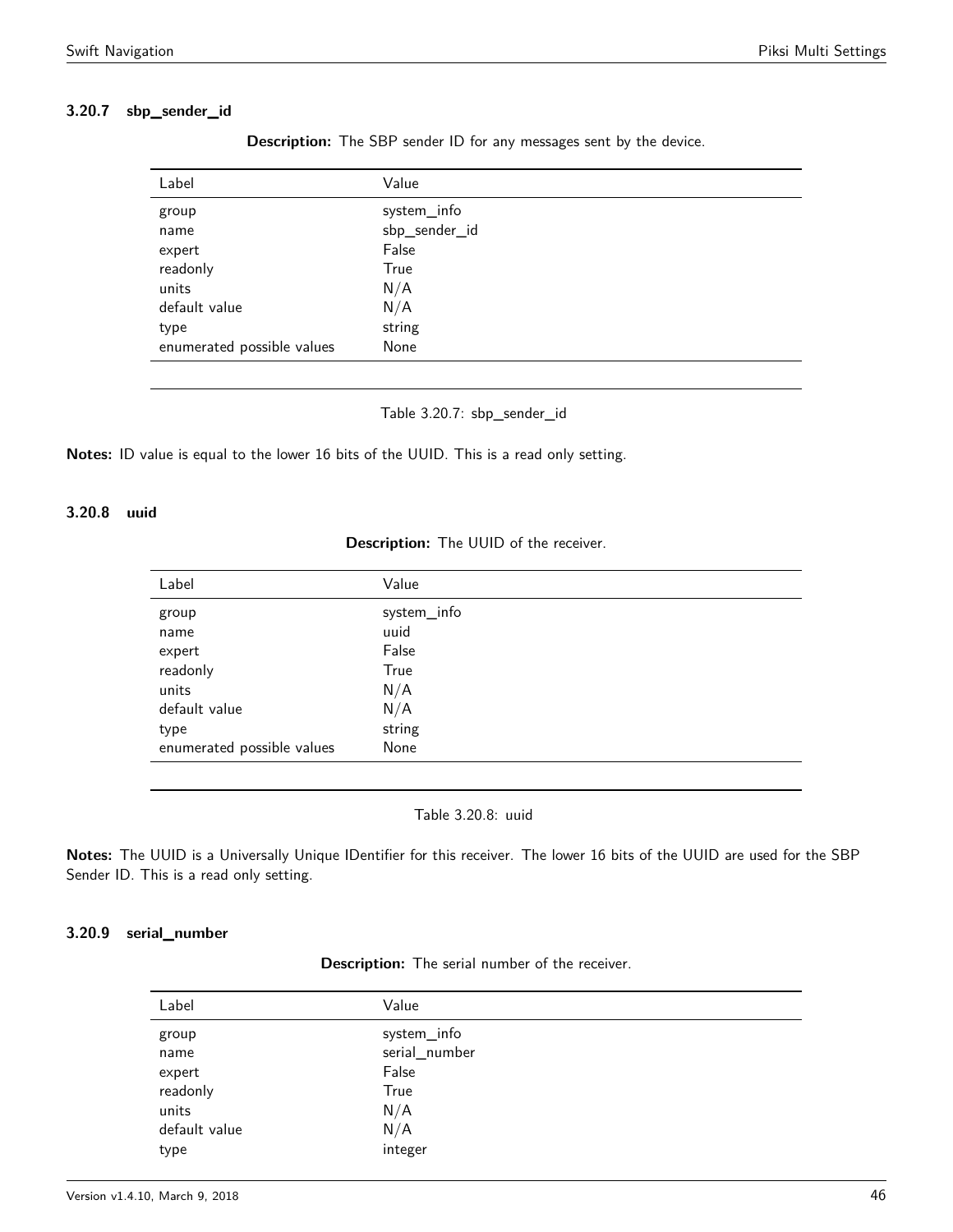enumerated possible values Mone

Table 3.20.9: serial\_number

**Notes:** This number should match the number on the barcode on the board and cannot be modified.

#### <span id="page-46-0"></span>**3.20.10 nap\_build\_date**

| Label                      | Value          |
|----------------------------|----------------|
| group                      | system_info    |
| name                       | nap_build_date |
| expert                     | True           |
| readonly                   | True           |
| units                      | N/A            |
| default value              | N/A            |
| type                       | string         |
| enumerated possible values | None           |
|                            |                |

**Description:** build date for SwiftNap FPGA bitstream.

```
Table 3.20.10: nap_build_date
```
**Notes:** This is a read only setting.

#### <span id="page-46-1"></span>**3.20.11 loader\_build\_date**

**Description:** build date for boot loader (uboot).

| Label                      | Value             |
|----------------------------|-------------------|
| group                      | system_info       |
| name                       | loader_build_date |
| expert                     | True              |
| readonly                   | True              |
| units                      | N/A               |
| default value              | N/A               |
| type                       | string            |
| enumerated possible values | None              |

Table 3.20.11: loader\_build\_date

**Notes:** This is a read only setting.

#### <span id="page-46-2"></span>**3.20.12 pfwp\_build\_date**

**Description:** build date for real-time GNSS firmware (piksi\_firmware).

Label Value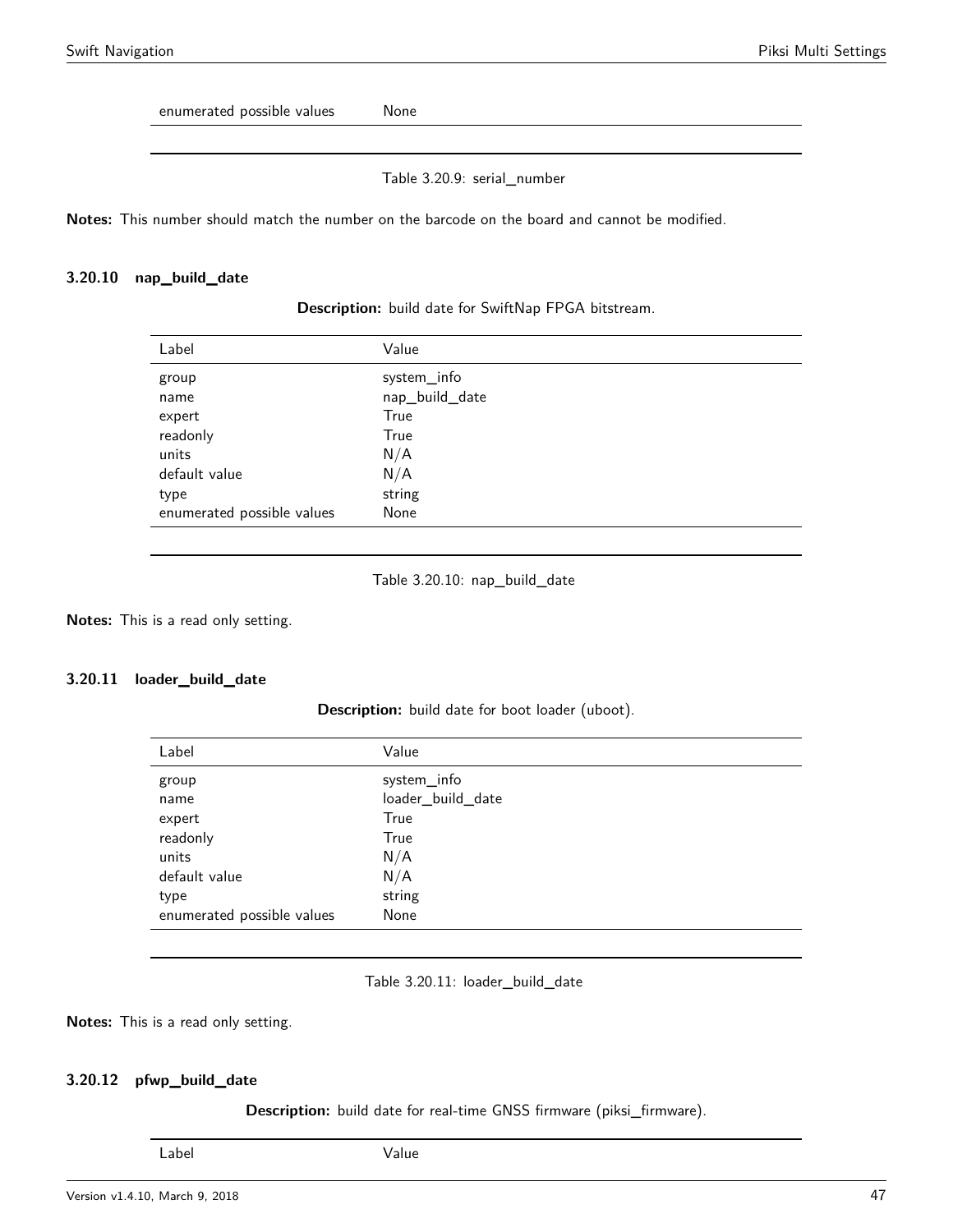| group                      | system_info     |
|----------------------------|-----------------|
| name                       | pfwp_build_date |
| expert                     | True            |
| readonly                   | True            |
| units                      | N/A             |
| default value              | N/A             |
| type                       | string          |
| enumerated possible values | None            |
|                            |                 |

Table 3.20.12: pfwp\_build\_date

**Notes:** This is a read only setting.

# <span id="page-47-0"></span>**3.20.13 nap\_build\_id**

| Label                      | Value        |
|----------------------------|--------------|
| group                      | system_info  |
| name                       | nap_build_id |
| expert                     | True         |
| readonly                   | True         |
| units                      | N/A          |
| default value              | N/A          |
| type                       | string       |
| enumerated possible values | None         |
|                            |              |

**Description:** build id for SwiftNap FPGA bitstream.

Table 3.20.13: nap\_build\_id

**Notes:** This is a read only setting.

# <span id="page-47-1"></span>**3.20.14 loader\_build\_id**

| Description: build id for loader (uboot). |  |  |  |  |  |  |
|-------------------------------------------|--|--|--|--|--|--|
|-------------------------------------------|--|--|--|--|--|--|

| Label                      | Value           |
|----------------------------|-----------------|
| group                      | system_info     |
| name                       | loader_build_id |
| expert                     | True            |
| readonly                   | True            |
| units                      | N/A             |
| default value              | N/A             |
| type                       | string          |
| enumerated possible values | None            |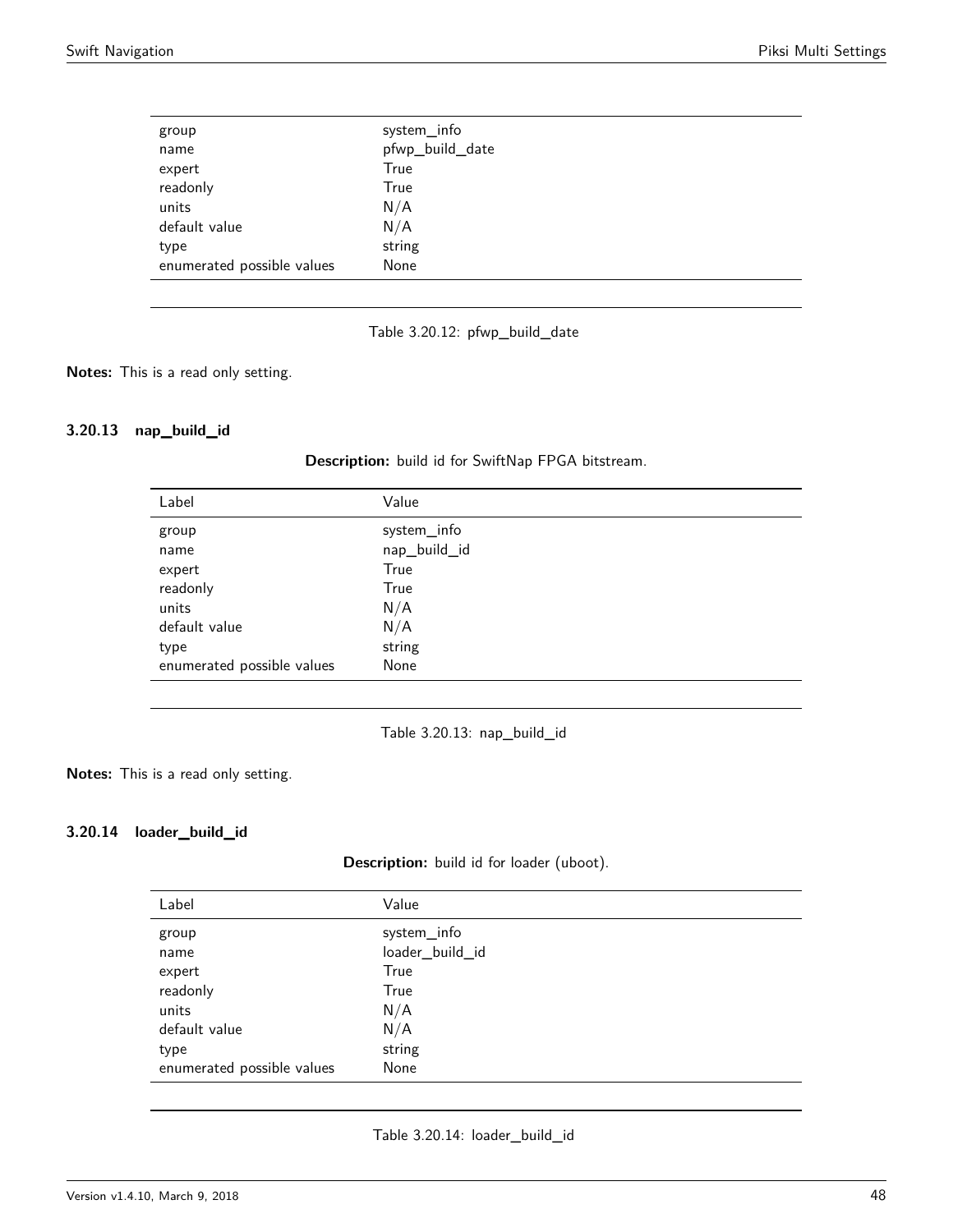#### **Notes:** This is a read only setting

### <span id="page-48-0"></span>**3.20.15 pfwp\_build\_id**

**Description:** build id for real-time GNSS firmware (piksi\_firmware).

| Label                      | Value         |
|----------------------------|---------------|
| group                      | system_info   |
| name                       | pfwp_build_id |
| expert                     | True          |
| readonly                   | True          |
| units                      | N/A           |
| default value              | N/A           |
| type                       | string        |
| enumerated possible values | None          |
|                            |               |

Table 3.20.15: pfwp\_build\_id

**Notes:** This is a read only setting.

#### **3.20.16 firmware\_build\_date**

#### **Description:** firmware build date.

| Label                      | Value               |
|----------------------------|---------------------|
| group                      | system_info         |
| name                       | firmware_build_date |
| expert                     | False               |
| readonly                   | True                |
| units                      | N/A                 |
| default value              | N/A                 |
| type                       | string              |
| enumerated possible values | None                |
|                            |                     |

Table 3.20.16: firmware\_build\_date

**Notes:** This is a read only setting.

# <span id="page-48-1"></span>**3.21 system\_monitor**

# <span id="page-48-2"></span>**3.21.1 watchdog**

**Description:** Enable hardware watchdog timer to reset the receiver if it locks up for. any reason

| Label         | Value                      |
|---------------|----------------------------|
| group<br>name | system_monitor<br>watchdog |
| expert        | True                       |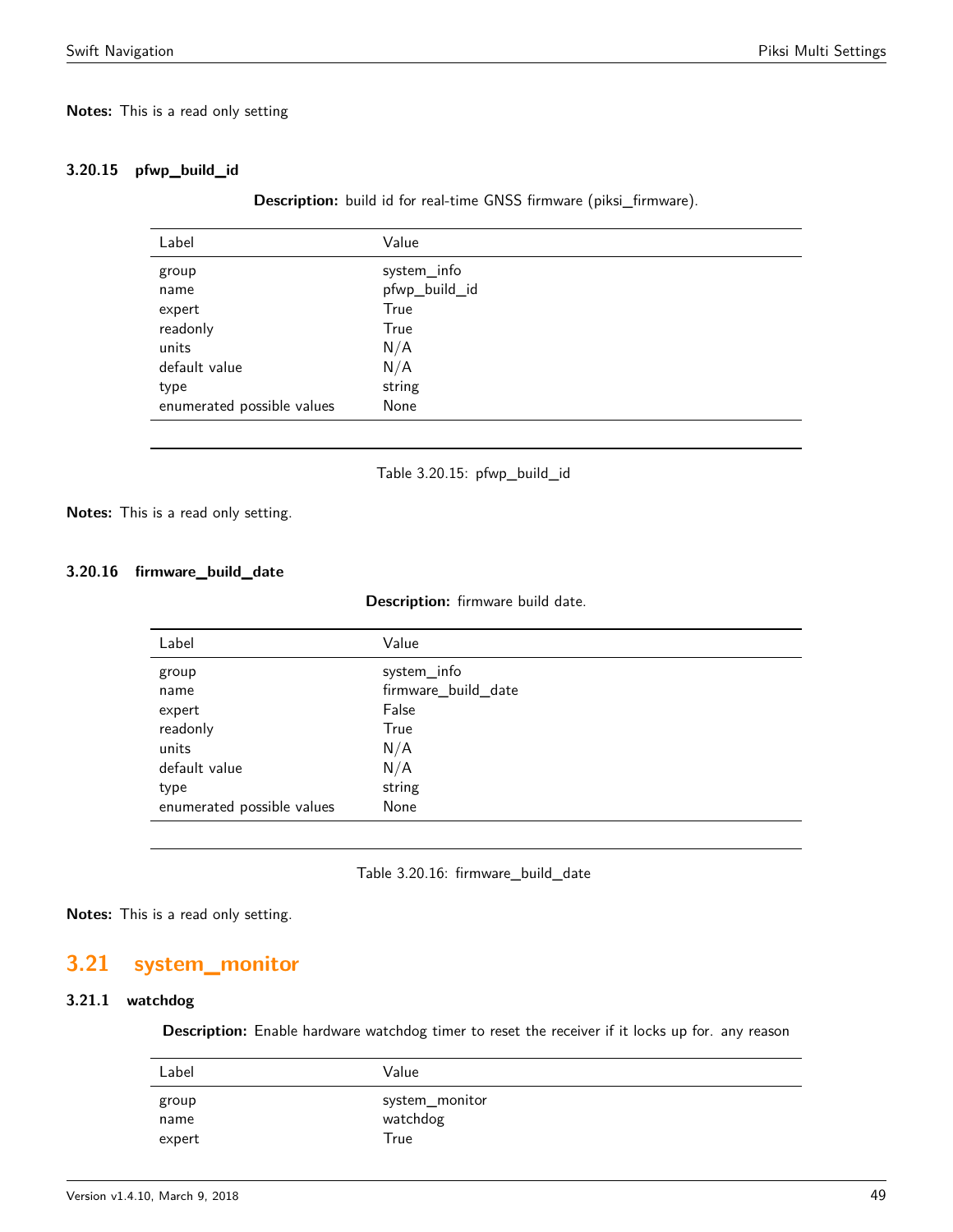| readonly<br>units          | False<br>N/A |
|----------------------------|--------------|
| type                       | boolean      |
| enumerated possible values | True, False  |
|                            |              |

Table 3.21.1: watchdog

**Notes:** You must reset the receiver for this change to take effect.

#### <span id="page-49-0"></span>**3.21.2 spectrum\_analyzer**

|  |  | Description: Enable spectrum analyzer. |
|--|--|----------------------------------------|
|--|--|----------------------------------------|

| Label                      | Value             |
|----------------------------|-------------------|
| group                      | system_monitor    |
| name                       | spectrum_analyzer |
| expert                     | True              |
| readonly                   | False             |
| units                      | N/A               |
| default value              | False             |
| type                       | boolean           |
| enumerated possible values | True, False       |

Table 3.21.2: spectrum\_analyzer

**Notes:** This setting enables the on-device spectrum analyzer and associated SBP output. The spectrum analyzer is available from the "Advanced" tab of the console.

#### **3.21.3 heartbeat\_period\_milliseconds**

**Description:** Period for sending the SBP\_HEARTBEAT messages.

| Label                      | Value                         |
|----------------------------|-------------------------------|
| group                      | system_monitor                |
| name                       | heartbeat_period_milliseconds |
| expert                     | True                          |
| readonly                   | False                         |
| units                      | ms                            |
| default value              | 1000                          |
| type                       | integer                       |
| enumerated possible values | None                          |

#### Table 3.21.3: heartbeat\_period\_milliseconds

<span id="page-49-1"></span>**Notes:** None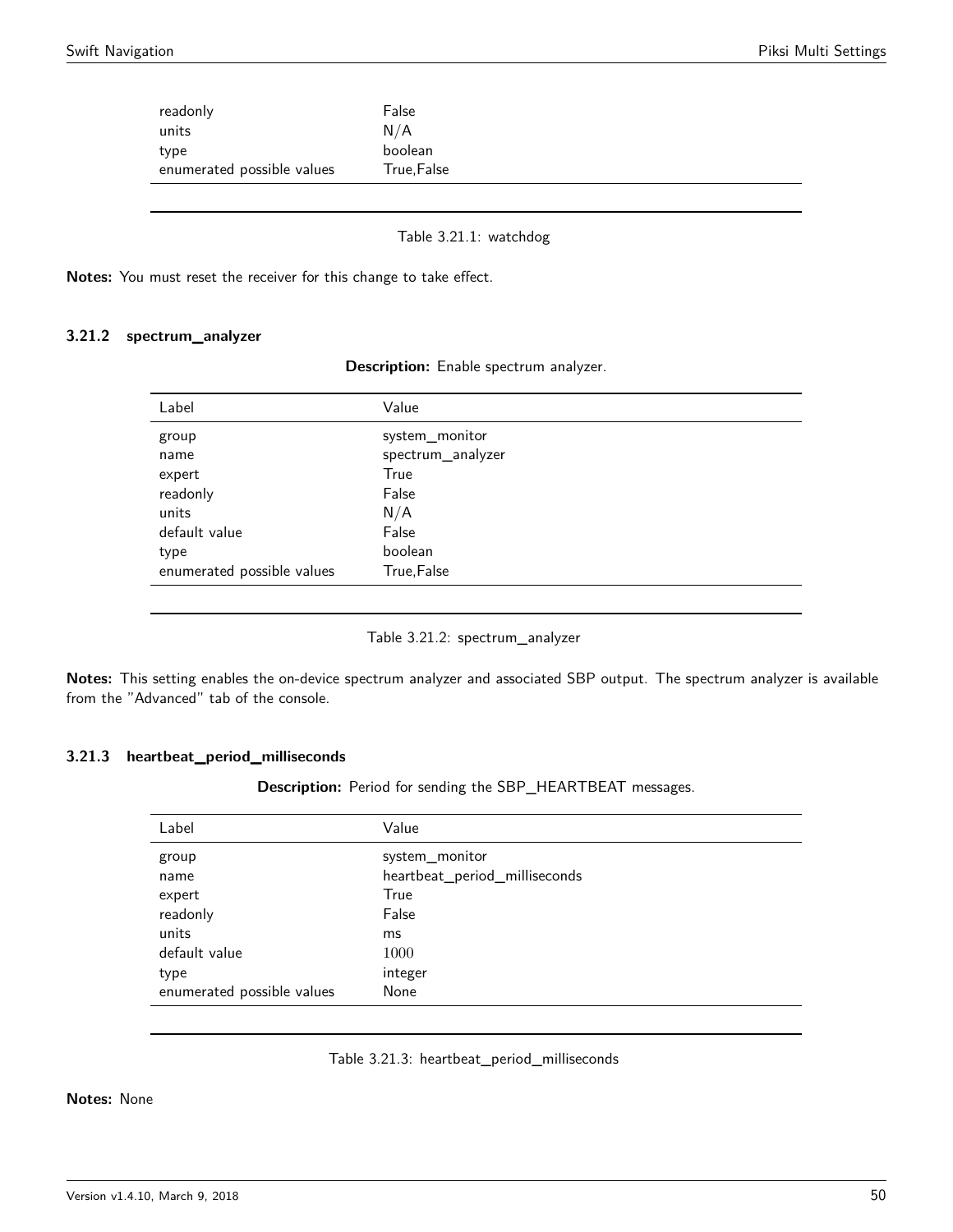# **3.22 tcp\_client0**

#### **3.22.1 enabled\_sbp\_messages**

<span id="page-50-0"></span>**Description:** Configure which messages should be sent on the port. Does not effect which incoming messages are listened to.

| Label         | Value                                                       |
|---------------|-------------------------------------------------------------|
| group         | tcp_client0                                                 |
| name          | enabled_sbp_messages                                        |
| expert        | False                                                       |
| readonly      | False                                                       |
| units         | N/A                                                         |
| default value | 23, 29, 65, 72, 74, 80, 117, 134, 136, 144, 163, 165, 166,  |
|               | 167, 171, 181, 185, 187, 188, 257, 258, 259, 520, 522, 524, |
|               | 526,527,528,1025,2304,2305,2306,65280,65282,65535           |
| type          | string                                                      |

Table 3.22.1: enabled\_sbp\_messages

**Notes:** The enabled sbp messages settings is a list of message types and rate divisors that will be sent out of the interface. If left blank, all messages will be sent. If not blank, a comma separated list of SBP message IDs in base 10 integer format should be provided. Optionally, a divisor can be specified after the / character for each id. For example, an entry of 3456/10 would provide message with ID 3456 at 1/10th the normal rate. For Ethernet, the default value is optimal for logging and communication with the console.

### <span id="page-50-1"></span>**3.22.2 address**

**Description:** IP address and port for TCP client 0 to connect to.

| Label             | Value                  |
|-------------------|------------------------|
| group<br>name     | tcp_client0<br>address |
| expert            | False                  |
| readonly<br>units | False<br>N/A           |
| default value     |                        |
| type              | string                 |
|                   |                        |

#### Table 3.22.2: address

**Notes:** The address setting is defined according to the convention "hostname:port". For example, it should match the format 192.168.0.222:55555 or xxxxx.net:2101 .

### **3.22.3 mode**

**Description:** Communication protocol for TCP client 0. The client will initiate a connection with the server and establish bi-directional communications.

Label Value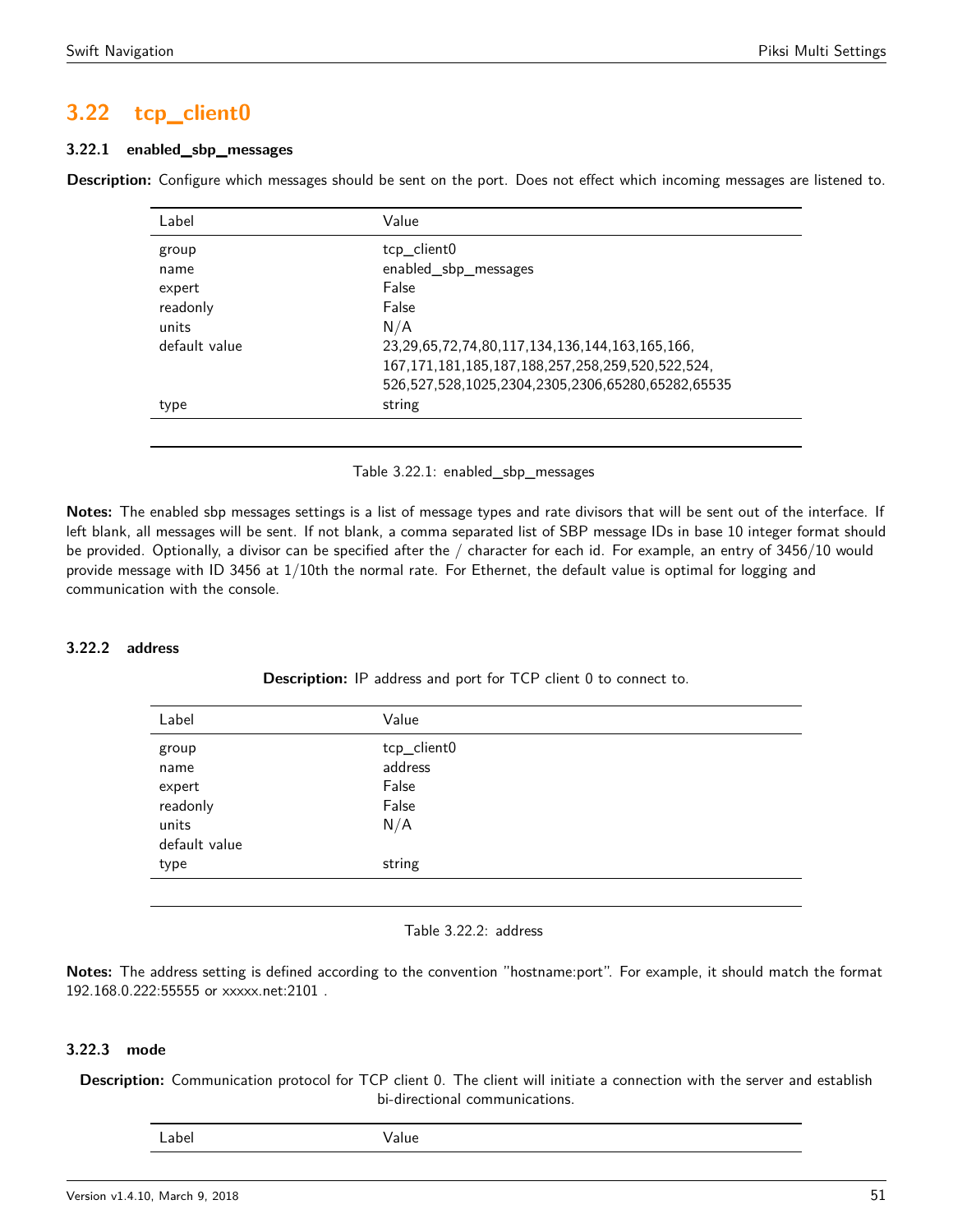| group                      | tcp_client0              |
|----------------------------|--------------------------|
| name                       | mode                     |
| expert                     | False                    |
| readonly                   | False                    |
| units                      | N/A                      |
| default value              | <b>Disabled</b>          |
| type                       | enum                     |
| enumerated possible values | SBP, NMEA OUT, RTCMv3 IN |

Table 3.22.3: mode

**Notes:** "SBP" configures the interface to transmit messages specified in the 'enabled\_sbp\_messages' setting and to receive incoming SBP messages. If the mode is changed from SBP the console will no longer be able to communicate over the interface.

"NMEA OUT" configures the interface to transmit the GGA, RMC, GGL, VTG, ZDA, GSA, and GSV NMEA 0183 messages. The interface will not receive incoming messages.

"RTCMv3.1 IN" configures the interface to receive RTK corrections in RTCM format. The interface will receive 1002, 1004, 1005, 1006, 1010, 1012, 1033 and 1230 RTCMv3.1 messages and will not transmit or receive any other messages.

The connection is bi-directional so these modes behave the same as the UART modes.

# <span id="page-51-0"></span>**3.23 tcp\_client1**

### **3.23.1 enabled\_sbp\_messages**

<span id="page-51-1"></span>**Description:** Configure which messages should be sent on the port. Does not effect which incoming messages are listened to.

| Label         | Value                                                       |
|---------------|-------------------------------------------------------------|
| group         | tcp_client1                                                 |
| name          | enabled_sbp_messages                                        |
| expert        | False                                                       |
| readonly      | False                                                       |
| units         | N/A                                                         |
| default value | 23, 29, 65, 72, 74, 80, 117, 134, 136, 144, 163, 165, 166,  |
|               | 167, 171, 181, 185, 187, 188, 257, 258, 259, 520, 522, 524, |
|               | 526,527,528,1025,2304,2305,2306,65280,65282,65535           |
| type          | string                                                      |
|               |                                                             |

#### Table 3.23.1: enabled\_sbp\_messages

**Notes:** The enabled sbp messages settings is a list of message types and rate divisors that will be sent out of the interface. If left blank, all messages will be sent. If not blank, a comma separated list of SBP message IDs in base 10 integer format should be provided. Optionally, a divisor can be specified after the / character for each id. For example, an entry of 3456/10 would provide message with ID 3456 at 1/10th the normal rate. For Ethernet, the default value is optimal for logging and communication with the console.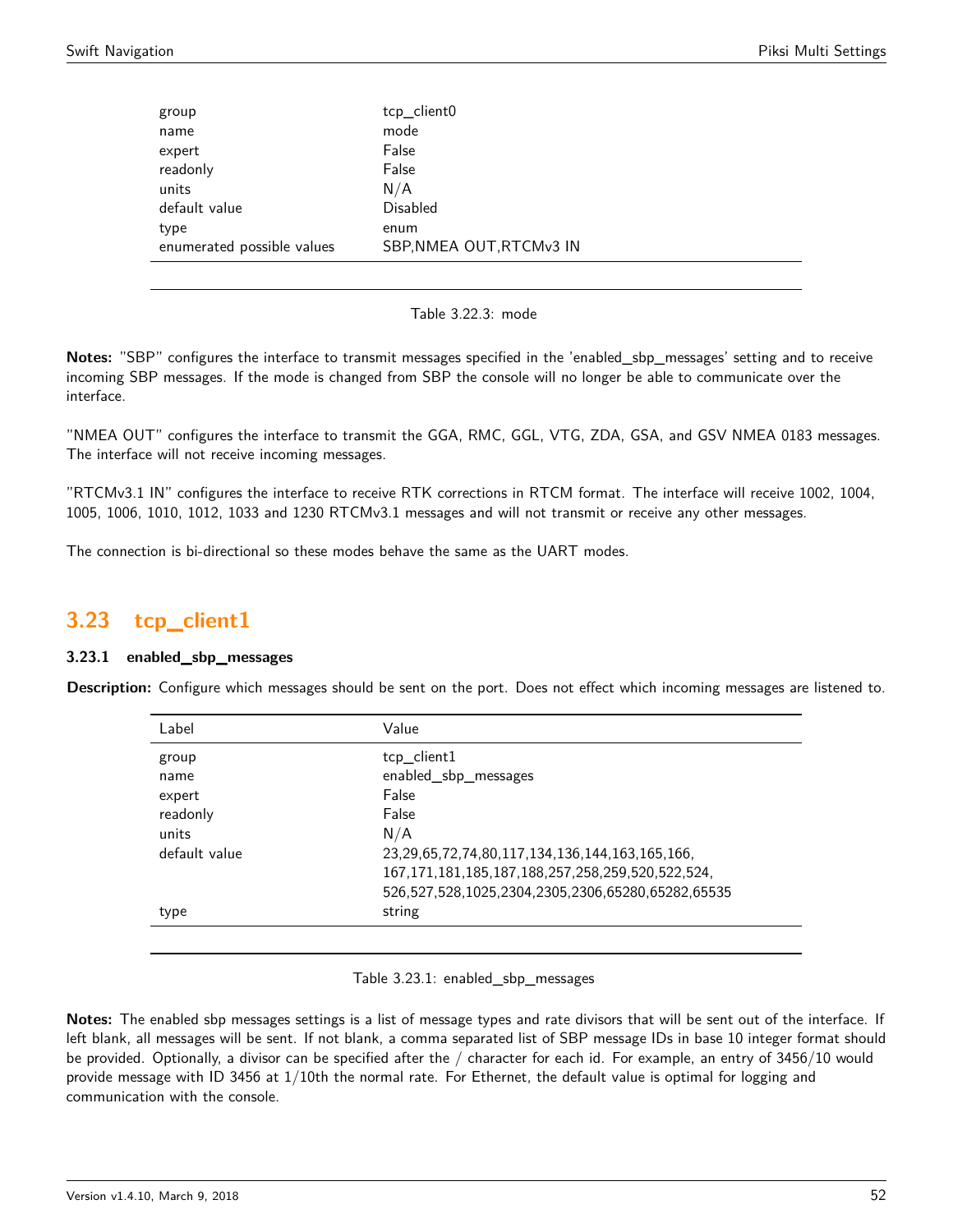# <span id="page-52-0"></span>**3.23.2 address**

| Label                                        | Value                                           |
|----------------------------------------------|-------------------------------------------------|
| group<br>name<br>expert<br>readonly<br>units | tcp_client1<br>address<br>False<br>False<br>N/A |
| default value<br>type                        | string                                          |
|                                              |                                                 |

**Description:** IP address and port for TCP client 1 to connect to.

Table 3.23.2: address

**Notes:** The address setting is defined according to the convention "hostname:port". For example, it should match the format 192.168.0.222:55555 or xxxxx.net:2101 .

### **3.23.3 mode**

Description: Communication protocol for TCP client 1. The client will initiate a connection with the server and establish bi-directional communications.

| Label                      | Value                    |
|----------------------------|--------------------------|
| group                      | tcp_client1              |
| name                       | mode                     |
| expert                     | False                    |
| readonly                   | False                    |
| units                      | N/A                      |
| default value              | <b>Disabled</b>          |
| type                       | enum                     |
| enumerated possible values | SBP, NMEA OUT, RTCMv3 IN |

Table 3.23.3: mode

**Notes:** "SBP" configures the interface to transmit messages specified in the 'enabled\_sbp\_messages' setting and to receive incoming SBP messages. If the mode is changed from SBP the console will no longer be able to communicate over the interface.

"NMEA OUT" configures the interface to transmit the GGA, RMC, GGL, VTG, ZDA, GSA, and GSV NMEA 0183 messages. The interface will not receive incoming messages.

"RTCMv3.1 IN" configures the interface to receive RTK corrections in RTCM format. The interface will receive 1002, 1004, 1005, 1006, 1010, 1012, 1033 and 1230 RTCMv3.1 messages and will not transmit or receive any other messages.

<span id="page-52-1"></span>The connection is bi-directional so these modes behave the same as the UART modes.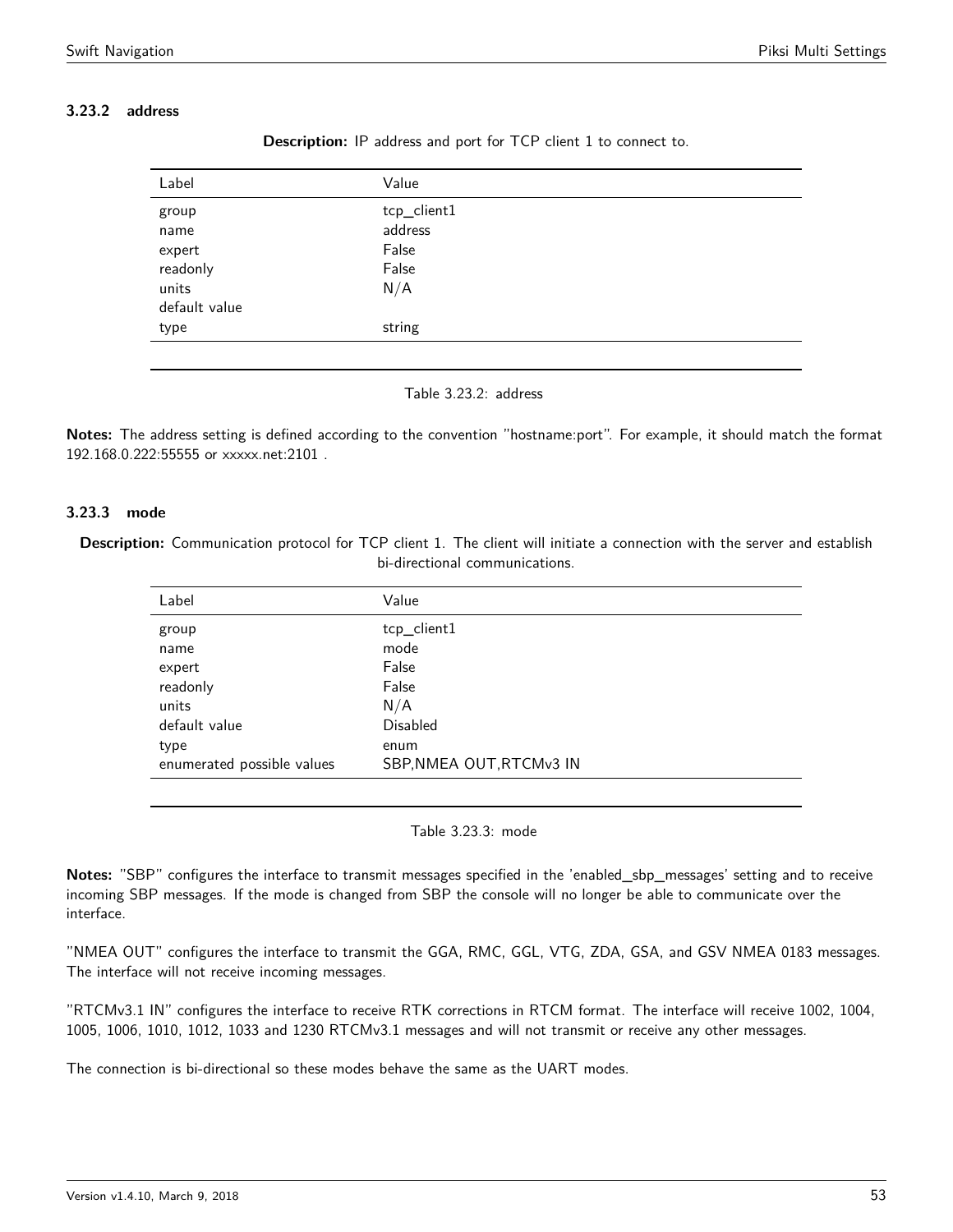# **3.24 tcp\_server0**

# **3.24.1 enabled\_sbp\_messages**

<span id="page-53-0"></span>**Description:** Configure which messages should be sent on the port. Does not effect which incoming messages are listened to.

| Label         | Value                                                       |
|---------------|-------------------------------------------------------------|
| group         | tcp server0                                                 |
| name          | enabled_sbp_messages                                        |
| expert        | False                                                       |
| readonly      | False                                                       |
| units         | N/A                                                         |
| default value | 23, 29, 65, 72, 74, 80, 117, 134, 136, 144, 163, 165, 166,  |
|               | 167, 171, 181, 185, 187, 188, 257, 258, 259, 520, 522, 524, |
|               | 526,527,528,1025,2304,2305,2306,65280,65282,65535           |
| type          | string                                                      |
|               |                                                             |

Table 3.24.1: enabled\_sbp\_messages

**Notes:** The enabled sbp messages settings is a list of message types and rate divisors that will be sent out of the interface. If left blank, all messages will be sent. If not blank, a comma separated list of SBP message IDs in base 10 integer format should be provided. Optionally, a divisor can be specified after the / character for each id. For example, an entry of 3456/10 would provide message with ID 3456 at 1/10th the normal rate. For Ethernet, the default value is optimal for logging and communication with the console.

### <span id="page-53-1"></span>**3.24.2 port**

| <b>Description:</b> Port for TCP server 0 to listen on. |  |  |  |
|---------------------------------------------------------|--|--|--|
|---------------------------------------------------------|--|--|--|

| Label         | Value       |
|---------------|-------------|
| group         | tcp_server0 |
| name          | port        |
| expert        | False       |
| readonly      | False       |
| units         | N/A         |
| default value | 55555       |
| type          | integer     |
|               |             |

Table 3.24.2: port

### **Notes:** None

### **3.24.3 mode**

**Description:** Communication protocol for TCP server 0. The server will listen for incoming client connections and establish a bi-directional communications.

| Label | alue/       |
|-------|-------------|
| group | tcp_server0 |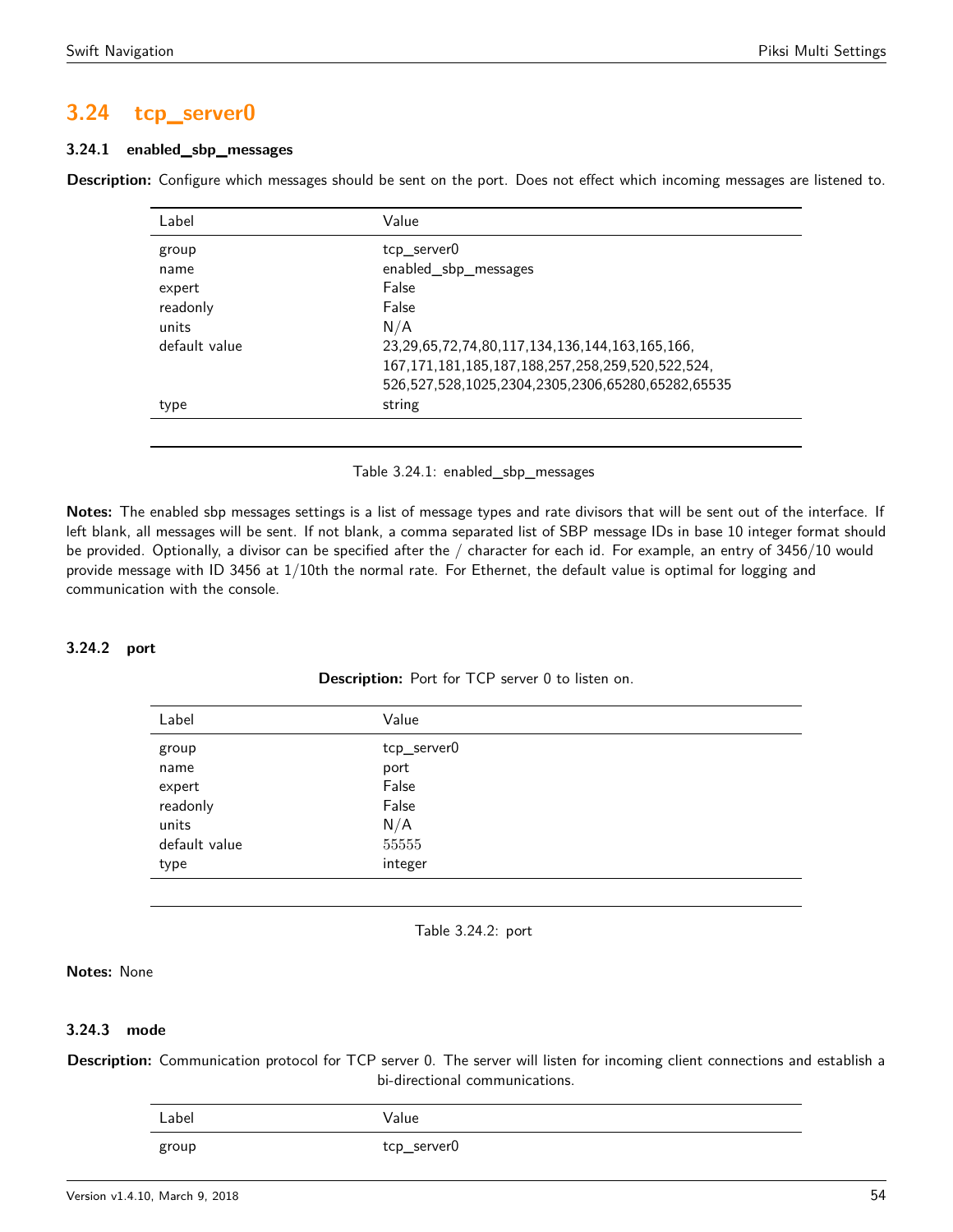| name                       | mode                        |
|----------------------------|-----------------------------|
| expert                     | False                       |
| readonly                   | False                       |
| units                      | N/A                         |
| default value              | SBP (Swift Binary Protocol) |
| type                       | enum                        |
| enumerated possible values | SBP, NMEA OUT, RTCMv3 IN    |

Table 3.24.3: mode

**Notes:** "SBP" configures the interface to transmit messages specified in the 'enabled\_sbp\_messages' setting and to receive incoming SBP messages. If the mode is changed from SBP the console will no longer be able to communicate over the interface.

"NMEA OUT" configures the interface to transmit the GGA, RMC, GGL, VTG, ZDA, GSA, and GSV NMEA 0183 messages. The interface will not receive incoming messages.

"RTCMv3.1 IN" configures the interface to receive RTK corrections in RTCM format. The interface will receive 1002, 1004, 1005, 1006, 1010, 1012, 1033 and 1230 RTCMv3.1 messages and will not transmit or receive any other messages.

The connection is bi-directional so these modes behave the same as the UART modes.

# <span id="page-54-0"></span>**3.25 tcp\_server1**

### **3.25.1 enabled\_sbp\_messages**

<span id="page-54-1"></span>**Description:** Configure which messages should be sent on the port. Does not effect which incoming messages are listened to.

| Label         | Value                                                       |
|---------------|-------------------------------------------------------------|
| group         | tcp server1                                                 |
| name          | enabled_sbp_messages                                        |
| expert        | False                                                       |
| readonly      | False                                                       |
| units         | N/A                                                         |
| default value | 23, 29, 65, 72, 74, 80, 117, 134, 136, 144, 163, 165, 166,  |
|               | 167, 171, 181, 185, 187, 188, 257, 258, 259, 520, 522, 524, |
|               | 526,527,528,1025,2304,2305,2306,65280,65282,65535           |
| type          | string                                                      |
|               |                                                             |

Table 3.25.1: enabled\_sbp\_messages

**Notes:** The enabled sbp messages settings is a list of message types and rate divisors that will be sent out of the interface. If left blank, all messages will be sent. If not blank, a comma separated list of SBP message IDs in base 10 integer format should be provided. Optionally, a divisor can be specified after the / character for each id. For example, an entry of 3456/10 would provide message with ID 3456 at 1/10th the normal rate. For Ethernet, the default value is optimal for logging and communication with the console.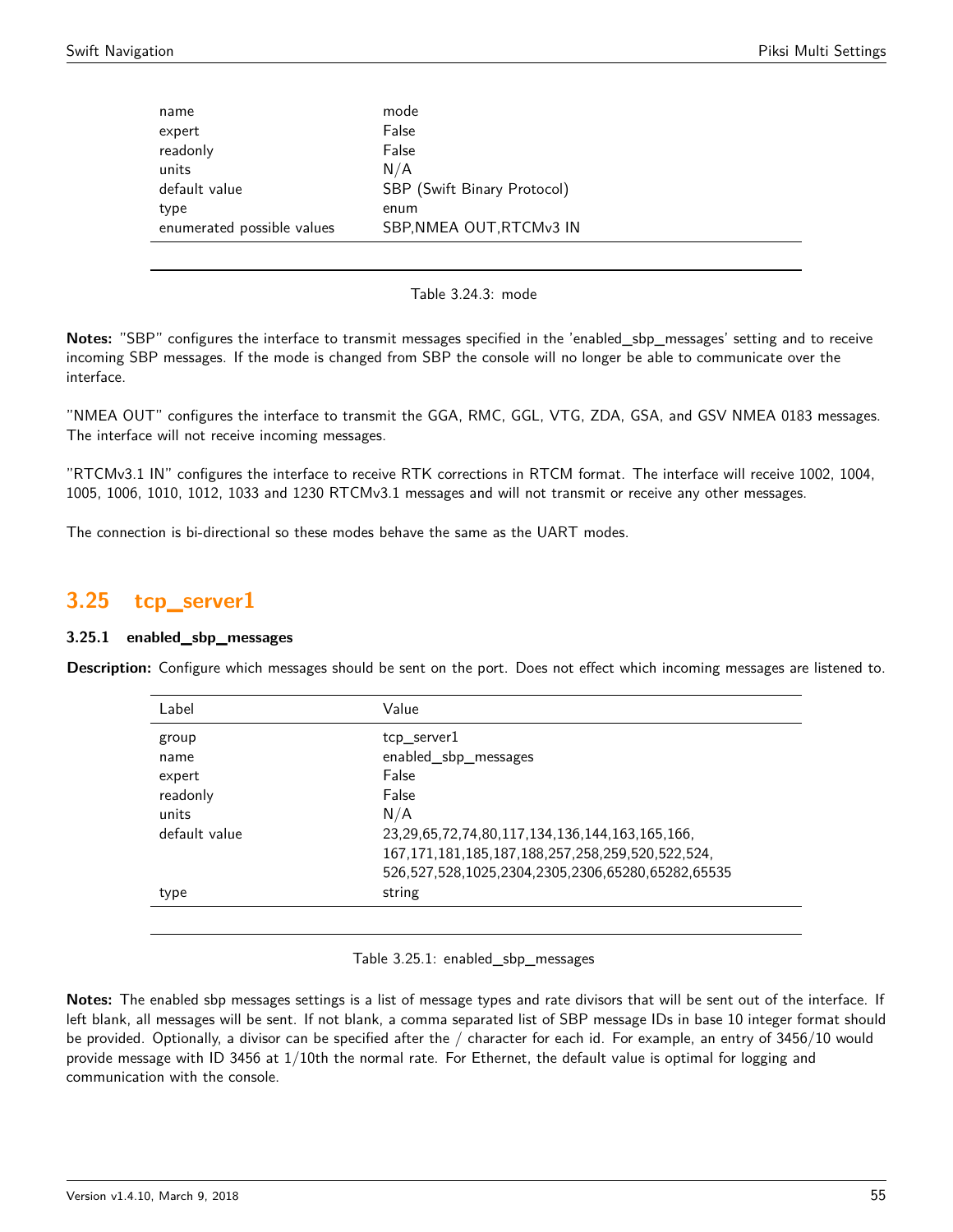# <span id="page-55-0"></span>**3.25.2 port**

| Label         | Value       |
|---------------|-------------|
| group         | tcp_server1 |
| name          | port        |
| expert        | False       |
| readonly      | False       |
| units         | N/A         |
| default value | 55556       |
| type          | integer     |



Table 3.25.2: port

#### **Notes:** None

#### **3.25.3 mode**

**Description:** Communication protocol for TCP server 1. The server will listen for incoming client connections and establish a bi-directional communications.

| Value                       |
|-----------------------------|
| tcp_server1                 |
| mode                        |
| False                       |
| False                       |
| N/A                         |
| SBP (Swift Binary Protocol) |
| enum                        |
| SBP, NMEA OUT, RTCMv3 IN    |
|                             |

Table 3.25.3: mode

**Notes:** "SBP" configures the interface to transmit messages specified in the 'enabled\_sbp\_messages' setting and to receive incoming SBP messages. If the mode is changed from SBP the console will no longer be able to communicate over the interface.

"NMEA OUT" configures the interface to transmit the GGA, RMC, GGL, VTG, ZDA, GSA, and GSV NMEA 0183 messages. The interface will not receive incoming messages.

"RTCMv3.1 IN" configures the interface to receive RTK corrections in RTCM format. The interface will receive 1002, 1004, 1005, 1006, 1010, 1012, 1033 and 1230 RTCMv3.1 messages and will not transmit or receive any other messages.

<span id="page-55-1"></span>The connection is bi-directional so these modes behave the same as the UART modes.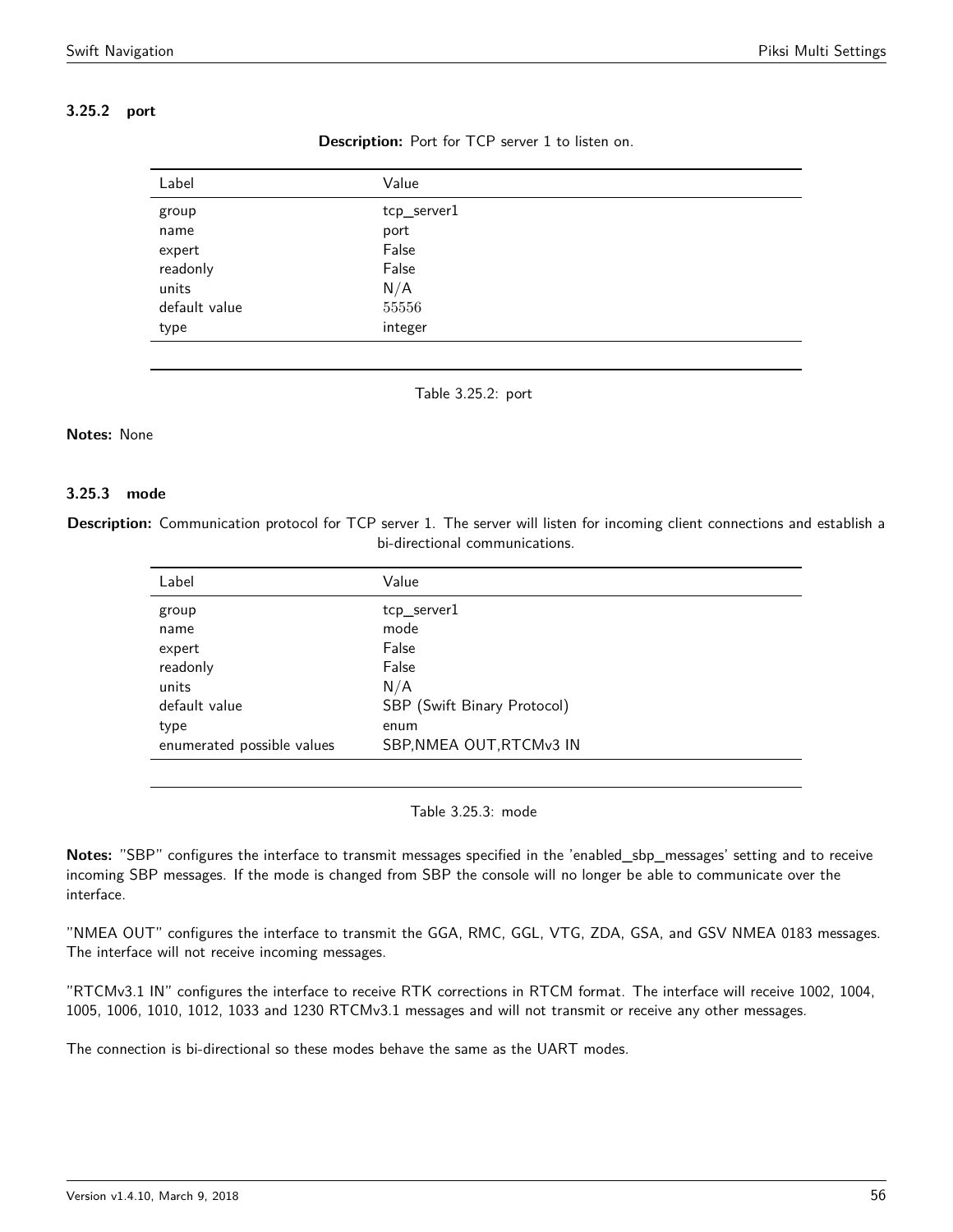# **3.26 track**

# <span id="page-56-0"></span>**3.26.1 send\_trk\_detailed**

**Description:** send detailed tracking state message.

| Label         | Value             |  |
|---------------|-------------------|--|
| group         | track             |  |
| name          | send_trk_detailed |  |
| expert        | True              |  |
| readonly      | False             |  |
| default value | False             |  |
| type          | boolean           |  |
|               |                   |  |

Table 3.26.1: send\_trk\_detailed

# **Notes:** None

# <span id="page-56-1"></span>**3.26.2 max\_pll\_integration\_time\_ms**

**Description:** Controls maximum possible integration time for a measurement.

| Label                      | Value                       |
|----------------------------|-----------------------------|
| group                      | track                       |
| name                       | max_pll_integration_time_ms |
| expert                     | True                        |
| readonly                   | False                       |
| units                      | N/A                         |
| default value              | 20                          |
| type                       | integer                     |
| enumerated possible values | None                        |
|                            |                             |

Table 3.26.2: max\_pll\_integration\_time\_ms

**Notes:** This can be used to configure the sensitivity and dynamic tracking modes permitted to be used by receiver. Lower values provide lower sensitivity and noisier phase measurements but better performance in dynamic conditions.

# <span id="page-56-2"></span>**3.26.3 iq\_output\_mask**

| <b>Description:</b> Output raw $I/Q$ correlations. |  |  |  |
|----------------------------------------------------|--|--|--|
|----------------------------------------------------|--|--|--|

| Value          |
|----------------|
| track          |
| iq_output_mask |
| True           |
| False          |
| N/A            |
| None           |
| integer        |
|                |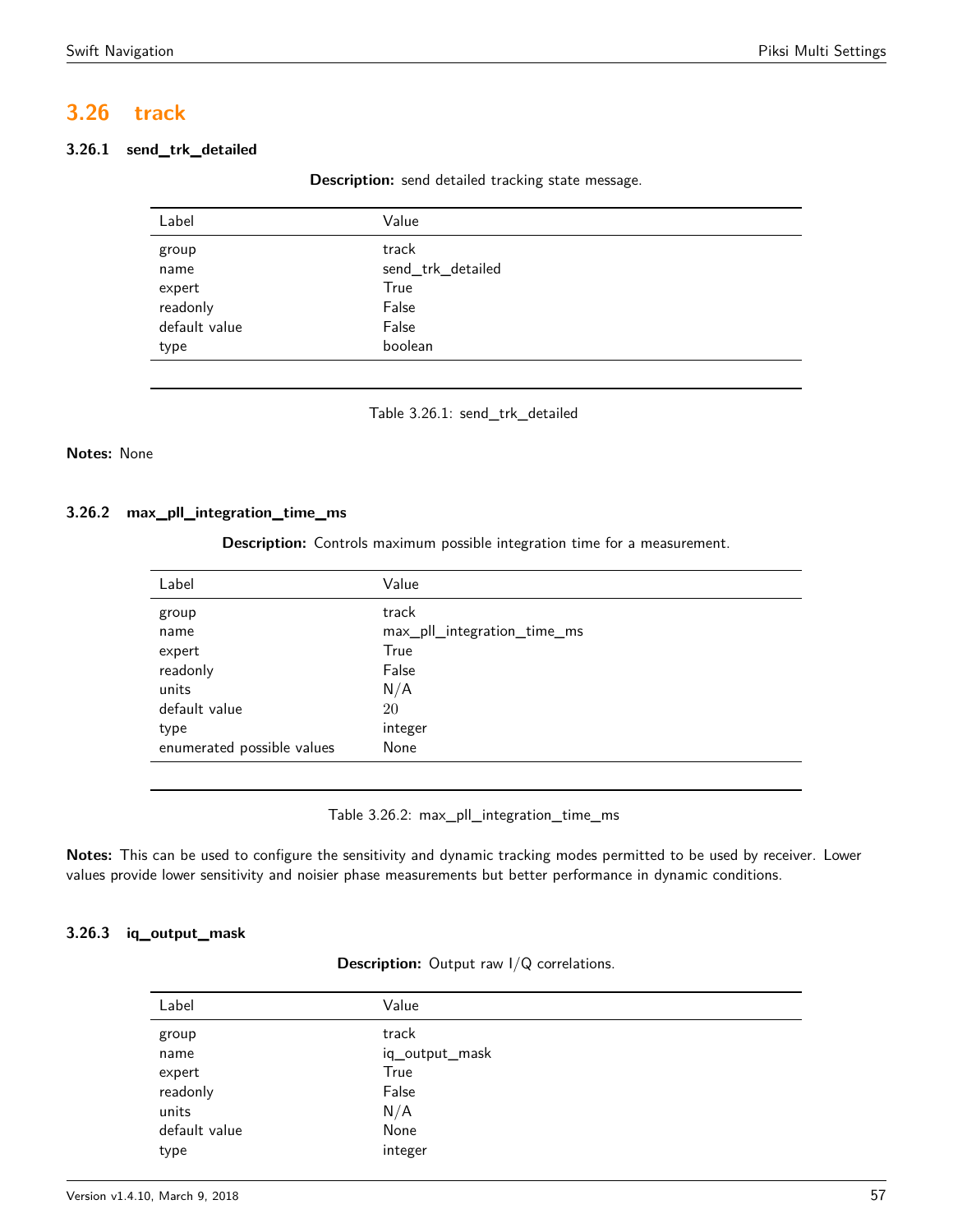enumerated possible values Mone

Table 3.26.3: iq\_output\_mask

**Notes:** Bitmask of channel IDs (not PRNs)

#### **3.26.4 elevation\_mask**

| <b>Description:</b> Tracking elevation mask. |  |  |  |
|----------------------------------------------|--|--|--|
|----------------------------------------------|--|--|--|

| Label                      | Value          |
|----------------------------|----------------|
| group                      | track          |
| name                       | elevation_mask |
| expert                     | True           |
| readonly                   | False          |
| units                      | degrees        |
| default value              | $\theta$       |
| type                       | float          |
| enumerated possible values | None           |

#### Table 3.26.4: elevation\_mask

**Notes:** Satellites must be above the horizon by at least this angle before they will be tracked.

# <span id="page-57-0"></span>**3.27 uart0**

### <span id="page-57-1"></span>**3.27.1 enabled\_sbp\_messages**

**Description:** Configure which messages should be sent on the port.

| Label         | Value                |
|---------------|----------------------|
| group         | uart0                |
| name          | enabled_sbp_messages |
| expert        | False                |
| readonly      | False                |
| units         | N/A                  |
| default value | 72, 74, 117, 65535   |
| type          | string               |
|               |                      |

#### Table 3.27.1: enabled\_sbp\_messages

**Notes:** The enabled sbp messages settings is a list of message types and rate divisors that will be sent out of the interface. If left blank, all messages will be sent. If not blank, a comma separated list of SBP message IDs in base 10 integer format should be provided. Optionally, a divisor can be specified after the / character for each id. For example, an entry of 3456/10 would provide message with ID 3456 at 1/10th the normal rate. For uart1, the default value is optimal for logging and communication with the console.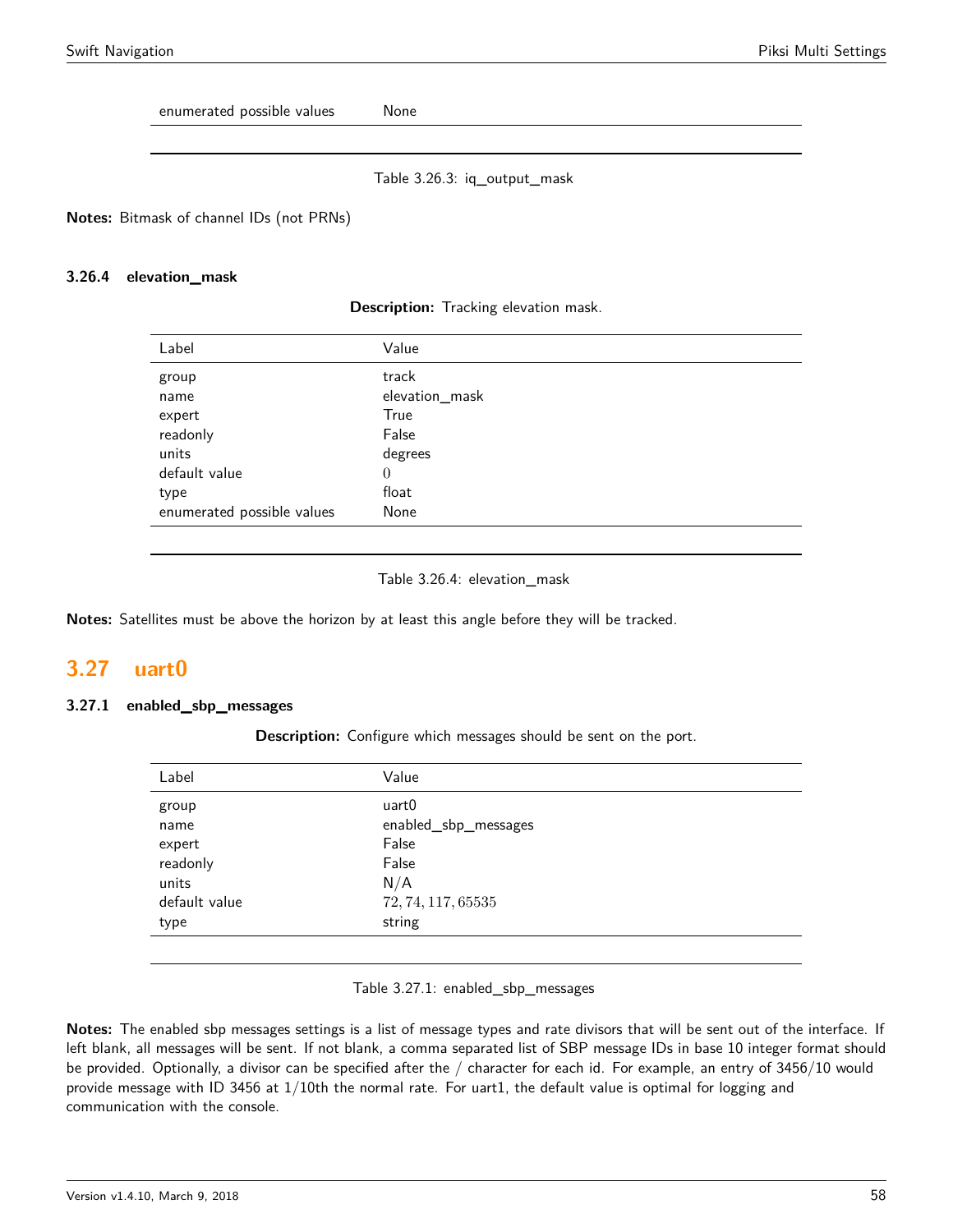# <span id="page-58-0"></span>**3.27.2 mode**

| Label                      | Value                       |
|----------------------------|-----------------------------|
| group                      | uart0                       |
| name                       | mode                        |
| expert                     | False                       |
| readonly                   | False                       |
| units                      | N/A                         |
| default value              | SBP (Swift Binary Protocol) |
| type                       | enum                        |
| enumerated possible values | SBP, NMEA OUT, RTCMv3 IN    |
|                            |                             |

**Description:** Communication protocol for UART0.

Table 3.27.2: mode

**Notes:** "SBP" configures the interface to transmit messages specified in the 'enabled\_sbp\_messages' setting and to receive incoming SBP messages. If the mode is changed from SBP the console will no longer be able to communicate over the interface.

"NMEA OUT" configures the interface to transmit the GGA, RMC, GGL, VTG, ZDA, GSA, and GSV NMEA 0183 messages. The interface will not receive incoming messages.

"RTCMv3.1 IN" configures the interface to receive RTK corrections in RTCM format. The interface will receive 1002, 1004, 1005, 1006, 1010, 1012, 1033 and 1230 RTCMv3.1 messages and will not transmit or receive any other messages.

### <span id="page-58-1"></span>**3.27.3 flow\_control**

**Description:** Enable hardware flow control (RTS/CTS).

| Label                      | Value         |
|----------------------------|---------------|
| group                      | uart0         |
| name                       | flow_control  |
| expert                     | False         |
| readonly                   | False         |
| units                      | NA.           |
| default value              | None          |
| type                       | boolean       |
| enumerated possible values | None, RTS/CTS |
|                            |               |

Table 3.27.3: flow\_control

# **Notes:** None

### **3.27.4 baudrate**

**Description:** The Baud rate for the UART 0.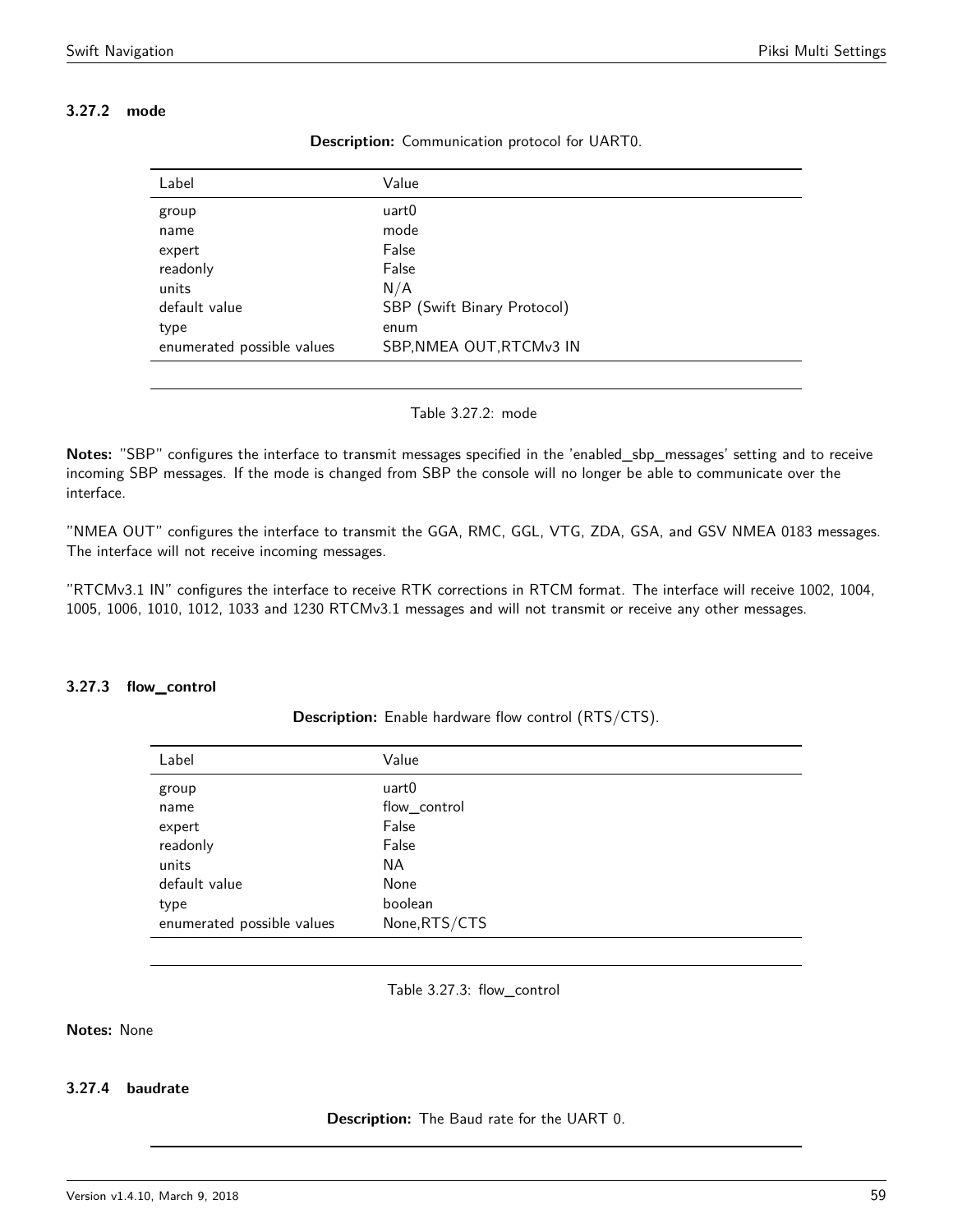| Label                      | Value    |
|----------------------------|----------|
| group                      | uart0    |
| name                       | baudrate |
| expert                     | False    |
| readonly                   | False    |
| units                      | bps      |
| default value              | 115200   |
| type                       | integer  |
| enumerated possible values | None     |

Table 3.27.4: baudrate

**Notes:** None

# <span id="page-59-0"></span>**3.28 uart1**

#### <span id="page-59-1"></span>**3.28.1 enabled\_sbp\_messages**

**Description:** Configure which messages should be sent on the port.

| Label         | Value                                                       |
|---------------|-------------------------------------------------------------|
| group         | uart1                                                       |
| name          | enabled_sbp_messages                                        |
| expert        | False                                                       |
| readonly      | False                                                       |
| units         | N/A                                                         |
| default value | 23, 29, 65, 72, 74, 80, 117, 134, 136, 144, 163, 165, 166,  |
|               | 167, 171, 181, 185, 187, 188, 257, 258, 259, 520, 522, 524, |
|               | 526,527,528,1025,2304,2305,2306,65280,65282,65535           |
| type          | string                                                      |
|               |                                                             |

Table 3.28.1: enabled\_sbp\_messages

**Notes:** The enabled sbp messages settings is a list of message types and rate divisors that will be sent out of the interface. If left blank, all messages will be sent. If not blank, a comma separated list of SBP message IDs in base 10 integer format should be provided. Optionally, a divisor can be specified after the / character for each id. For example, an entry of 3456/10 would provide message with ID 3456 at 1/10th the normal rate. For uart1, the default value is optimal for logging and communication with the console.

### <span id="page-59-2"></span>**3.28.2 mode**

|  | <b>Description:</b> Communication protocol for UART 1. |  |  |
|--|--------------------------------------------------------|--|--|
|--|--------------------------------------------------------|--|--|

| Label    | Value |  |
|----------|-------|--|
| group    | uart1 |  |
| name     | mode  |  |
| expert   | False |  |
| readonly | False |  |
| units    | N/A   |  |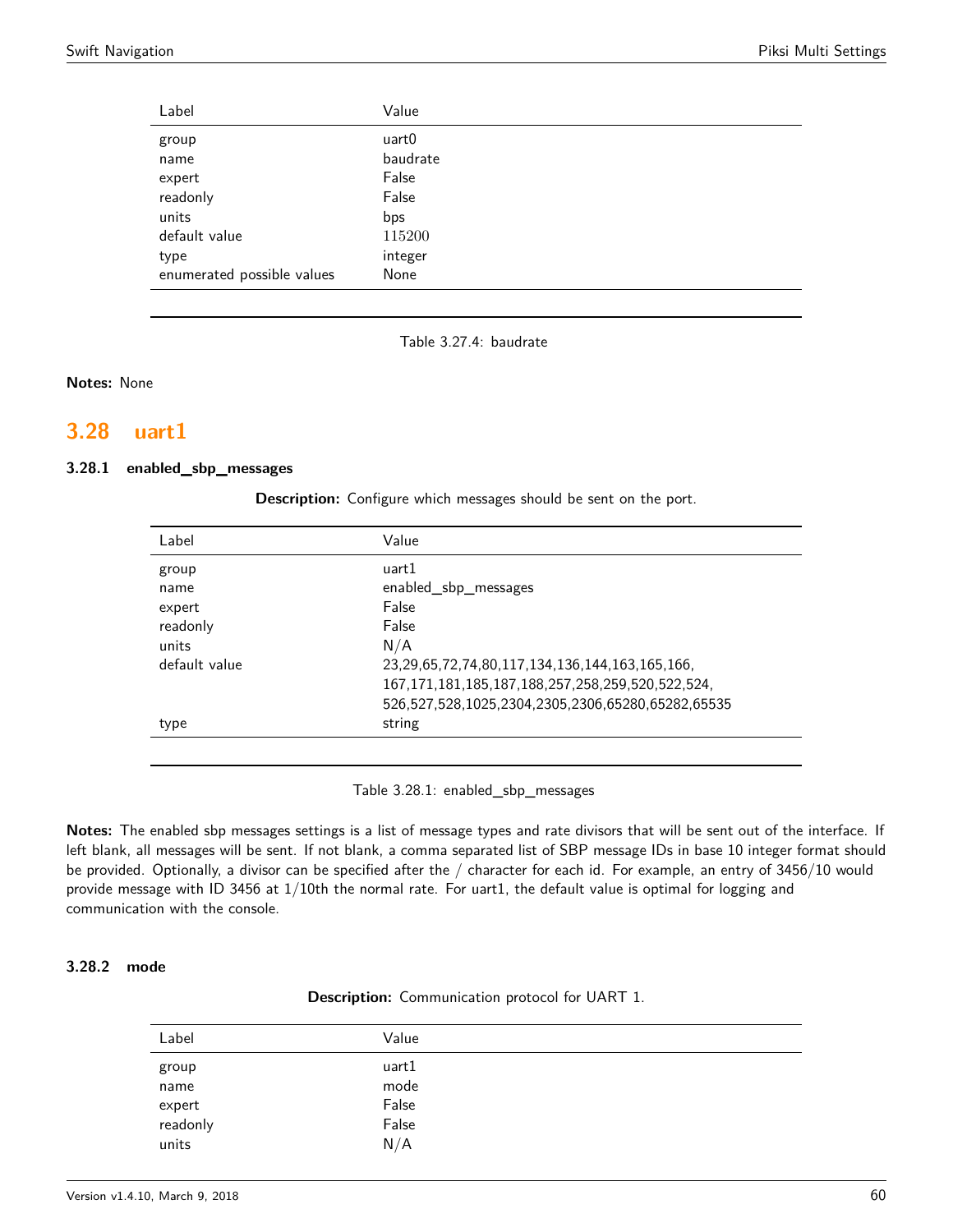| default value                      | SBP (Swift Binary Protocol)      |
|------------------------------------|----------------------------------|
| type<br>enumerated possible values | enum<br>SBP, NMEA OUT, RTCMv3 IN |
|                                    |                                  |

Table 3.28.2: mode

**Notes:** "SBP" configures the interface to transmit messages specified in the 'enabled\_sbp\_messages' setting and to receive incoming SBP messages. If the mode is changed from SBP the console will no longer be able to communicate over the interface.

"NMEA OUT" configures the interface to transmit the GGA, RMC, GGL, VTG, ZDA, GSA, and GSV NMEA 0183 messages. The interface will not receive incoming messages.

"RTCMv3.1 IN" configures the interface to receive RTK corrections in RTCM format. The interface will receive 1002, 1004, 1005, 1006, 1010, 1012, 1033 and 1230 RTCMv3.1 messages and will not transmit or receive any other messages.

#### <span id="page-60-0"></span>**3.28.3 flow\_control**

**Description:** Enable hardware flow control (RTS/CTS).

| Label                      | Value         |
|----------------------------|---------------|
| group                      | uart1         |
| name                       | flow_control  |
| expert                     | False         |
| readonly                   | False         |
| units                      | ΝA            |
| default value              | None          |
| type                       | enum          |
| enumerated possible values | None, RTS/CTS |

Table 3.28.3: flow\_control

#### **Notes:** None

#### **3.28.4 baudrate**

**Description:** The Baud rate for the UART 1.

| Label                      | Value    |
|----------------------------|----------|
| group                      | uart1    |
| name                       | baudrate |
| expert                     | False    |
| readonly                   | False    |
| units                      | bps      |
| default value              | 115200   |
| type                       | integer  |
| enumerated possible values | None     |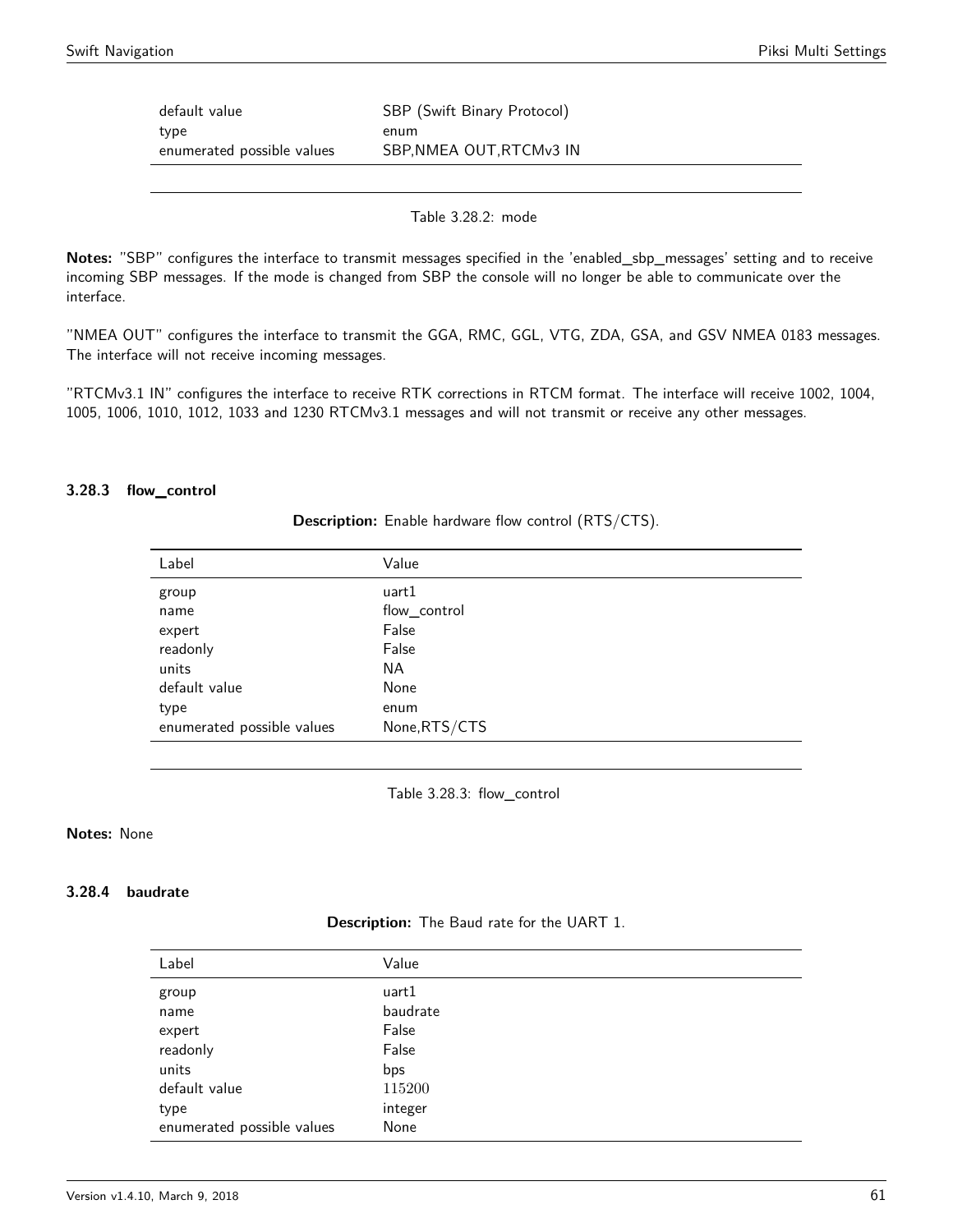Table 3.28.4: baudrate

**Notes:** None

# <span id="page-61-0"></span>**3.29 udp\_client0**

#### <span id="page-61-1"></span>**3.29.1 enabled\_sbp\_messages**

| Label         | Value                                                       |
|---------------|-------------------------------------------------------------|
| group         | udp_client0                                                 |
| name          | enabled_sbp_messages                                        |
| expert        | False                                                       |
| readonly      | False                                                       |
| units         | N/A                                                         |
| default value | 23, 29, 65, 72, 74, 80, 117, 134, 136, 144, 163, 165, 166,  |
|               | 167, 171, 181, 185, 187, 188, 257, 258, 259, 520, 522, 524, |
|               | 526,527,528,1025,2304,2305,2306,65280,65282,65535           |
| type          | string                                                      |
|               |                                                             |

**Description:** Configure which messages should be sent to the server.

Table 3.29.1: enabled\_sbp\_messages

**Notes:** The enabled sbp messages settings is a list of message types and rate divisors that will be sent out of the interface. If left blank, all messages will be sent. If not blank, a comma separated list of SBP message IDs in base 10 integer format should be provided. Optionally, a divisor can be specified after the / character for each id. For example, an entry of 3456/10 would provide message with ID 3456 at 1/10th the normal rate. For Ethernet, the default value is optimal for logging and communication with the console.

### <span id="page-61-2"></span>**3.29.2 address**

**Description:** IP address for UDP client 0.

| Label         | Value                                                       |
|---------------|-------------------------------------------------------------|
| group         | udp_client0                                                 |
| name          | address                                                     |
| expert        | False                                                       |
| readonly      | False                                                       |
| units         | N/A                                                         |
| default value | 23, 29, 65, 72, 74, 80, 117, 134, 136, 144, 163, 165, 166,  |
|               | 167, 171, 181, 185, 187, 188, 257, 258, 259, 520, 522, 524, |
|               | 526,527,528,1025,2304,2305,2306,65280,65282,65535           |
| type          | string                                                      |

### Table 3.29.2: address

**Notes:** The address setting is defined according to the convention "hostname:port". For example, it should match the format 192.168.0.222:55555 or xxxxx.net:2101 .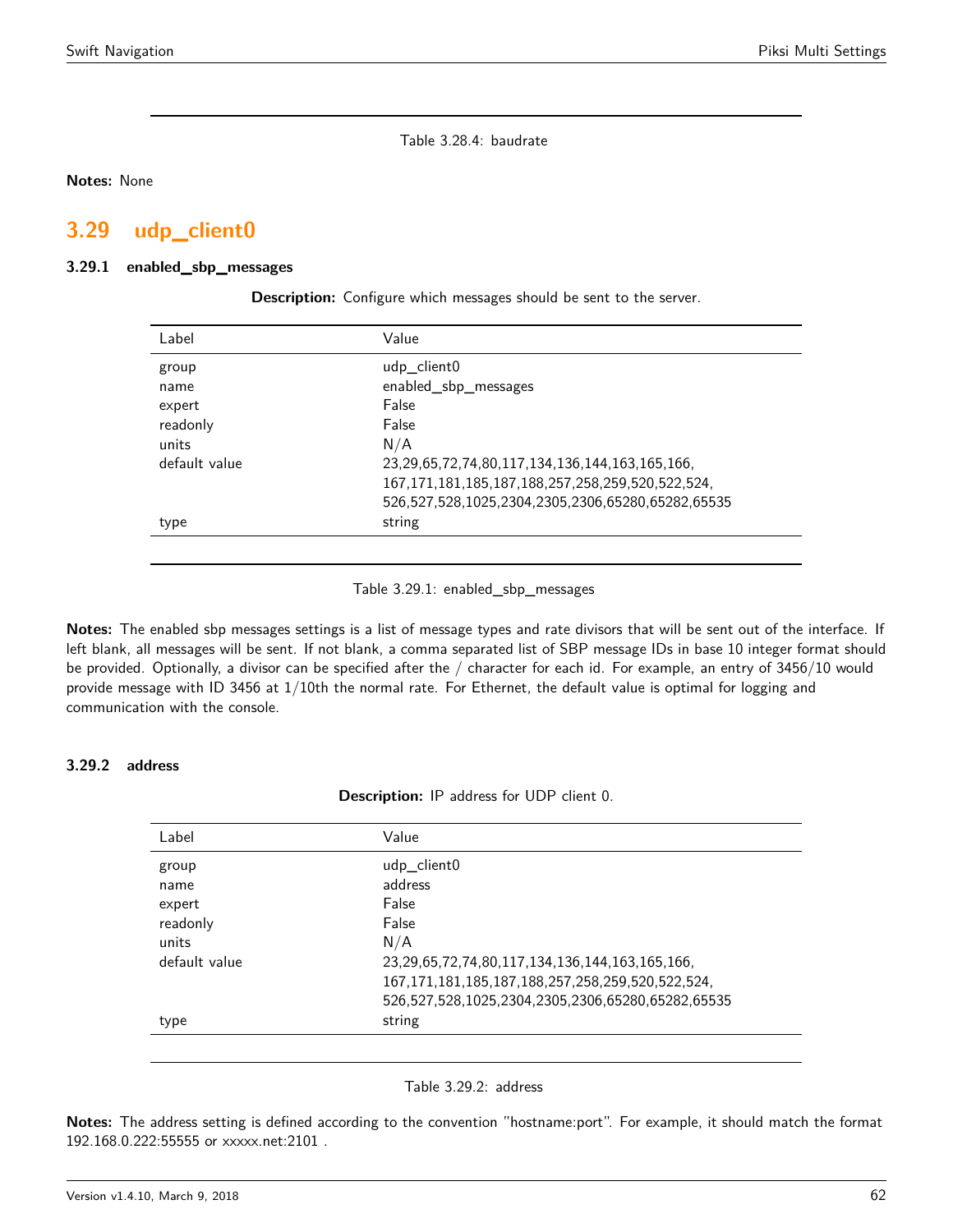# **3.29.3 mode**

**Description:** Communication protocol for UDP client 0. The client will send packets to a server for uni-directional communications.

| Label                      | Value                    |
|----------------------------|--------------------------|
| group                      | udp_client0              |
| name                       | mode                     |
| expert                     | False                    |
| readonly                   | False                    |
| units                      | N/A                      |
| default value              | Disabled                 |
| type                       | enum                     |
| enumerated possible values | SBP, NMEA OUT, RTCMv3 IN |
|                            |                          |

Table 3.29.3: mode

**Notes:** "SBP" configures the interface to transmit messages specified in the 'enabled\_sbp\_messages' setting.

"NMEA OUT" configures the interface to transmit the GGA, RMC, GGL, VTG, ZDA, GSA, and GSV NMEA 0183 messages. The interface will not receive incoming messages.

"RTCMv3.1 IN" has no effect for UDP clients.

# <span id="page-62-0"></span>**3.30 udp\_client1**

### <span id="page-62-1"></span>**3.30.1 enabled\_sbp\_messages**

**Description:** Configure which messages should be sent to the server.

| Label         | Value                            |
|---------------|----------------------------------|
| group         | udp_client1                      |
| name          | enabled_sbp_messages             |
| expert        | False                            |
| readonly      | False                            |
| units         | N/A                              |
| default value | blank - all messages are enabled |
| type          | string                           |
|               |                                  |

Table 3.30.1: enabled\_sbp\_messages

**Notes:** The enabled sbp messages settings is a list of message types and rate divisors that will be sent out of the interface. If left blank, all messages will be sent. If not blank, a comma separated list of SBP message IDs in base 10 integer format should be provided. Optionally, a divisor can be specified after the / character for each id. For example, an entry of 3456/10 would provide message with ID 3456 at 1/10th the normal rate. For Ethernet, the default value is optimal for logging and communication with the console.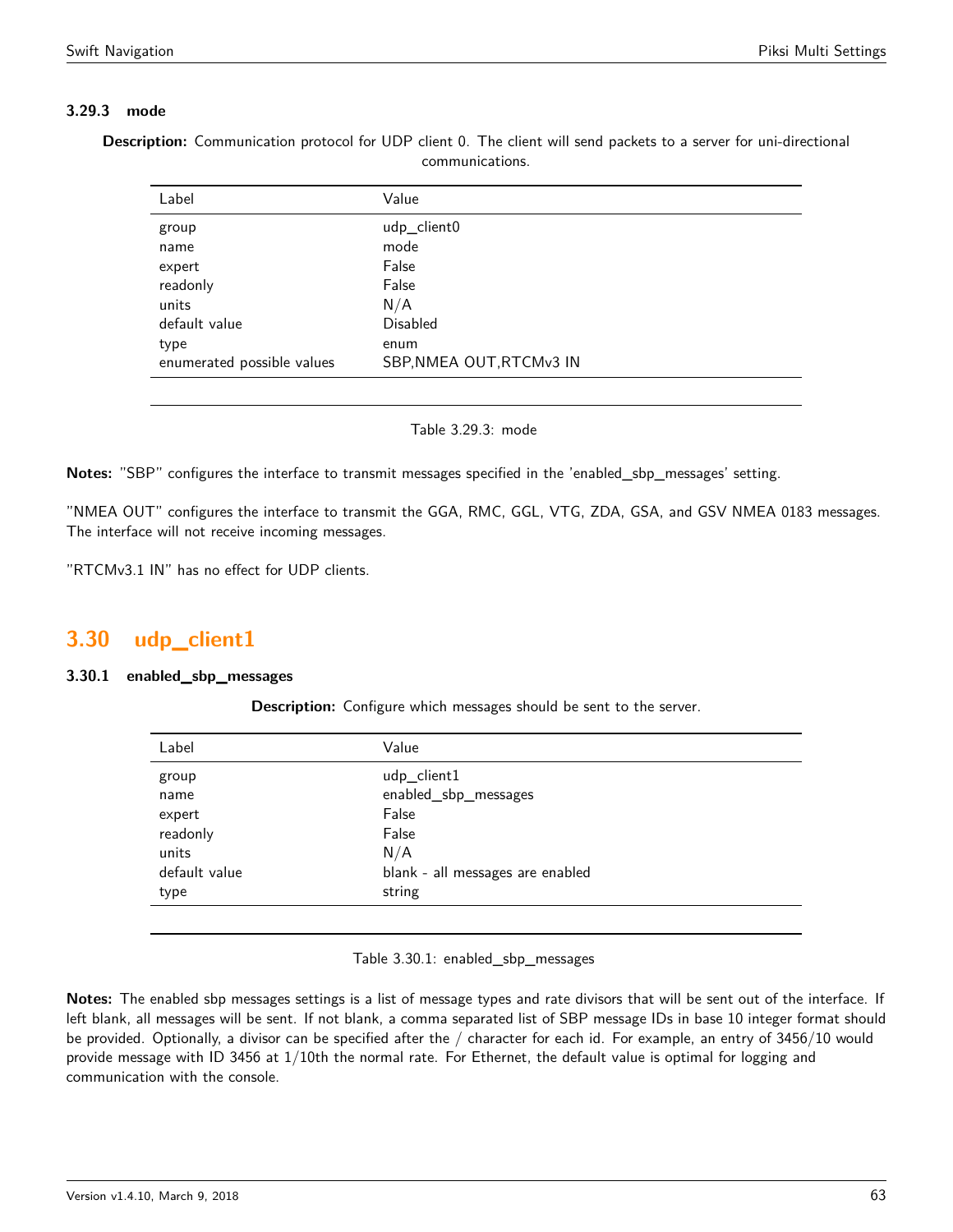# <span id="page-63-0"></span>**3.30.2 address**

| <b>Description:</b> IP address for UDP client 1. |  |  |  |  |  |
|--------------------------------------------------|--|--|--|--|--|
|--------------------------------------------------|--|--|--|--|--|

| Label                                                         | Value                                           |
|---------------------------------------------------------------|-------------------------------------------------|
| group<br>name<br>expert<br>readonly<br>units<br>default value | udp_client1<br>address<br>False<br>False<br>N/A |
| type                                                          | string                                          |



**Notes:** The address setting is defined according to the convention "hostname:port". For example, it should match the format 192.168.0.222:55555 or xxxxx.net:2101 .

#### **3.30.3 mode**

**Description:** Communication protocol for UDP client 1. The client will send packets to a server for uni-directional communications.

| Label                      | Value                    |
|----------------------------|--------------------------|
| group                      | udp_client1              |
| name                       | mode                     |
| expert                     | False                    |
| readonly                   | False                    |
| units                      | N/A                      |
| default value              | <b>Disabled</b>          |
| type                       | enum                     |
| enumerated possible values | SBP, NMEA OUT, RTCMv3 IN |

Table 3.30.3: mode

**Notes:** "SBP" configures the interface to transmit messages specified in the 'enabled\_sbp\_messages' setting.

"NMEA OUT" configures the interface to transmit the GGA, RMC, GGL, VTG, ZDA, GSA, and GSV NMEA 0183 messages. The interface will not receive incoming messages.

"RTCMv3.1 IN" has no effect for UDP clients.

# <span id="page-63-1"></span>**3.31 udp\_server0**

### <span id="page-63-2"></span>**3.31.1 enabled\_sbp\_messages**

**Description:** Configure which messages should be sent on the port.

Label Value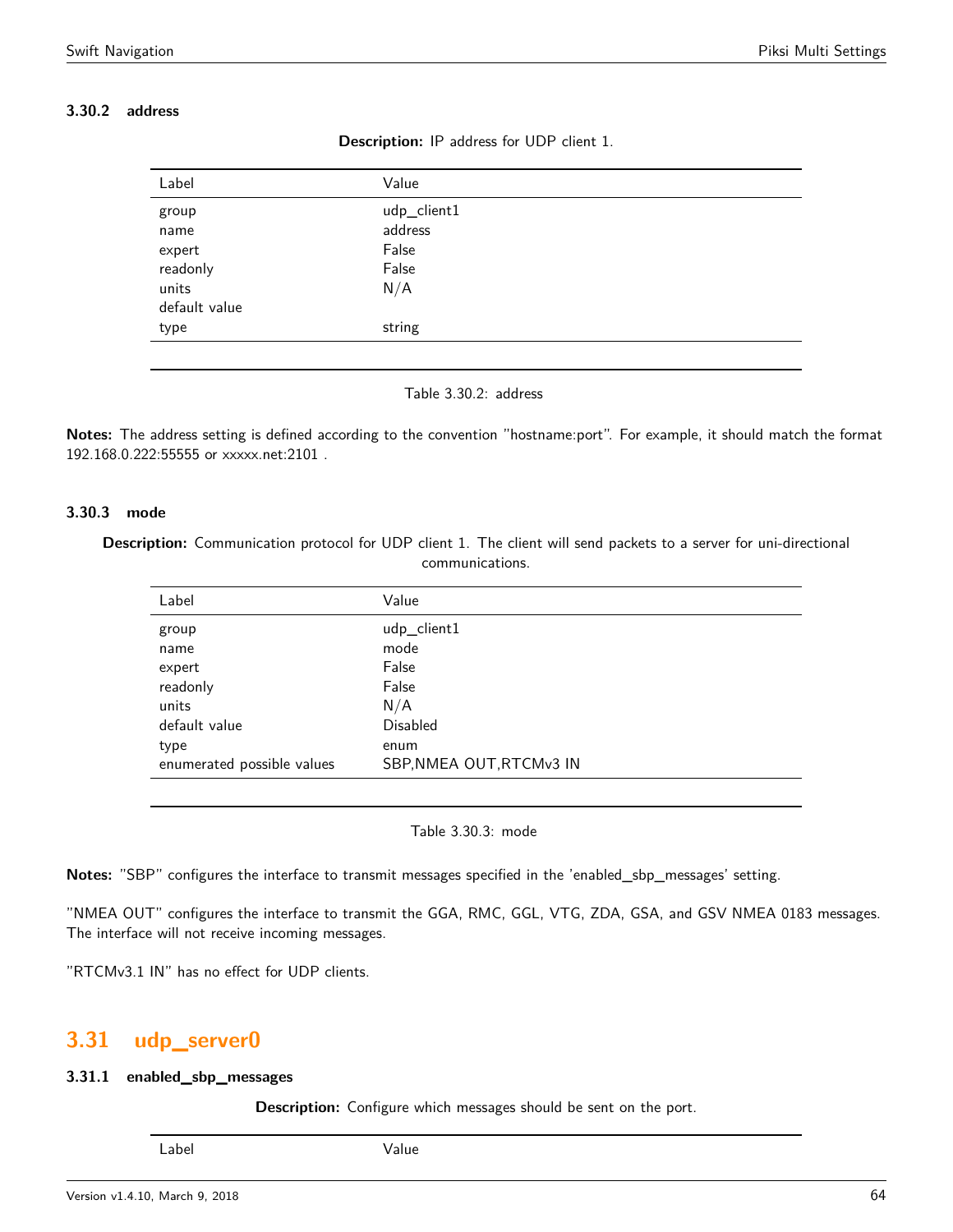| group         | udp_server0          |
|---------------|----------------------|
| name          | enabled_sbp_messages |
| expert        | False                |
| readonly      | False                |
| units         | N/A                  |
| default value |                      |
| type          | string               |
|               |                      |

Table 3.31.1: enabled\_sbp\_messages

**Notes:** Has no effect for a UDP server.

# <span id="page-64-0"></span>**3.31.2 port**

**Description:** Port for UDP server 0 to listen to.

| Value       |
|-------------|
| udp_server0 |
| port        |
| False       |
| False       |
| N/A         |
| 55557       |
| integer     |
|             |

Table 3.31.2: port

# **Notes:** None

### **3.31.3 mode**

**Description:** Communication protocol for UDP server 0. The server will listen for incoming packets from a client for uni-directional communications.

| Label                      | Value                       |
|----------------------------|-----------------------------|
| group                      | udp server0                 |
| name                       | mode                        |
| expert                     | False                       |
| readonly                   | False                       |
| units                      | N/A                         |
| default value              | SBP (Swift Binary Protocol) |
| type                       | enum                        |
| enumerated possible values | SBP, NMEA OUT, RTCMv3 IN    |

Table 3.31.3: mode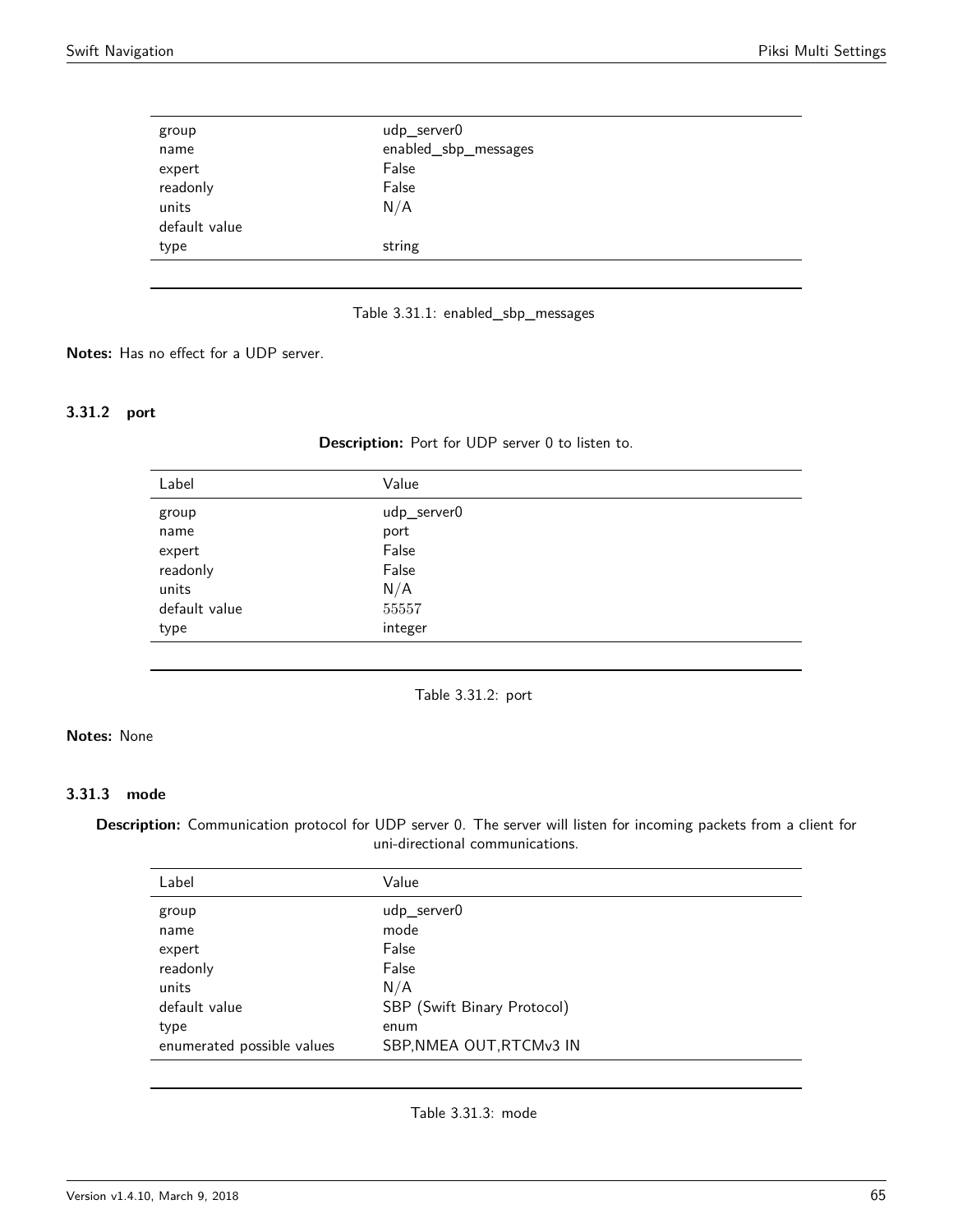**Notes:** "SBP" configures the interface to receive incoming SBP messages.

"NMEA OUT" has no effect for a UDP server.

"RTCMv3.1 IN" configures the interface to receive RTK corrections in RTCM format. The interface will receive 1002, 1004, 1005, 1006, 1010, 1012, 1033 and 1230 RTCMv3.1 messages and will not receive any other messages.

# <span id="page-65-0"></span>**3.32 udp\_server1**

#### <span id="page-65-1"></span>**3.32.1 enabled\_sbp\_messages**

**Description:** Configure which messages should be sent on the port.

| Label         | Value                |
|---------------|----------------------|
| group         | udp_server1          |
| name          | enabled_sbp_messages |
| expert        | False                |
| readonly      | False                |
| units         | N/A                  |
| default value |                      |
| type          | string               |
|               |                      |

#### Table 3.32.1: enabled\_sbp\_messages

**Notes:** Has no effect for a UDP server.

# <span id="page-65-2"></span>**3.32.2 port**

**Description:** Port for UDP server 1 to listen to.

| Label         | Value       |
|---------------|-------------|
| group         | udp_server1 |
| name          | port        |
| expert        | False       |
| readonly      | False       |
| units         | N/A         |
| default value | 55558       |
| type          | integer     |

Table 3.32.2: port

#### **Notes:** None

### **3.32.3 mode**

**Description:** Communication protocol for UDP server 1. The server will listen for incoming packets from a client for uni-directional communications.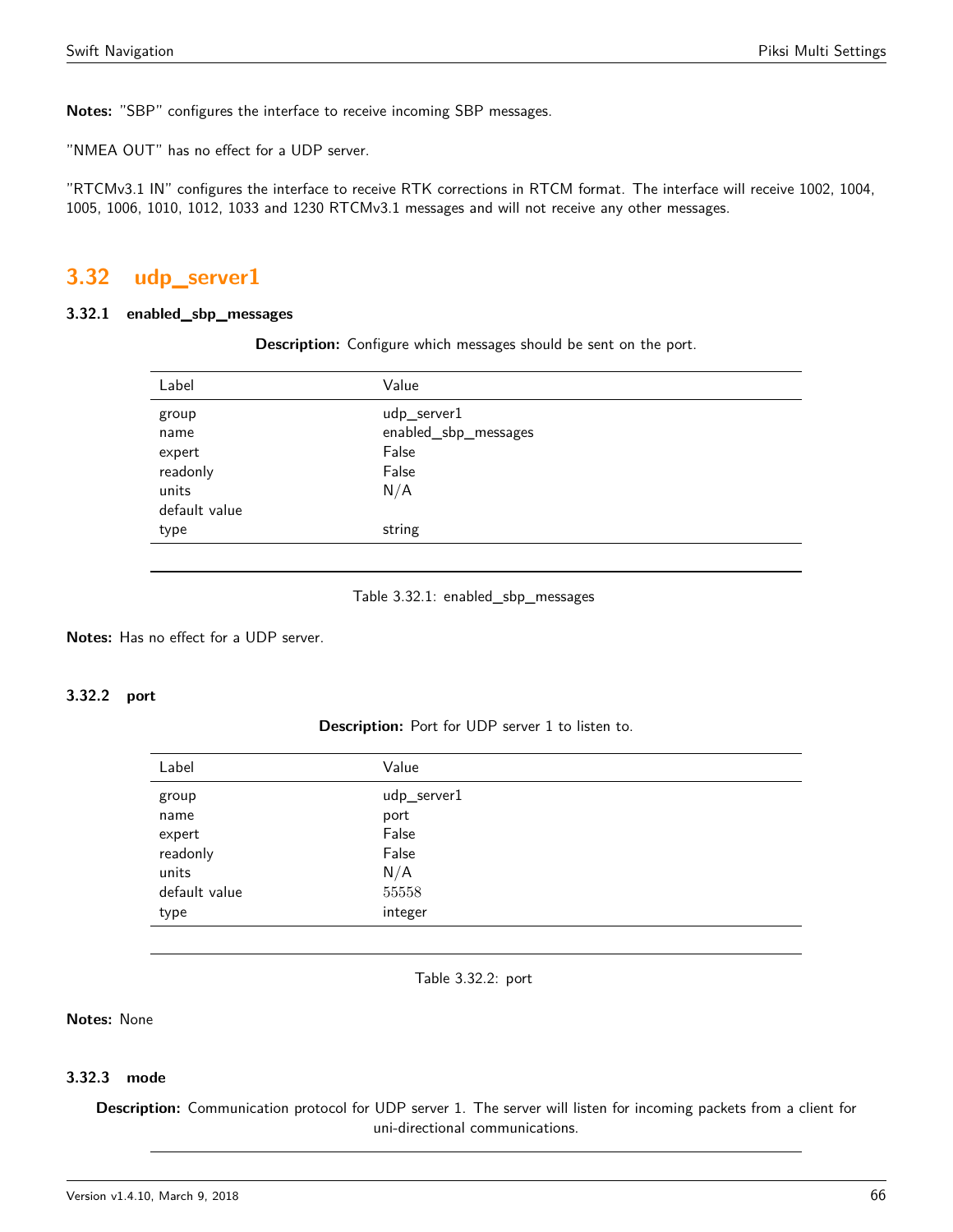| Label                      | Value                       |
|----------------------------|-----------------------------|
| group                      | udp_server1                 |
| name                       | mode                        |
| expert                     | False                       |
| readonly                   | False                       |
| units                      | N/A                         |
| default value              | SBP (Swift Binary Protocol) |
| type                       | enum                        |
| enumerated possible values | SBP, NMEA OUT, RTCMv3 IN    |
|                            |                             |

Table 3.32.3: mode

**Notes:** "SBP" configures the interface to receive incoming SBP messages.

"NMEA OUT" has no effect for a UDP server.

"RTCMv3.1 IN" configures the interface to receive RTK corrections in RTCM format. The interface will receive 1002, 1004, 1005, 1006, 1010, 1012, 1033 and 1230 RTCMv3.1 messages and will not receive any other messages.

# <span id="page-66-0"></span>**3.33 usb0**

#### <span id="page-66-1"></span>**3.33.1 enabled\_sbp\_messages**

**Description:** Configure which messages should be sent on the port.

| Label         | Value                            |
|---------------|----------------------------------|
| group         | usb <sub>0</sub>                 |
| name          | enabled_sbp_messages             |
| expert        | False                            |
| readonly      | False                            |
| units         | N/A                              |
| default value | blank - all messages are enabled |
| type          | string                           |
|               |                                  |

Table 3.33.1: enabled\_sbp\_messages

**Notes:** The enabled sbp messages settings is a list of message types and rate divisors that will be sent out of the interface. If left blank, all messages will be sent. If not blank, a comma separated list of SBP message IDs in base 10 integer format should be provided. Optionally, a divisor can be specified after the / character for each id. For example, an entry of 3456/10 would provide message with ID 3456 at 1/10th the normal rate. For uart1, the default value is optimal for logging and communication with the console.

# **3.33.2 mode**

|  | <b>Description:</b> Communication protocol for USB0. |  |  |
|--|------------------------------------------------------|--|--|
|--|------------------------------------------------------|--|--|

| Label | Value            |
|-------|------------------|
| group | usb <sub>0</sub> |